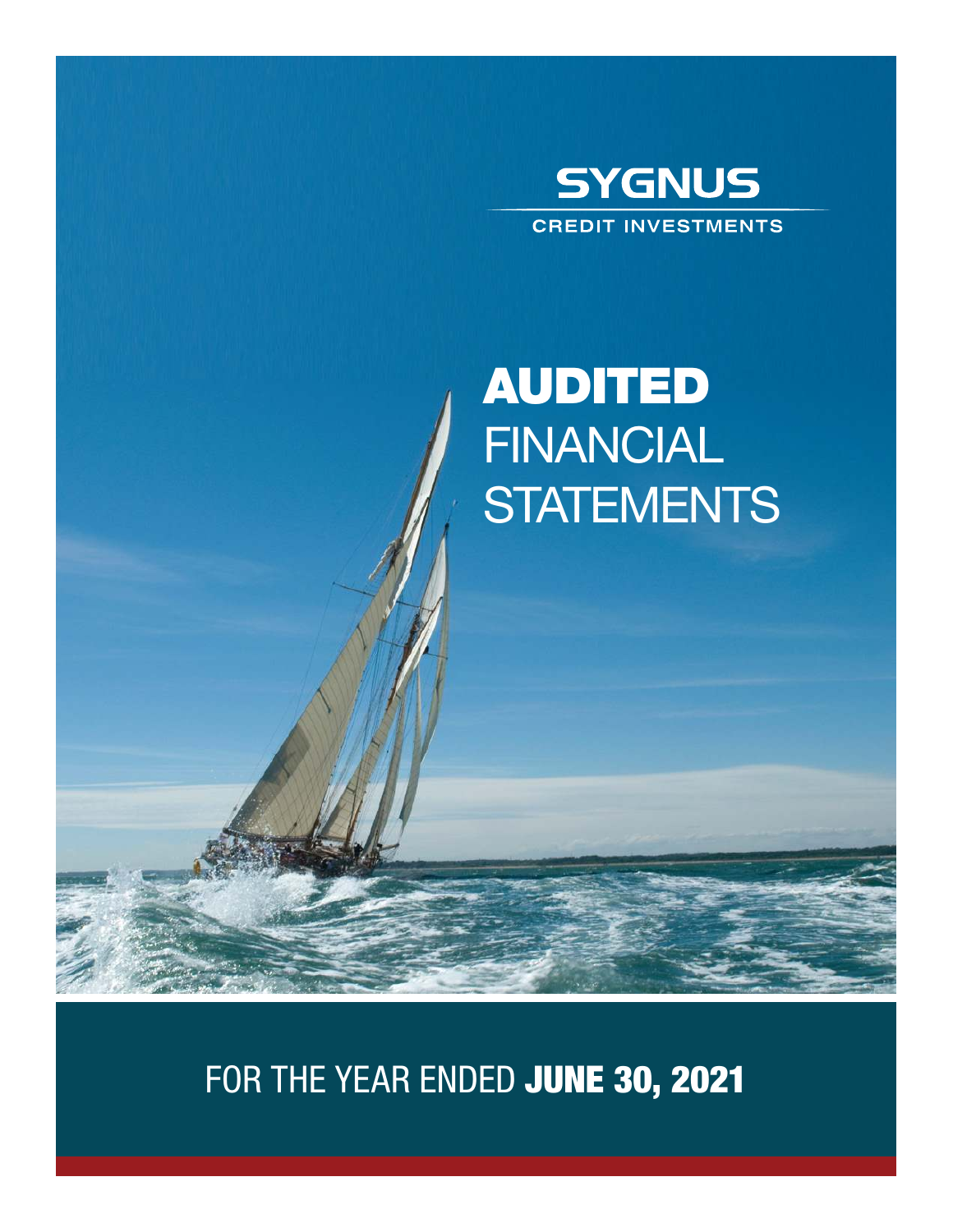FINANCIAL STATEMENTS

JUNE 30, 2021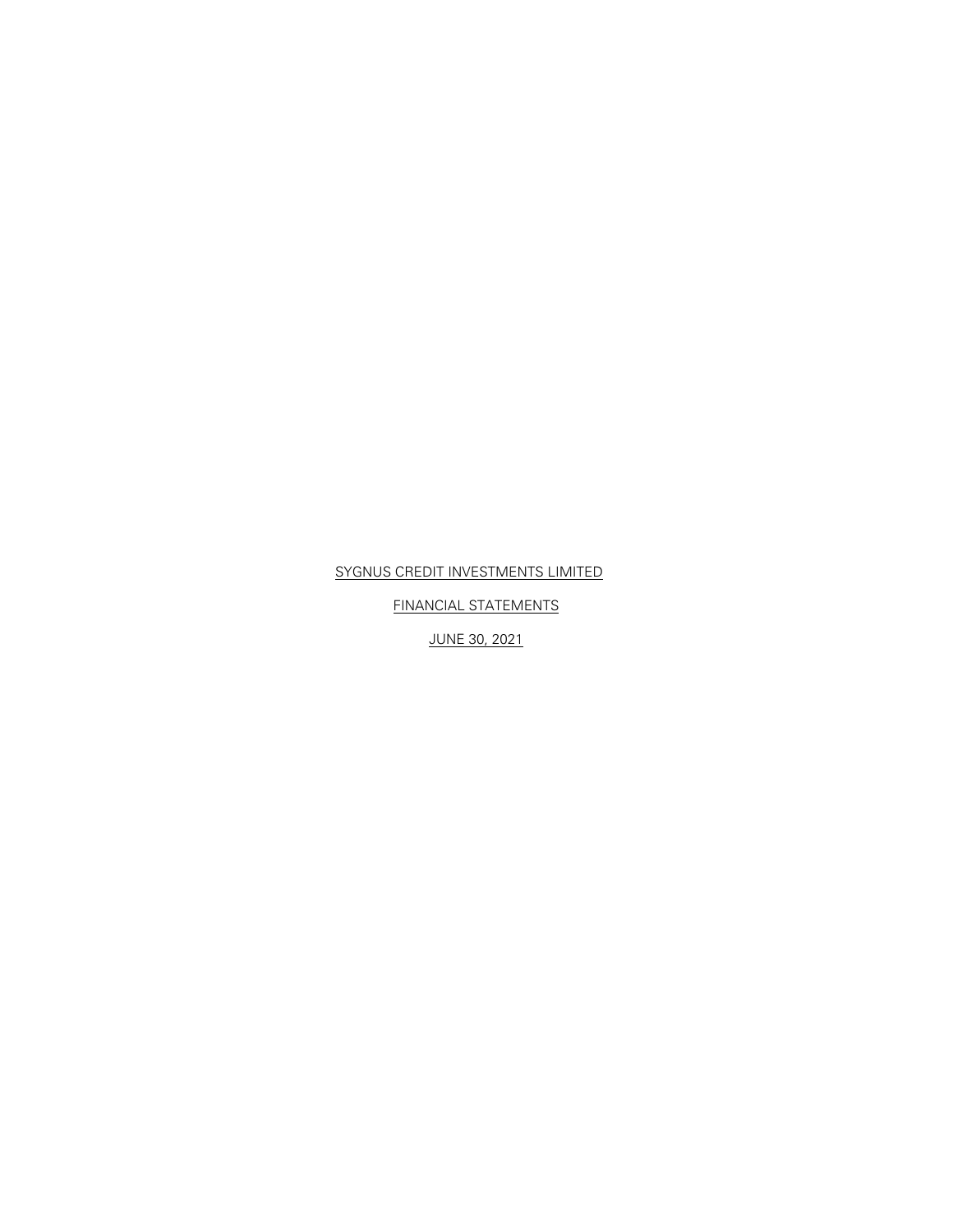

204 Johnsons Centre No. 2 Bella Rosa Road P.O. Box GI 2171 Gros-Islet LC01 101 Saint Lucia

Telephone: (758) 453-5764 Email: ecinfo@kpmg.lc

## INDEPENDENT AUDITORS' REPORT

To the Members of SYGNUS CREDIT INVESTMENTS LIMITED

## **Opinion**

We have audited the financial statements of Sygnus Credit Investments Limited ("the Company") comprising the separate financial statements of the Company and the consolidated financial statements of the Company and its subsidiary (collectively, "the Group"), set out on pages 9 to 54, which comprise the Group's and Company's statements of financial position as at June 30, 2021, the Group's and Company's statements of profit or loss and other comprehensive income, changes in equity and cash flows for the year then ended, and notes, comprising significant accounting policies and other explanatory information.

In our opinion, the accompanying financial statements present fairly, in all material respects, the financial position of the Group and Company as at June 30, 2021, and the Group's and Company's financial performance and the Group's and Company's cash flows for the year then ended in accordance with International Financial Reporting Standards (IFRS).

## Basis for Opinion

We conducted our audit in accordance with International Standards on Auditing (ISAs). Our responsibilities under those standards are further described in the Auditors' Responsibilities for the Audit of the Financial Statements section of our report. We are independent of the Company in accordance with International Ethics Standards Board for Accountants International Code of Ethics for Professional Accountants (including International Independence Standards) (IESBA Code) together with the ethical requirements that are relevant to our audit of the financial statements in Saint Lucia and we have fulfilled our other ethical responsibilities in accordance with these requirements and the IESBA Code. We believe that the audit evidence we have obtained is sufficient and appropriate to provide a basis for our opinion.

KPMG in Barbados and the Eastern Caribbean, a partnership registered in Barbados, Antigua and Barbuda, Saint Lucia and St. Vincent and the Grenadines, and a<br>member firm of the KPMG global organization of independent member guarantee.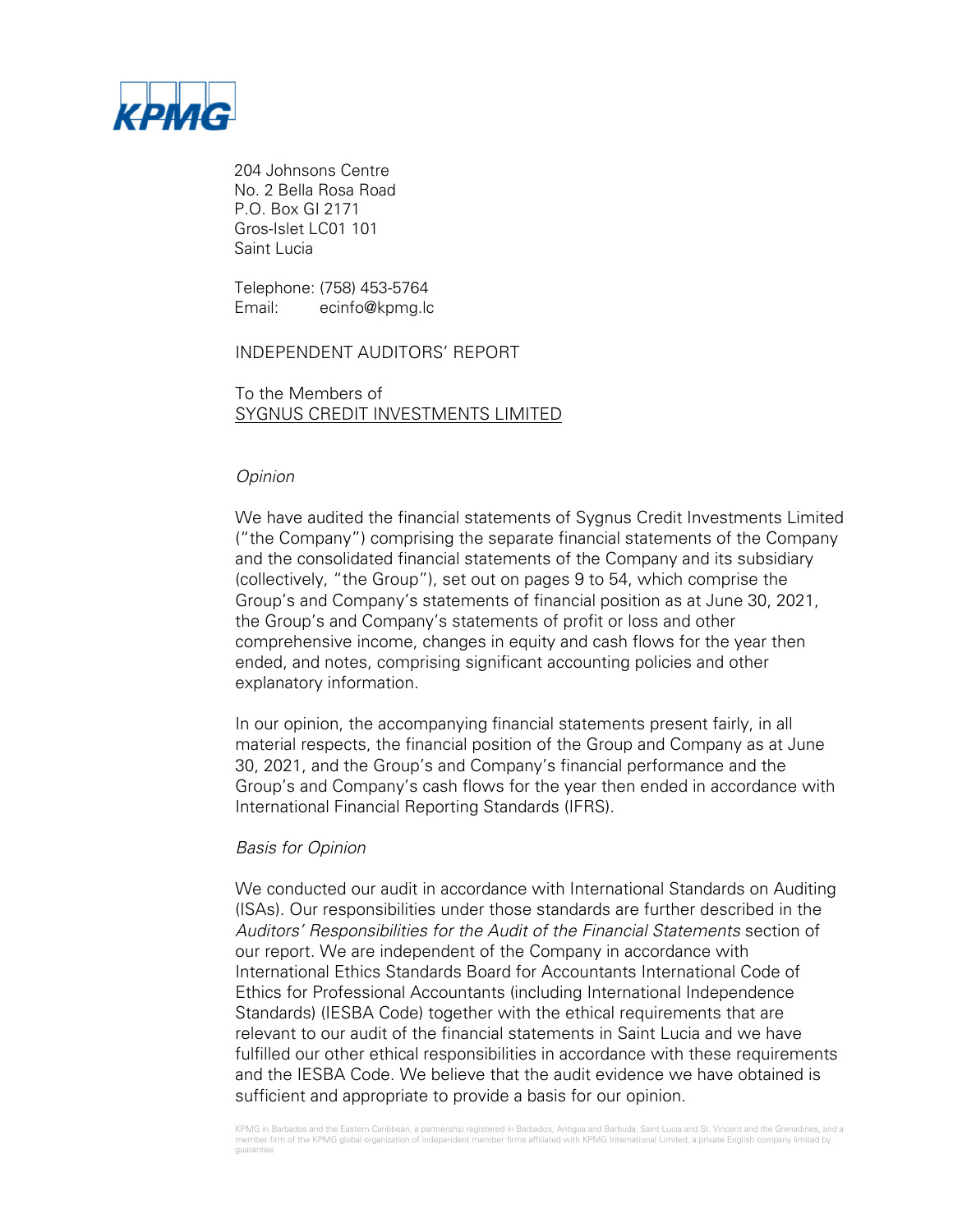

Page 2

# INDEPENDENT AUDITORS' REPORT (CONTINUED)

To the Members of SYGNUS CREDIT INVESTMENTS LIMITED

# Key Audit Matters

Key audit matters are those matters that, in our professional judgement, were of most significance in our audit of the financial statements of the current period. These matters were addressed in the context of our audit of the financial statements as a whole, and in forming our opinion thereon, and we do not provide a separate opinion on these matters.

# **1. Valuation of investments**

| The key audit matter                                                                                                                                                                                                                                                                                                                                                                                                                                                                                                                                         | How the matter was addressed in<br>our audit                                                                                                                                                                                                                                                                                                                                                                                                                                                     |
|--------------------------------------------------------------------------------------------------------------------------------------------------------------------------------------------------------------------------------------------------------------------------------------------------------------------------------------------------------------------------------------------------------------------------------------------------------------------------------------------------------------------------------------------------------------|--------------------------------------------------------------------------------------------------------------------------------------------------------------------------------------------------------------------------------------------------------------------------------------------------------------------------------------------------------------------------------------------------------------------------------------------------------------------------------------------------|
| The valuation of the Group's<br>investments amounting to<br>US\$20,443,120 (2020:US\$\$10,636,030)<br>includes significant assumptions and<br>judgments about the performance of<br>the counterparties over the tenure of<br>the investments.<br>Furthermore, the valuation methodology<br>relies on unobservable inputs, which<br>have a significant impact on the<br>resulting values of the investments.<br>These judgements and assumptions<br>could result in estimated fair values that<br>are materially different from actual<br>transaction values. | Our procedures in this area<br>included the following:<br>Assessing and testing the<br>design and operating<br>effectiveness of the Group's<br>controls over the determination<br>and computation of fair values.<br>Challenging the reasonableness<br>$\bullet$<br>of prices/fair values used by the<br>Group by comparing those<br>prices to independent third<br>party information, including<br>assessing the impact of COVID-<br>19 on the variables used in the<br>fair value calculation. |
| The volatility of prices on various<br>markets has increased as a result of the<br>spread of COVID-19. This affects the<br>fair value measurement either directly,<br>if fair value is determined based on<br>market prices, or indirectly if a valuation<br>technique is based on inputs that are<br>derived from volatile markets.<br>[see notes $4(e)$ , 10 and 24 of the<br>financial statements)                                                                                                                                                        | Involving our own valuation<br>specialists to assess the<br>reasonableness of the valuation<br>methodologies employed and<br>the fair value conclusions. We<br>considered the provisions of<br><b>IFRS 13 Fair Value</b><br>Measurement and reviewed the<br>sources of data and underlying<br>assumptions utilised to value<br>the investments.                                                                                                                                                  |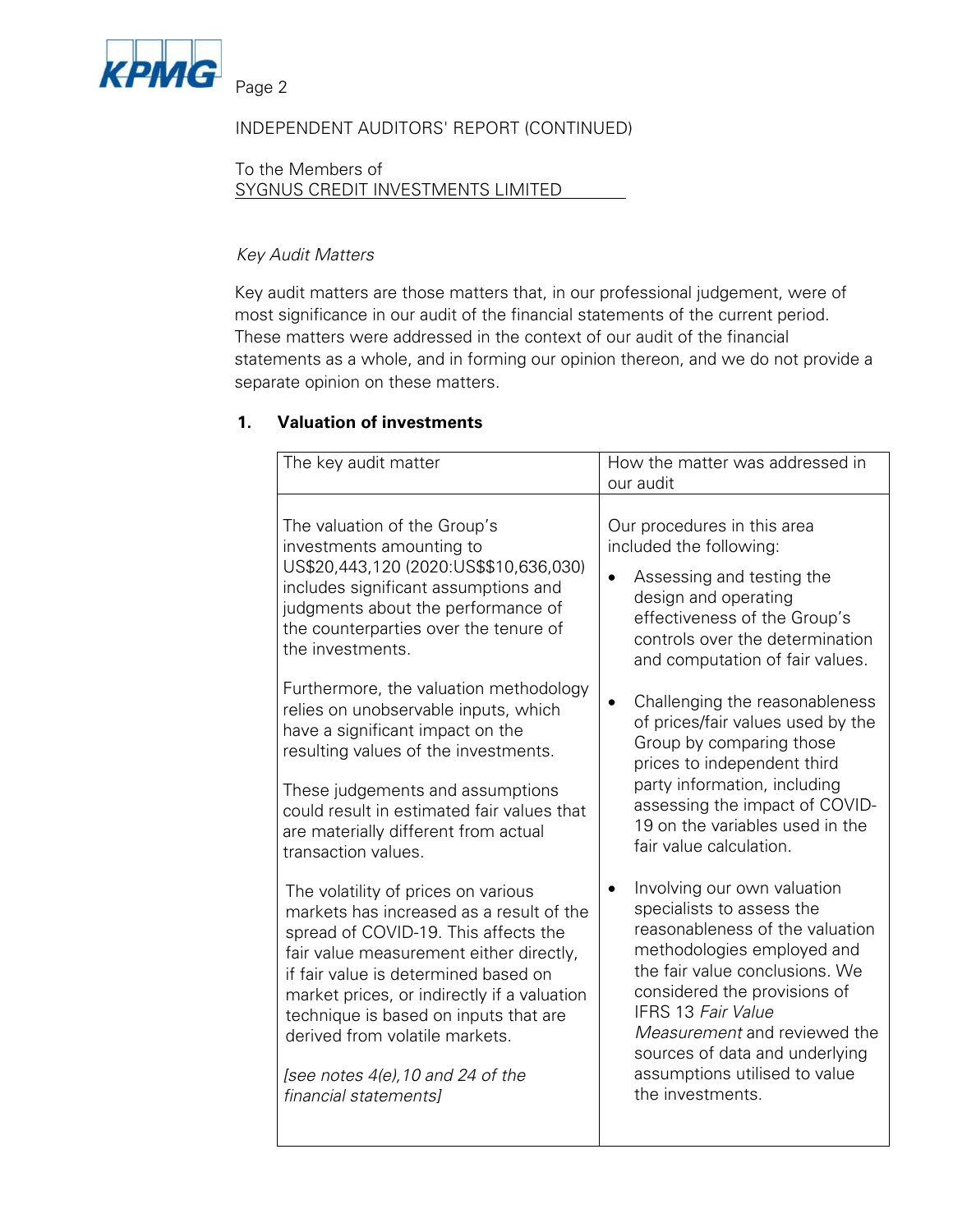

INDEPENDENT AUDITORS' REPORT (CONTINUED)

To the Members of SYGNUS CREDIT INVESTMENTS LIMITED

# Key Audit Matters (Continued)

# **1. Valuation of investments (continued)**

| The key audit matter | How the matter was addressed in<br>our audit                                                                                |
|----------------------|-----------------------------------------------------------------------------------------------------------------------------|
|                      | Our procedures in this area<br>included the following (continued):                                                          |
|                      | Assessing the adequacy of the<br>disclosures, including the<br>degree of estimation involved in<br>determining fair values. |
|                      | Evaluating the appropriateness<br>of classification of investment<br>components in accordance with<br>IFRS.                 |

# **2. Measurement of expected credit losses on financial assets**

| The key audit matter                                                                                                                                                                                                            | How the matter was addressed in<br>our audit                                                                                                                                                                                                                        |
|---------------------------------------------------------------------------------------------------------------------------------------------------------------------------------------------------------------------------------|---------------------------------------------------------------------------------------------------------------------------------------------------------------------------------------------------------------------------------------------------------------------|
| IFRS 9 requires the Group to recognise<br>expected credit losses ('ECL') on<br>financial assets. The determination of<br>ECL is highly subjective and requires<br>management to make significant<br>judgements and assumptions. | Our procedures in this area included<br>the following:<br>Obtaining an understanding of<br>the model used by the Group for<br>the calculation of expected<br>credit losses, including<br>governance over the<br>determination of key<br>judgements and assumptions. |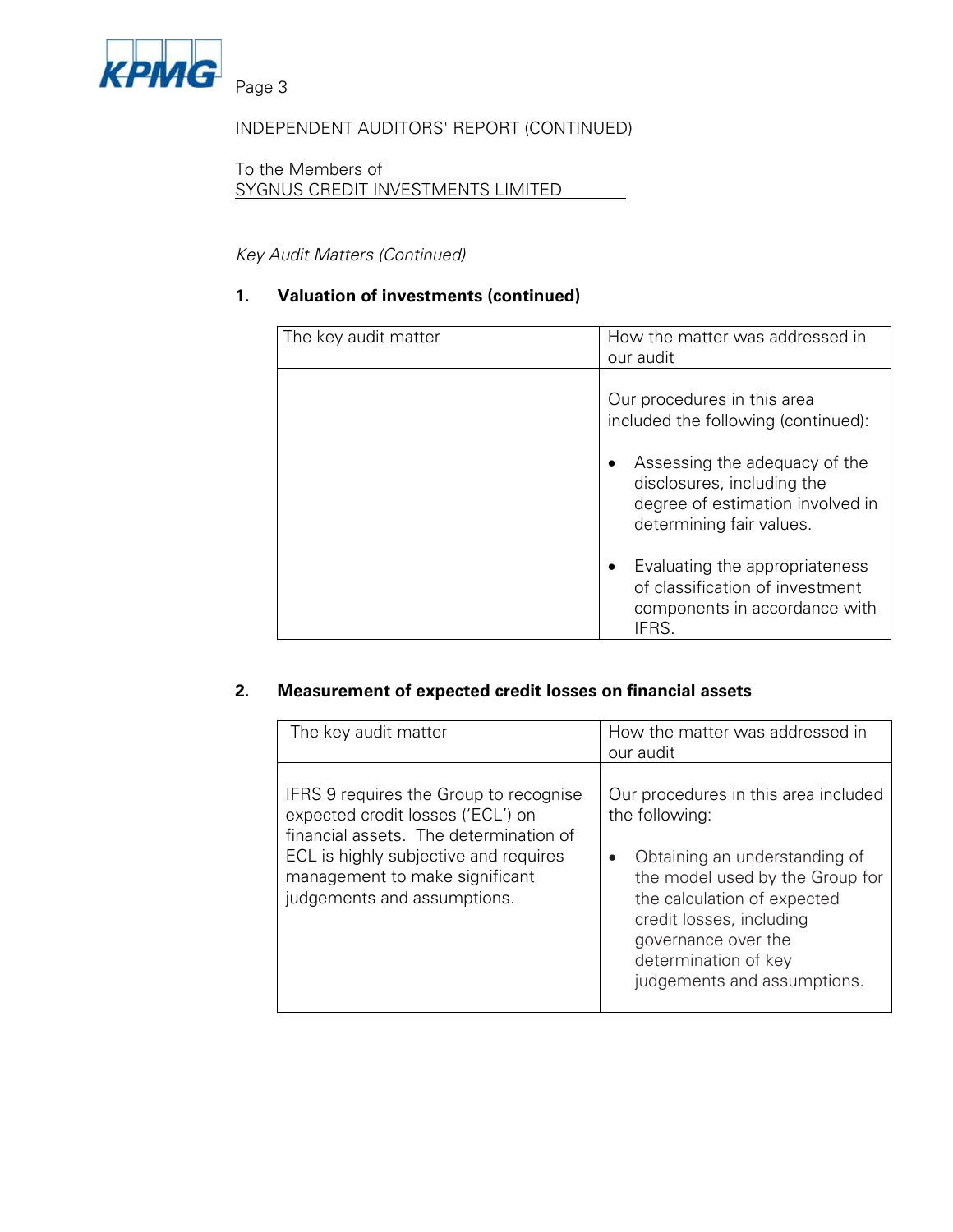

# INDEPENDENT AUDITORS' REPORT (CONTINUED)

To the Members of SYGNUS CREDIT INVESTMENTS LIMITED

# Key Audit Matters (Continued)

# **2. Measurement of expected credit losses on financial assets (continued)**

| The key audit matter                                                                                                                                                                                                                                                                          | How the matter was addressed in                                                                                                                                                                      |
|-----------------------------------------------------------------------------------------------------------------------------------------------------------------------------------------------------------------------------------------------------------------------------------------------|------------------------------------------------------------------------------------------------------------------------------------------------------------------------------------------------------|
|                                                                                                                                                                                                                                                                                               | our audit                                                                                                                                                                                            |
| The key areas requiring greater<br>management judgement include the<br>determination of significant increase in<br>credit risk ('SICR'), the determination of<br>probabilities of default, loss given default,<br>exposures at default and the application of<br>forward-looking information. | Our procedures in this area included<br>the following (continued):<br>Testing the design and operating<br>effectiveness of the key control<br>over the computation of the<br>expected credit losses. |
| The identification of a significant increase in<br>credit risk is a key area of judgement, as the<br>criteria determine whether a 12-month or<br>lifetime loss allowance is recorded.                                                                                                         | Testing the completeness and<br>accuracy of the data used in the<br>model to the underlying accounting<br>records on a sample basis.                                                                 |
| The incorporation of forward-looking<br>information, reflects a range of possible<br>future economic conditions. Significant<br>management judgement is used in<br>determining the economic scenarios.                                                                                        | Involving our financial risk<br>modelling specialists to evaluate<br>the appropriateness of the Group's<br>impairment methodologies,<br>including the SICR criteria used,                            |
| These estimates involve increased<br>judgement as a result of the economic<br>impact of Covid-19 on the Group's financial<br>assets. Management considered the<br>following:                                                                                                                  | and independently assessing the<br>assumptions for probabilities of<br>default, losses given default,<br>exposures at default and the<br>incorporation of forward-looking<br>information.            |
| Qualitative factors that create COVID-19<br>$\bullet$<br>related changes to SICR.                                                                                                                                                                                                             |                                                                                                                                                                                                      |
| Increased uncertainty about potential<br>future economic scenarios and their<br>impact on credit losses.                                                                                                                                                                                      |                                                                                                                                                                                                      |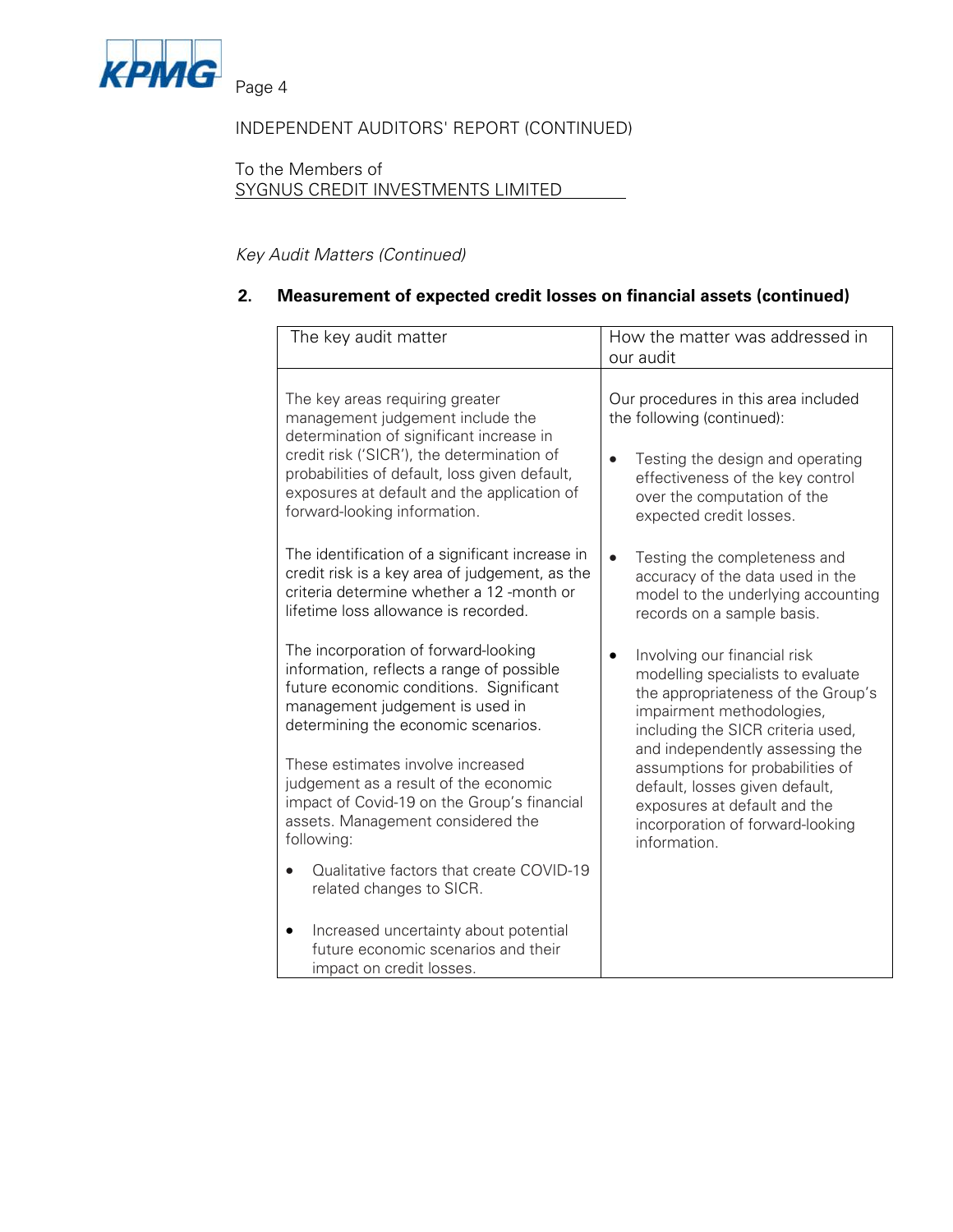

Page 5

# INDEPENDENT AUDITORS' REPORT (CONTINUED)

To the Members of SYGNUS CREDIT INVESTMENTS LIMITED

## Key Audit Matters (Continued)

## **2. Measurement of expected credit losses on financial assets (continued)**

| The key audit matter                                                                                                                                                                                             | How the matter was addressed in<br>our audit                                                                                                                 |
|------------------------------------------------------------------------------------------------------------------------------------------------------------------------------------------------------------------|--------------------------------------------------------------------------------------------------------------------------------------------------------------|
| The use of these judgements and<br>assumptions increases the risk of<br>material misstatement and is therefore<br>an area of increased audit focus.<br>[see notes 4(d) and 25(b) to the financial<br>statements] | Our procedures in this area<br>included the following (continued):<br>Assessing the adequacy of the<br>disclosures of the key<br>assumptions and judgements. |

## Other Information

Management is responsible for the other information. The other information comprises the information included in the annual report but does not include the financial statements and our auditors' report thereon. The annual report is expected to be made available to us after the date of this auditors' report.

Our opinion on the financial statements does not cover the other information and we will not express any form of assurance conclusion thereon.

In connection with our audit of the financial statements, our responsibility is to read the other information identified above when it becomes available and, in doing so, consider whether the other information is materially inconsistent with the financial statements or our knowledge obtained in the audit, or otherwise appears to be materially misstated.

When we read the annual report, if we conclude that there is a material misstatement therein, we are required to communicate the matter to those charged with governance.

## Responsibilities of Management and Those Charged with Governance for the Financial Statements

Management is responsible for the preparation and fair presentation of the financial statements in accordance with IFRS, and for such internal control as management determines is necessary to enable the preparation of financial statements that are free from material misstatement, whether due to fraud or error.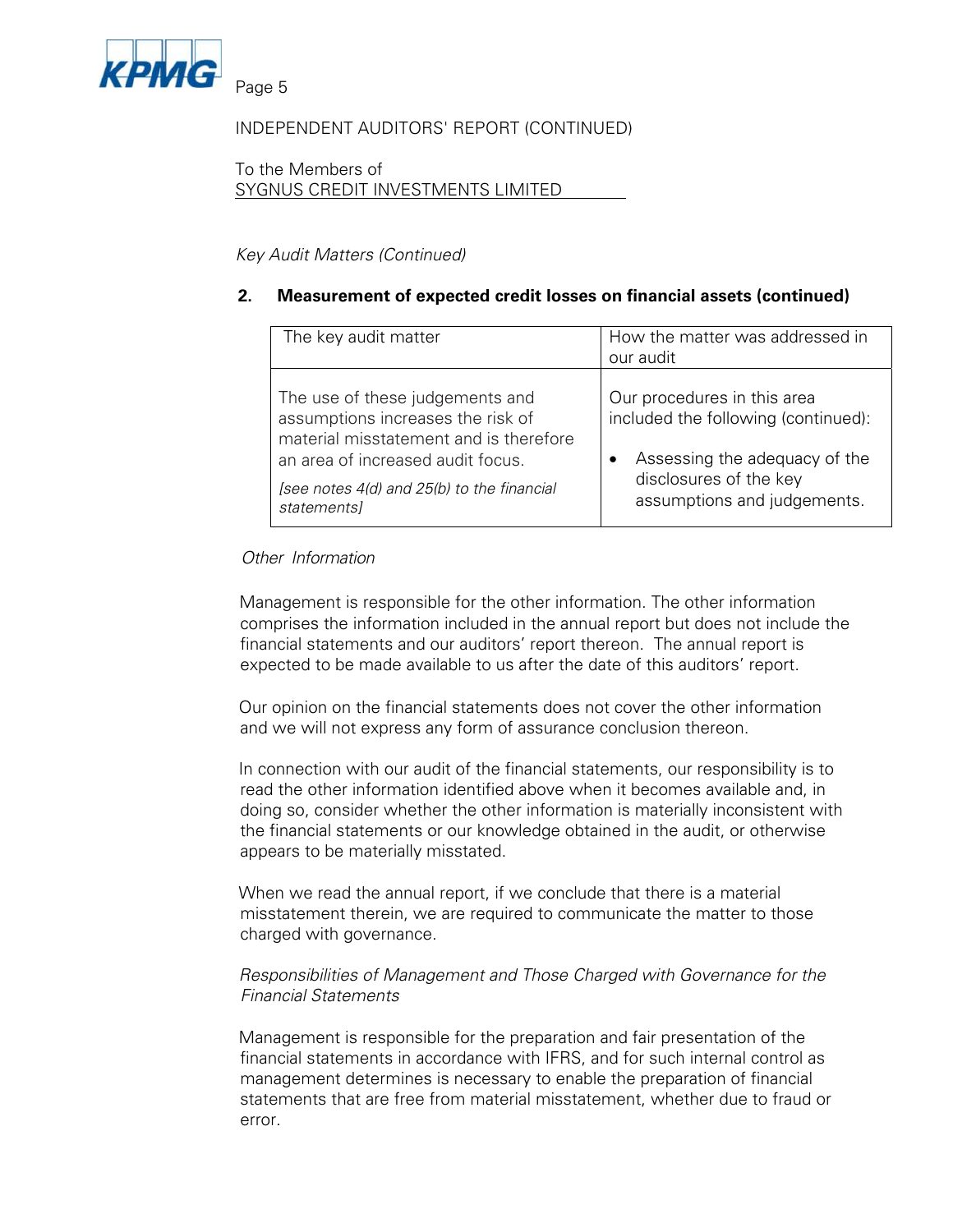

INDEPENDENT AUDITORS' REPORT (CONTINUED)

To the Members of SYGNUS CREDIT INVESTMENTS LIMITED

Responsibilities of Management and Those Charged with Governance for the Financial Statements (Continued)

In preparing the financial statements, management is responsible for assessing the Company's ability to continue as a going concern, disclosing, as applicable, matters related to going concern and using the going concern basis of accounting unless management either intends to liquidate the Company or to cease operations, or has no realistic alternative but to do so.

Those charged with governance are responsible for overseeing the Group's financial reporting process.

## Auditors' Responsibilities for the Audit of the Financial Statements

Our objectives are to obtain reasonable assurance about whether the financial statements as a whole are free from material misstatement, whether due to fraud or error, and to issue an auditors' report that includes our opinion. Reasonable assurance is a high level of assurance, but is not a guarantee that an audit conducted in accordance with ISAs will always detect a material misstatement when it exists. Misstatements can arise from fraud or error and are considered material if, individually or in the aggregate, they could reasonably be expected to influence the economic decisions of users taken on the basis of these financial statements.

A further description of our responsibilities for the audit of the financial statements is included in the Appendix to this auditors' report. This description, which is located at pages 7-8, forms part of our auditors' report.

The engagement partner on the audit resulting in this independent auditors' report is Lisa Brathwaite.

SPMG

Chartered Accountants Saint Lucia

August 27, 2021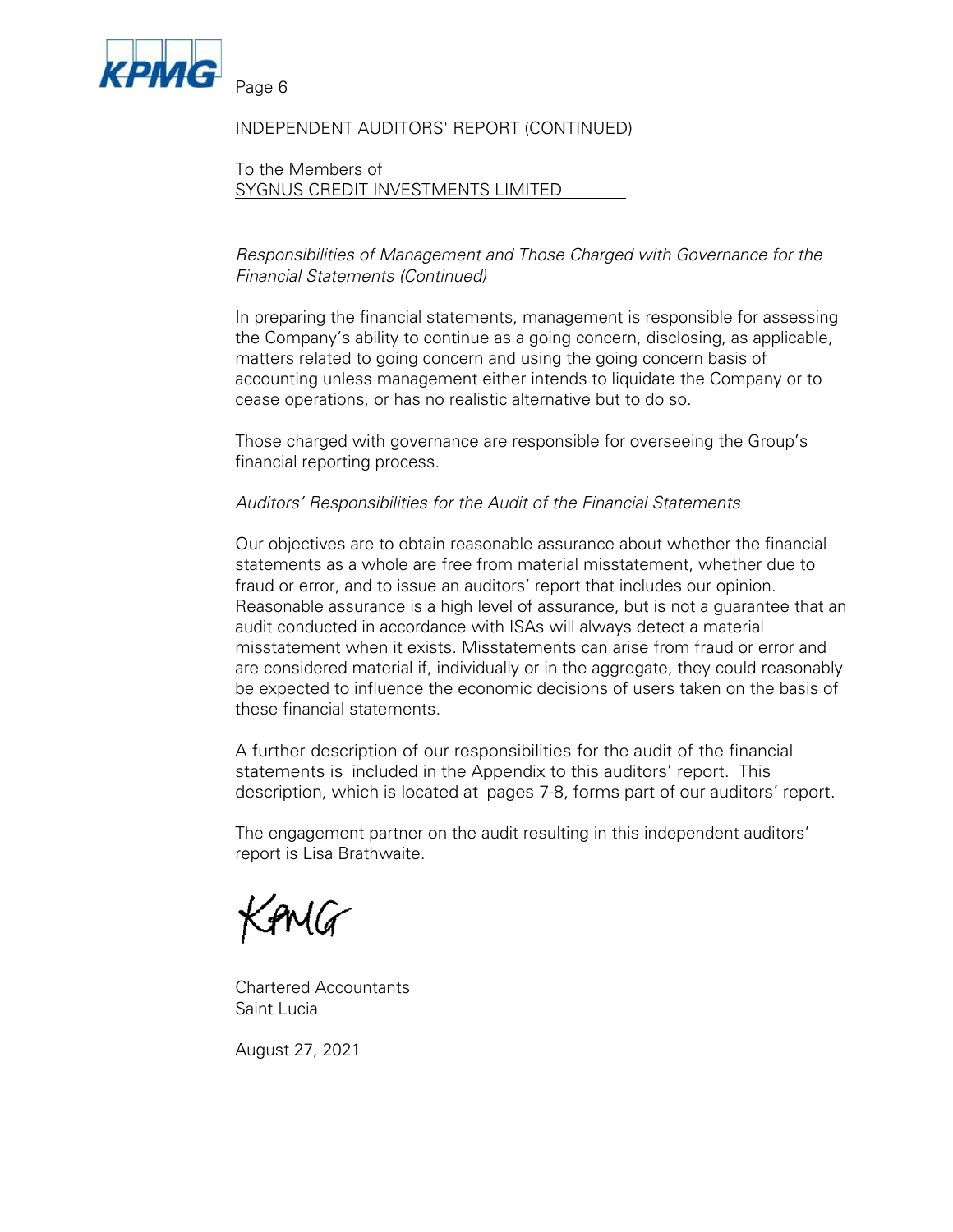

Page 7

INDEPENDENT AUDITORS' REPORT (CONTINUED)

To the Members of SYGNUS CREDIT INVESTMENTS LIMITED

## **Appendix to the Independent Auditors' Report**

As part of an audit in accordance with ISAs, we exercise professional judgement and maintain professional skepticism throughout the audit. We also:

- Identify and assess the risks of material misstatement of the financial statements, whether due to fraud or error, design and perform audit procedures responsive to those risks, and obtain audit evidence that is sufficient and appropriate to provide a basis for our opinion. The risk of not detecting a material misstatement resulting from fraud is higher than for one resulting from error, as fraud may involve collusion, forgery, intentional omissions, misrepresentations or the override of internal control.
- Obtain an understanding of internal control relevant to the audit in order to design audit procedures that are appropriate in the circumstances, but not for the purpose of expressing an opinion on the effectiveness of the Group's internal control.
- Evaluate the appropriateness of accounting policies used and the reasonableness of accounting estimates and related disclosures made by management.
- Conclude on the appropriateness of management's use of the going concern basis of accounting and, based on the audit evidence obtained, whether a material uncertainty exists related to events or conditions that may cast significant doubt on the Company's ability to continue as a going concern. If we conclude that a material uncertainty exists, we are required to draw attention in our auditors' report to the related disclosures in the financial statements or, if such disclosures are inadequate, to modify our opinion. Our conclusions are based on the audit evidence obtained up to the date of our auditors' report. However, future events or conditions may cause the company to cease to continue as a going concern.
- Evaluate the overall presentation, structure and content of the financial statements, including the disclosures, and whether the financial statements represent the underlying transactions and events in a manner that achieves fair presentation.
- Obtain sufficient appropriate audit evidence regarding the financial information of the entities or business activities within the group to express an opinion on the consolidated financial statements. We are responsible for the direction, supervision and performance of the group audit. We remain solely responsible for our audit opinion.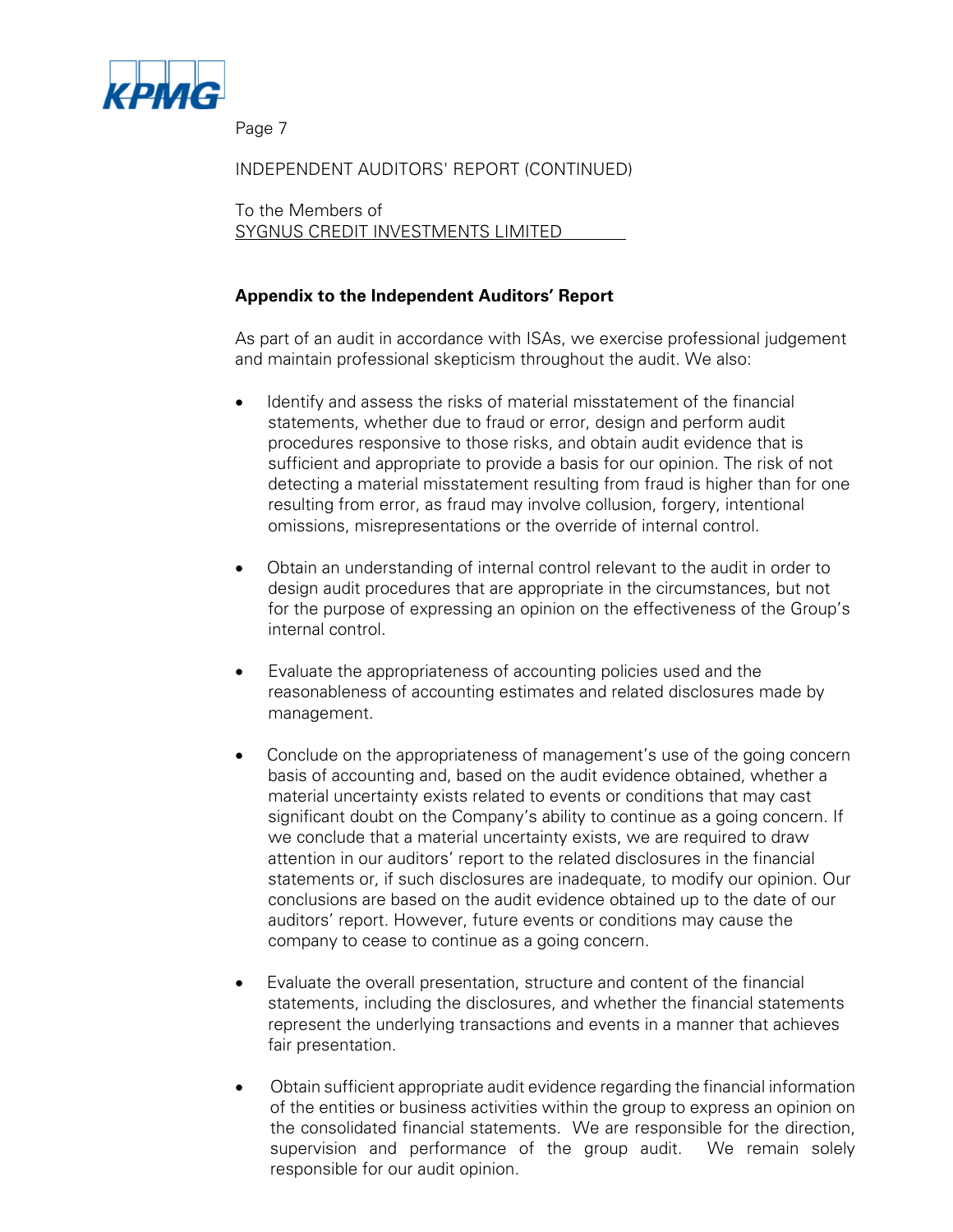

Page 8

INDEPENDENT AUDITORS' REPORT (CONTINUED)

To the Members of SYGNUS CREDIT INVESTMENTS LIMITED

## **Appendix to the Independent Auditors' Report (Continued)**

We communicate with those charged with governance regarding, among other matters, the planned scope and timing of the audit and significant audit findings, including any significant deficiencies in internal control that we identify during our audit.

We also provide those charged with governance with a statement that we have complied with relevant ethical requirements regarding independence, and communicate with them all relationships and other matters that may reasonably be thought to bear on our independence, and where applicable, actions taken to eliminate threats or safeguards applied.

From the matters communicated with those charged with governance, we determine those matters that were of most significance in the audit of the financial statements of the current period and are therefore the key audit matters. We describe these matters in our auditors' report unless law or regulation precludes public disclosure about the matter or when, in extremely rare circumstances, we determine that a matter should not be communicated in our report because the adverse consequences of doing so would reasonably be expected to outweigh the public interest benefits of such communication.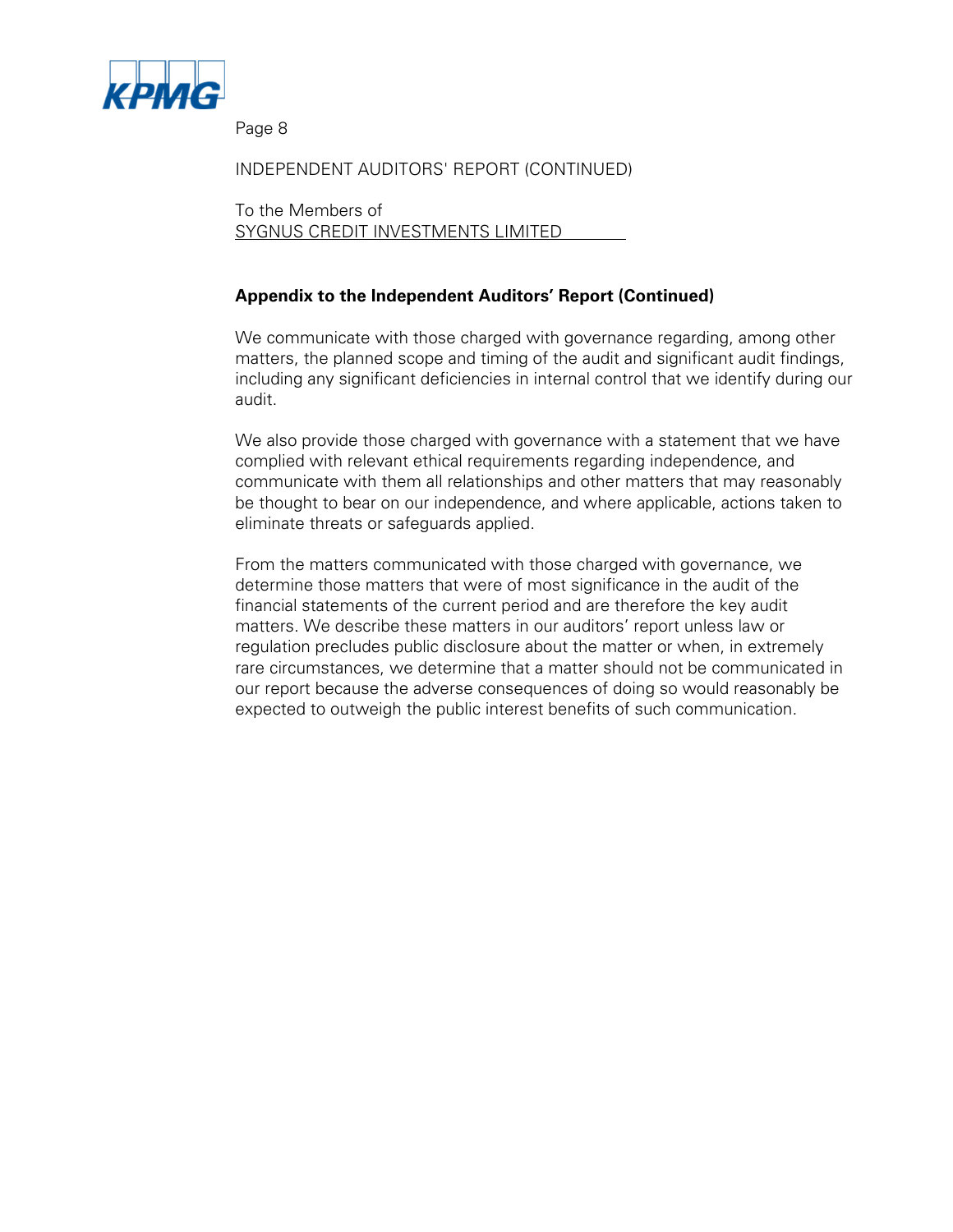## Statement of Financial Position As at June 30, 2021 (Expressed in United States dollars)

|                                     |       |            | Group      |            | Company    |
|-------------------------------------|-------|------------|------------|------------|------------|
|                                     | Notes | 2021       | 2020       | 2021       | 2020       |
|                                     |       | S          | \$         | S          | S          |
| <b>ASSETS</b>                       |       |            |            |            |            |
| Cash and cash equivalents           | 5     | 1,029,391  | 3,005,997  | 1,028,938  | 3,005,340  |
| Securities purchased under          |       |            |            |            |            |
| resale agreements                   | 6     |            | 2,499,976  |            | 2,499,976  |
| Interest receivable                 |       | 3,232,954  | 1,886,168  | 3,232,954  | 1,886,168  |
| Other receivables                   | 7     | 197,229    | 33,306     | 196,503    | 31,206     |
| Due from related parties            | 8(a)  | 613,395    |            | 767,870    | 118,700    |
| Lease receivables                   | 9     | 2,287,083  | 2,049,728  | 2,287,083  | 2,049,728  |
| Investments                         | 10    | 80,510,395 | 51,546,022 | 80,510,395 | 51,546,022 |
| Deferred tax assets                 | 11    |            | 18,416     |            |            |
| Investment in subsidiary            | 12    |            |            | 76         | 76         |
| <b>Total Assets</b>                 |       | 87,870,447 | 61.039.613 | 88,023.819 | 61,137,216 |
| <b>LIABILITIES</b>                  |       |            |            |            |            |
| Accounts payable and                |       |            |            |            |            |
| accrued liabilities                 | 13    | 1,174,870  | 1,378,640  | 1,172,569  | 1,370,675  |
| Due to related parties              | 8(a)  | 510,647    | 211,060    | 510,647    | 210,468    |
| Dividends payable                   | 14    | 247,582    | 218,805    | 247,582    | 218,805    |
| Interest payable                    | 15    | 50,862     | 175,711    | 50,907     | 175,757    |
| Taxation payable                    |       | 2,348      |            | 2,348      |            |
| Notes payable                       | 16    | 14,670,025 | 14,869,476 | 6,744,133  | 7,037,903  |
| Loans and borrowings                | 17    | 4,478,037  | 6,513,562  | 12,360,478 | 14,396,003 |
| <b>Total Liabilities</b>            |       | 21,134,371 | 23,367,254 | 21,088,664 | 23,409,611 |
| <b>EQUITY</b>                       |       |            |            |            |            |
| Share capital                       | 18    | 60,883,532 | 35,107,673 | 60,883,532 | 35,107,673 |
| Retained earnings                   |       | 5,852,544  | 2,564,686  | 6,051,623  | 2,619,932  |
| <b>Total Equity</b>                 |       | 66,736,076 | 37,672,359 | 66,935,155 | 37,727,605 |
| <b>Total Liabilities and Equity</b> |       | 87,870,447 | 61,039,613 | 88,023,819 | 61,137,216 |

The financial statements on pages 9 to 54 were approved by the Board of Directors on August 27, 2021.

Director

Dr. Ike Johnson

l^irf A^ \*'Di.",,o,

Linval Freeman

The accompanying notes form an integral part of the financial statements.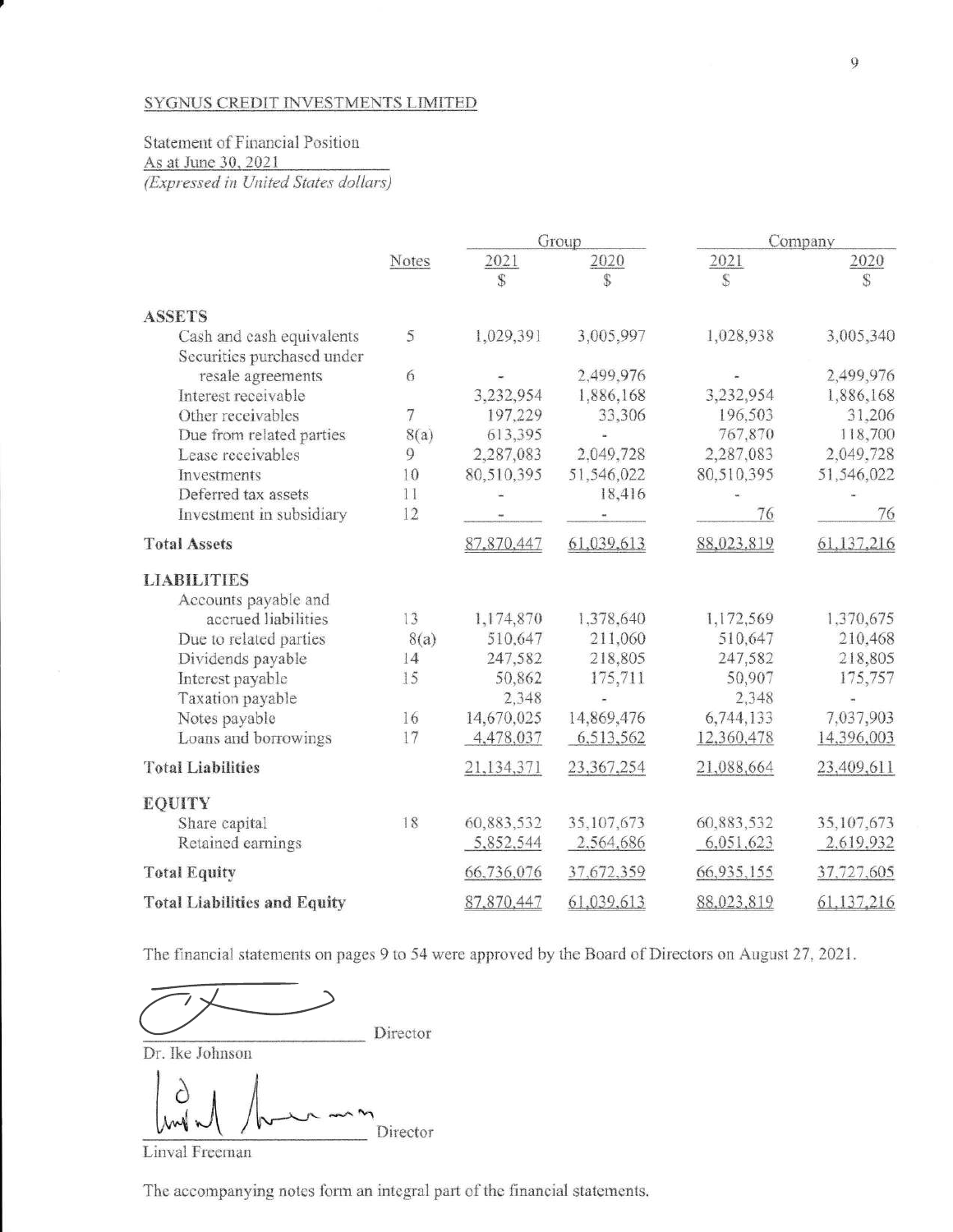Statement of Profit or Loss and Other Comprehensive Income Year ended June 30, 2021 *(Expressed in United States dollars)* 

|                                  |              | Group       |               |             | Company   |
|----------------------------------|--------------|-------------|---------------|-------------|-----------|
|                                  | <b>Notes</b> | 2021        | 2020          | 2021        | 2020      |
|                                  |              | \$          | \$            | \$          | \$        |
| Income                           |              |             |               |             |           |
| Interest income calculated using |              |             |               |             |           |
| the effective interest method    | 19           | 8,221,661   | 5,382,777     | 8,221,661   | 5,382,777 |
| Interest expense                 | 19           | (1,797,459) | 890,759)      | (1,704,899) | 844,524)  |
|                                  |              | 6,424,202   | 4,492,018     | 6,516,762   | 4,538,253 |
| Fair value gains from financial  |              |             |               |             |           |
| instruments at FVTPL             | 24(b)        | 1,416,793   | 74,640        | 1,416,793   | 74,640    |
| Gain on sale of investments      |              | 24,175      |               | 24,175      |           |
| Fee income                       | 20           | 62,786      | 7,000         | 62,786      | 7,000     |
|                                  |              | 7,927,956   | 4,573,658     | 8,020,516   | 4,619,893 |
| <b>Expenses</b>                  |              |             |               |             |           |
| Management fees                  | 8(b)         | 1,456,937   | 1,005,985     | 1,456,937   | 1,005,985 |
| Performance fees                 | 8(b)         | 349,514     |               | 349,514     |           |
| Corporate service fees           | 8(b)         | 265,663     | 75,910        | 265,663     | 75,910    |
| Net foreign exchange loss        |              | 72,988      | 1,039,375     | 73,964      | 1,039,702 |
| Loss on sale of investments      |              |             | 8,370         |             | 8,370     |
| Impairment allowance on          |              |             |               |             |           |
| financial assets                 | 25(b)(vi)    | 69,710      | 101,593       | 69,710      | 101,593   |
| Other expenses                   | 21           | 654,817     | 388,048       | 620,984     | 360,294   |
|                                  |              | 2,869,629   | 2,619,281     | 2,836,772   | 2,591,854 |
| <b>Profit before taxation</b>    |              | 5,058,327   | 1,954,377     | 5,183,744   | 2,028,039 |
| Taxation (charge)/credit         | 22(a)        | 30,010      | <u>18,416</u> | 11,594)     |           |
| Profit for the year, being total |              |             |               |             |           |
| comprehensive income             |              | 5,028,317   | 1,972,793     | 5,172,150   | 2,028,039 |
| Earnings per stock unit          | 23           | 1.11c       | 0.56¢         |             |           |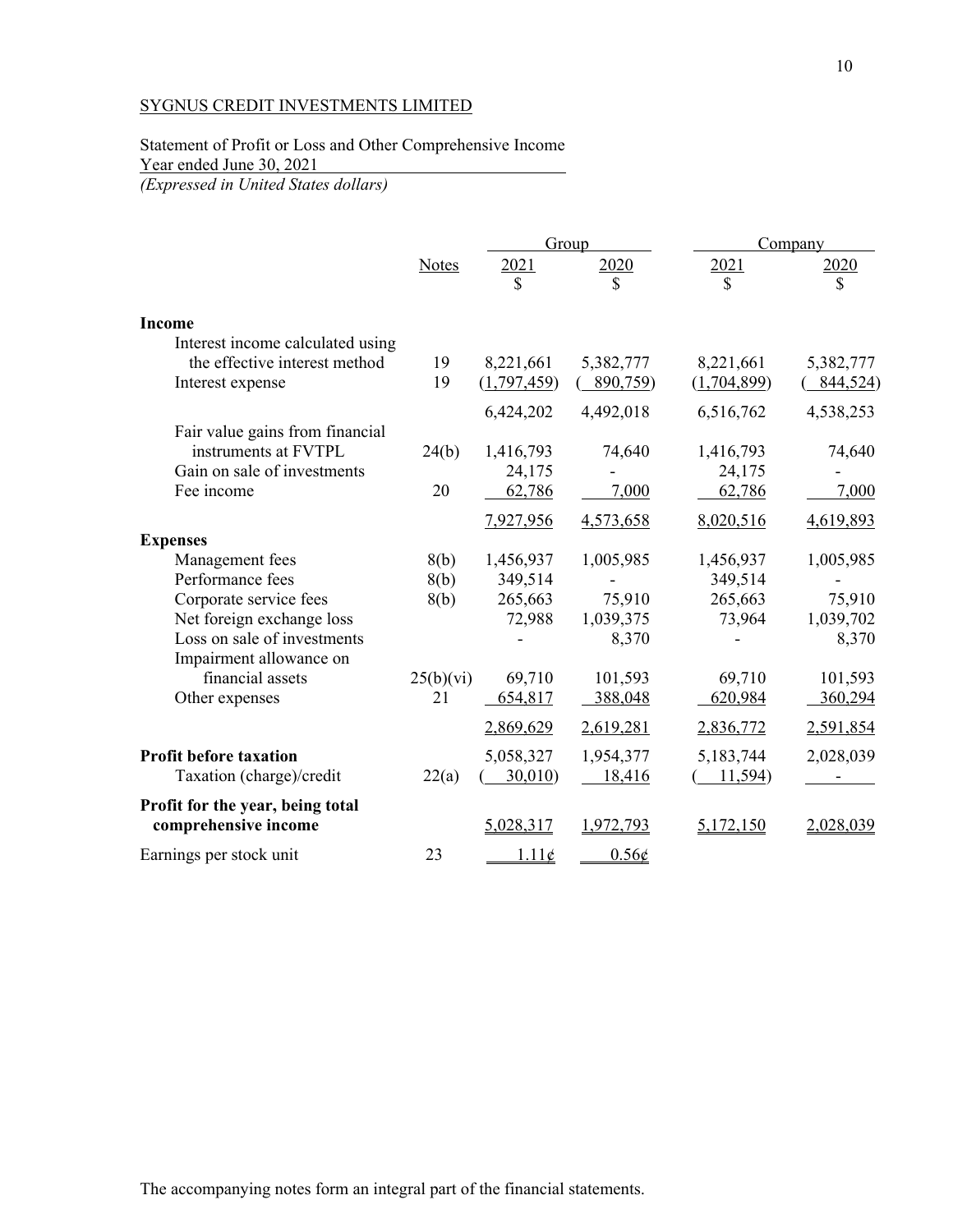Group Statement of Changes in Equity Year ended June 30, 2021 *(Expressed in United States dollars)* 

|                                                                                                           | Share<br>capital<br>[Note $18$ ] | Retained<br>earnings<br>\$ | <u>Total</u><br>\$      |
|-----------------------------------------------------------------------------------------------------------|----------------------------------|----------------------------|-------------------------|
| <b>Balances at June 30, 2019</b><br>Profit for the year, being total<br>comprehensive income for the year | 35, 107, 673                     | 2,478,864<br>1,972,793     | 37,586,537<br>1,972,793 |
| <b>Transaction with owners</b><br>Dividends declared (note 14)                                            |                                  | (1,886,971)                | <u>1,886,971</u> )      |
| <b>Balances at June 30, 2020</b><br>Profit for the year, being total<br>comprehensive income for the year | 35,107,673                       | 2,564,686<br>5,028,317     | 37,672,359<br>5,028,317 |
| <b>Transactions with owners</b><br>Issue of ordinary shares                                               | 25,775,859                       |                            | 25,775,859              |
| Dividends declared (note 14)                                                                              |                                  | (1,740,459)                | (1,740,459)             |
| <b>Balances at June 30, 2021</b>                                                                          | 60,883,532                       | 5,852,544                  | 66,736,076              |

11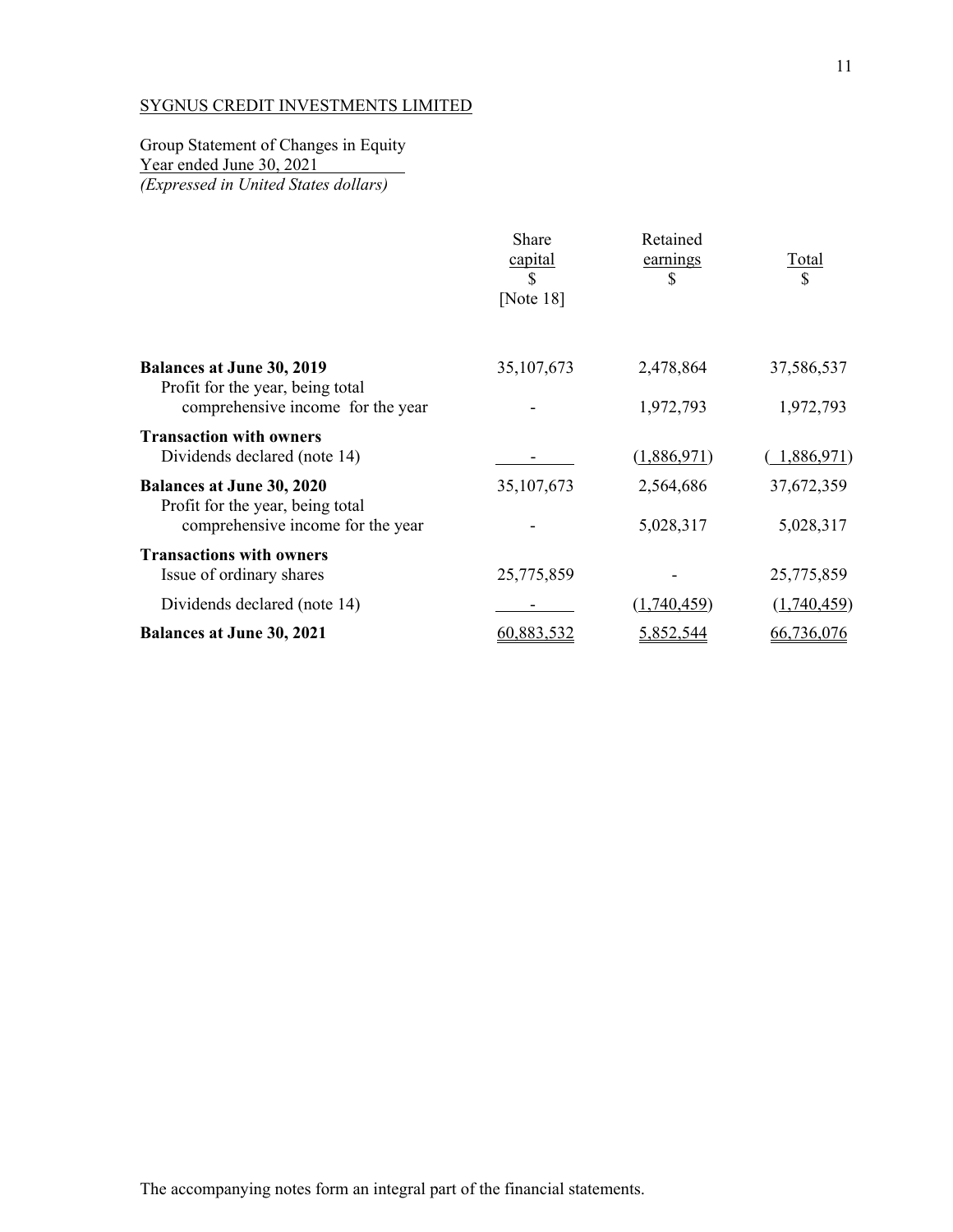Company Statement of Changes in Equity Year ended June 30, 2021 *(Expressed in United States dollars)* 

|                                                                       | Share<br>capital<br>S<br>[Note $18$ ] | Retained<br>earnings<br>S | <u>Total</u><br>\$ |
|-----------------------------------------------------------------------|---------------------------------------|---------------------------|--------------------|
| <b>Balances at June 30, 2019</b>                                      | 35, 107, 673                          | 2,478,864                 | 37,586,537         |
| Profit for the year, being total<br>comprehensive income for the year |                                       | 2,028,039                 | 2,028,039          |
| <b>Transaction with owners</b><br>Dividends declared (note 14)        |                                       | (1,886,971)               | 1,886,971)         |
| <b>Balances at June 30, 2020</b>                                      | 35,107,673                            | 2,619,932                 | 37,727,605         |
| Profit for the year, being total<br>comprehensive income for the year |                                       | 5,172,150                 | 5,172,150          |
| <b>Transactions with owners</b><br>Issue of ordinary shares           | 25,775,859                            |                           | 25,775,859         |
| Dividends declared (note 14)                                          |                                       | (1,740,459)               | 1,740,459          |
| <b>Balances at June 30, 2021</b>                                      | 60,883,532                            | 6,051,623                 | 66,935,155         |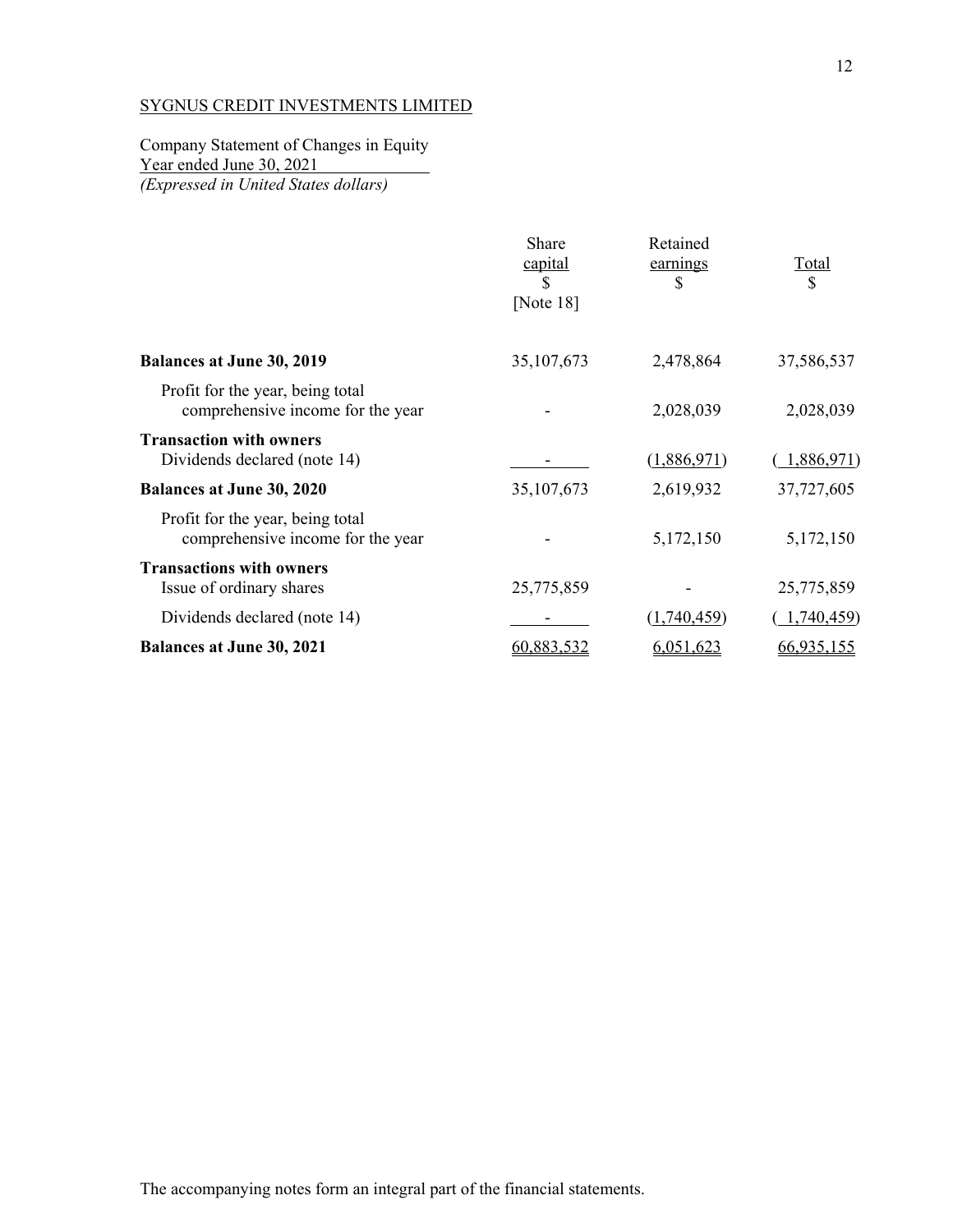# Statement of Cash Flows

#### Year ended June 30, 2021

*(Expressed in United States dollars)*

|                                                |              |                | Group        |                                      | Company       |
|------------------------------------------------|--------------|----------------|--------------|--------------------------------------|---------------|
|                                                | <b>Notes</b> | 2021<br>\$     | 2020         | 2021<br>\$                           | 2020<br>\$    |
| Cash flows from operating activities           |              |                |              |                                      |               |
| Profit for the year                            |              | 5,028,317      | 1,972,793    | 5,172,150                            | 2,028,039     |
| Adjustments for:                               |              |                |              |                                      |               |
| Interest income                                | 19           | (8,221,661)    | (5,382,777)  | 8,221,661)                           | (5,382,777)   |
| Interest expense                               | 19           | 1,797,459      | 890,759      | 1,704,899                            | 844,524       |
| Impairment allowance on                        |              |                |              |                                      |               |
| financial assets                               | 25(b)(vi)    | 69,710         | 101,593      | 69,710                               | 101,593       |
| Taxation                                       | 22(a)        | 30,010         | 18,416)<br>€ | 11,594                               |               |
| Amortisation of transaction                    |              |                |              |                                      |               |
| costs on issued notes                          |              | 167,791        | 80,876       | 73,472                               | 33,716        |
| Fair value gains                               | 24(b)        | (1,416,793)    | 74,640       | (1,416,793)                          | 74,640        |
|                                                |              | (2,545,167)    | (2,429,812)  | (2,606,629)                          | (2,449,545)   |
| Changes in operating assets and liabilities:   |              |                |              |                                      |               |
| Other receivables                              |              | 163,923        | 10,784)      | 165,297                              | 8,684)        |
| Due from related parties                       |              | 613,395)       | 116,809      | 649,170)                             | 1,891)<br>(   |
| Accounts payable and accrued                   |              |                |              |                                      |               |
| liabilities                                    |              | 571,012)       | 1,001,256    | 565,348)                             | 993,291       |
| Due to related parties                         |              | 299,587        | 150,240      | 300,179                              | 149,572       |
|                                                |              | 3,593,910)     | (1,172,291)  | (3,686,265)                          | (1,317,257)   |
| Taxation paid                                  |              | 9,246          |              | 9,246                                |               |
|                                                |              |                |              |                                      |               |
| Net cash used in operating activities          |              | 3,603,156      | (1,172,291)  | $\left( \frac{3,695,511}{2} \right)$ | (1,317,257)   |
| Cash flows from investing activities           |              |                |              |                                      |               |
| Purchase of investments                        |              | (56,602,971)   | (79,206,083) | (56,602,971)                         | (79,206,083)  |
| Encashment of investments                      |              | 28,985,821     | 60,021,709   | 28,985,821                           | 60,021,709    |
| Lease receivables                              |              | 237,519)       | 471,757)     | 237,519)                             | 471,757)      |
| Purchase of securities under                   |              |                |              |                                      |               |
| resale agreements                              |              | (7,084,980)    | (12,502,302) | (7,084,980)                          | (12,502,302)  |
| Encashment of securities purchased             |              |                |              |                                      |               |
| under resale agreements                        |              | 9,584,980      | 11,046,560   | 9,584,980                            | 11,046,560    |
| Interest income received                       |              | 6,874,875      | 4,394,005    | 6,874,875                            | 4,394,005     |
| Net cash used in investing activities          |              | (18, 479, 794) | (16,717,868) | (18, 479, 794)                       | (16,717,868)  |
| <b>Cash flows from financing activities</b>    |              |                |              |                                      |               |
| Dividends paid                                 |              | (1,711,682)    | (1,789,344)  | (1,711,682)                          | (1,789,344)   |
| Proceeds from issue of shares                  |              | 27,102,262     |              | 27,102,262                           |               |
| Transaction costs associated with              |              |                |              |                                      |               |
| shares issued                                  |              | (1,326,403)    |              | (1,326,403)                          |               |
| Loans and borrowings, net                      |              | (2,035,525)    | 6,513,562    | (2,035,525)                          | 14,396,003    |
| Proceeds from issue of notes                   |              |                | 15,191,000   |                                      | 7,191,100     |
| Transaction costs associated with              |              |                |              |                                      |               |
| notes issued                                   |              |                | 402,400)     |                                      | 186,913)<br>( |
| Interest paid                                  |              | 1,922,308      | 715,048      | (1,829,749)                          | 668,767       |
| Net cash provided by financing activities      |              | 20,106,344     | 18,797,770   | 20,198,903                           | 18,942,079    |
| Net (decrease)/increase in cash and cash       |              |                |              |                                      |               |
| equivalents                                    |              | (1,976,606)    | 907,611      | (1,976,402)                          | 906,954       |
| Cash and cash equivalents at beginning of year |              | 3,005,997      | 2,098,386    | 3,005,340                            | 2,098,386     |
| Cash and cash equivalents at end of year       |              | 1,029,391      | 3,005,997    | 1,028,938                            | 3,005,340     |
|                                                |              |                |              |                                      |               |

The accompanying notes form an integral part of the financial statements.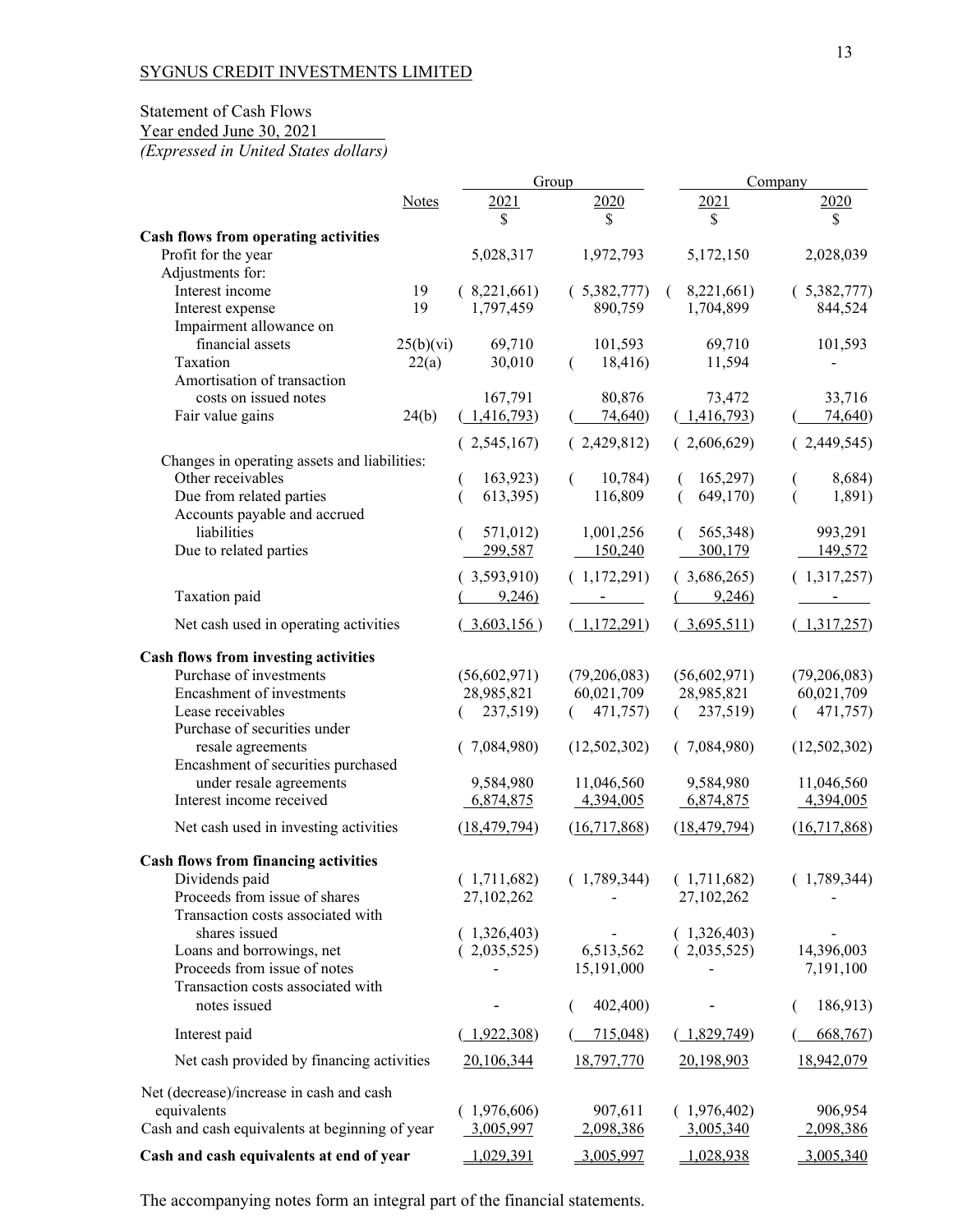Notes to the Financial Statements Year ended June 30, 2021 *(Expressed in United States dollars)* 

## 1. The Company

Sygnus Credit Investments Limited ("the Company") was incorporated in Saint Lucia on January 13, 2017 as an International Business Company ("IBC"). The Company's registered office is located at McNamara Corporate Services Inc., 20 Micoud Street, Castries, Saint Lucia.

The Company is a specialty credit investment company, dedicated to providing non-traditional financing to medium-sized firms across the Caribbean region.

The Company has no employees and the investment portfolio of the Company was managed and administered up to February 28, 2021 by Sygnus Capital Management Limited ("SCM"), a related company incorporated in the Cayman Islands under the Cayman Companies Act (the "Act") and registered with the Cayman Islands Monetary Authority ("CIMA") as an Exempt Investment Management Company. Effective March 1, 2021, the Investment Manager was changed from SCM to Sygnus Capital Limited ("SCL"). The change was in keeping with a board decision to wind down the operations of SCM. SCL and the Company re-negotiated a new Investment Management Agreement which was signed effective June 1, 2021.

The Company has elected, under section 109 of the International Business Companies Act, to be liable to income tax at a tax rate of 1% per annum (see note 22).

The Company has a wholly owned subsidiary, Sygnus Credit Investments Jamaica Limited ("SCIJL"), which was incorporated in Jamaica on May 7, 2019. SCIJL's principal activity is to raise financing on behalf of the Company. The Company and its subsidiary are collectively referred to as "the Group".

## 2. Statement of compliance and basis of preparation

## **(a) Statement of compliance**

The financial statements have been prepared in accordance with International Financial Reporting Standards ("IFRS").

## **New and amended standards that became effective during the year:**

Certain new and amended standards which were in issue, came into effect during the current financial period. The Company has assessed them and adopted those which are relevant to its financial statements as follows:

x Amendment to IAS 1 *Presentation of Financial Statements* and IAS 8 *Accounting Policies, Changes in Accounting Estimates and Errors* is effective for annual reporting periods beginning on or after January 1, 2020, and provides a definition of material to guide preparers of financial statements in making judgements about information to be included in financial statements.

Information is material if omitting, misstating or obscuring it could reasonably be expected to influence decisions that the primary users of general purpose financial statements make on the basis of those financial statements, which provide financial information about a specific reporting entity.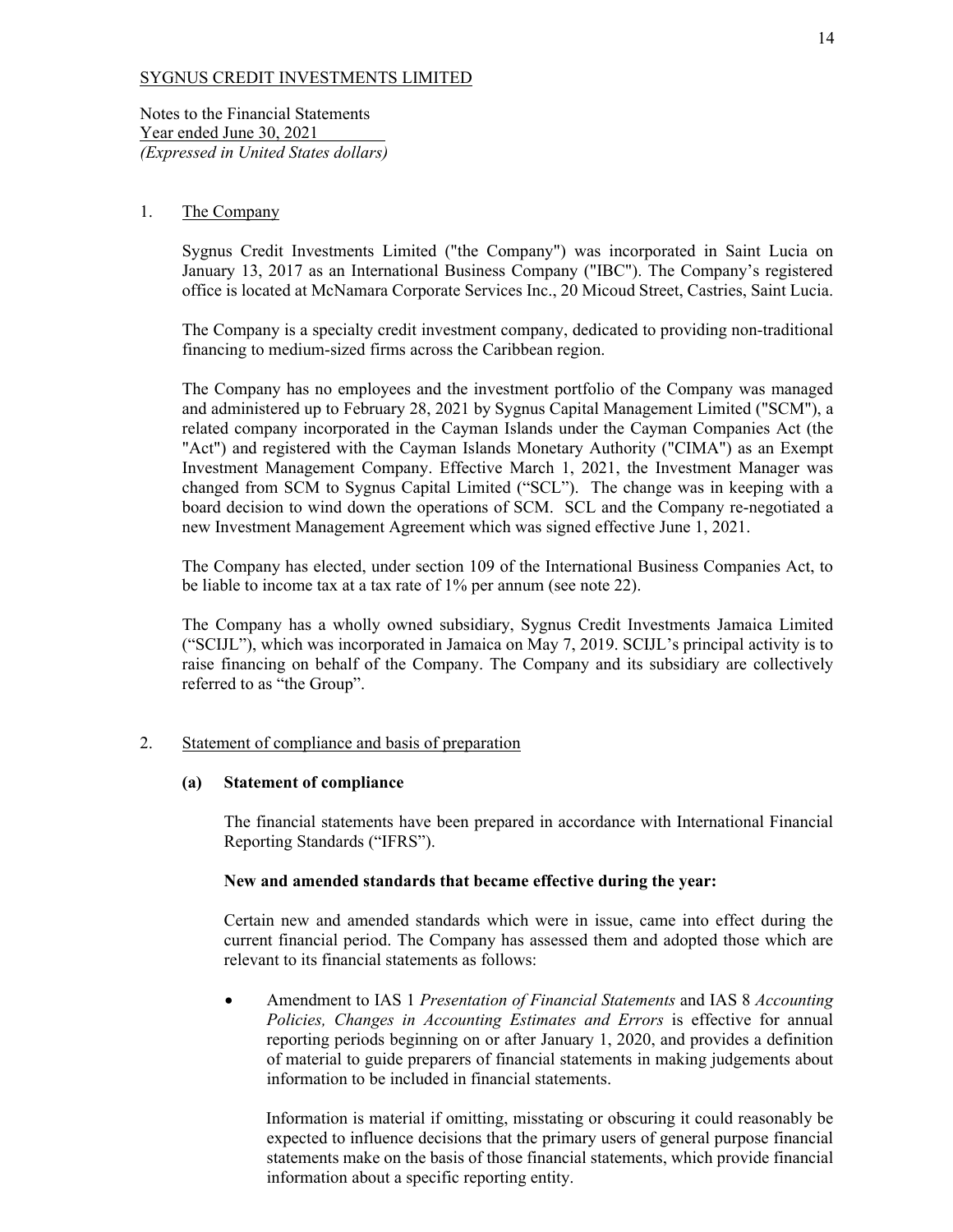Notes to the Financial Statements Year ended June 30, 2021 *(Expressed in United States dollars)* 

## 2. Statement of compliance and basis of preparation

#### **(a) Statement of compliance (continued)**

x Amendments to *References to Conceptual Framework in IFRS Standards* is effective retrospectively for annual reporting periods beginning on or after January 1, 2020. The revised framework covers all aspects of standard setting including the objective of financial reporting.

The main change relates to how and when assets and liabilities are recognised and de-recognised in the financial statements.

- New 'bundle of rights' approach to assets will mean that an entity may recognise a right to use an asset rather than the asset itself;
- A liability will be recognised if a company has no practical ability to avoid it. This may bring liabilities on balance sheet earlier than at present.
- A new control-based approach to de-recognition will allow an entity to derecognise an asset when it loses control over all or part of it; the focus will no longer be on the transfer of risks and rewards.
- Amendments to IFRS 3 *Business Combinations*, applicable to businesses acquired in annual reporting periods beginning on or after January 1, 2020, provides more guidance on the definition of a business. The amendments include:
	- (a) An election to use a concentration test by way of an assessment that results in an asset acquisition, if substantially all of the fair value of the gross asset is concentrated in single identifiable asset or a group of similar identifiable assets.
	- (b) Otherwise, the assessment focuses on the existence of a substantive process. A business consists of inputs and processes applied to those inputs to create outputs.

#### **New and amended standards and interpretations issued but not yet effective:**

At the date of authorisation of the financial statements, certain new and amended standards and interpretations have been issued which are not yet effective and which the Group has not yet adopted. The Group has assessed the relevance of all such standards, amendments and interpretations and has determined the following are likely to be relevant to its operations:

Annual Improvements to IFRS Standards 2018-2020 cycle contain amendments to IFRS 9 *Financial Instruments* and IFRS 16 *Leases* and are effective for annual periods beginning on or after January 1, 2022.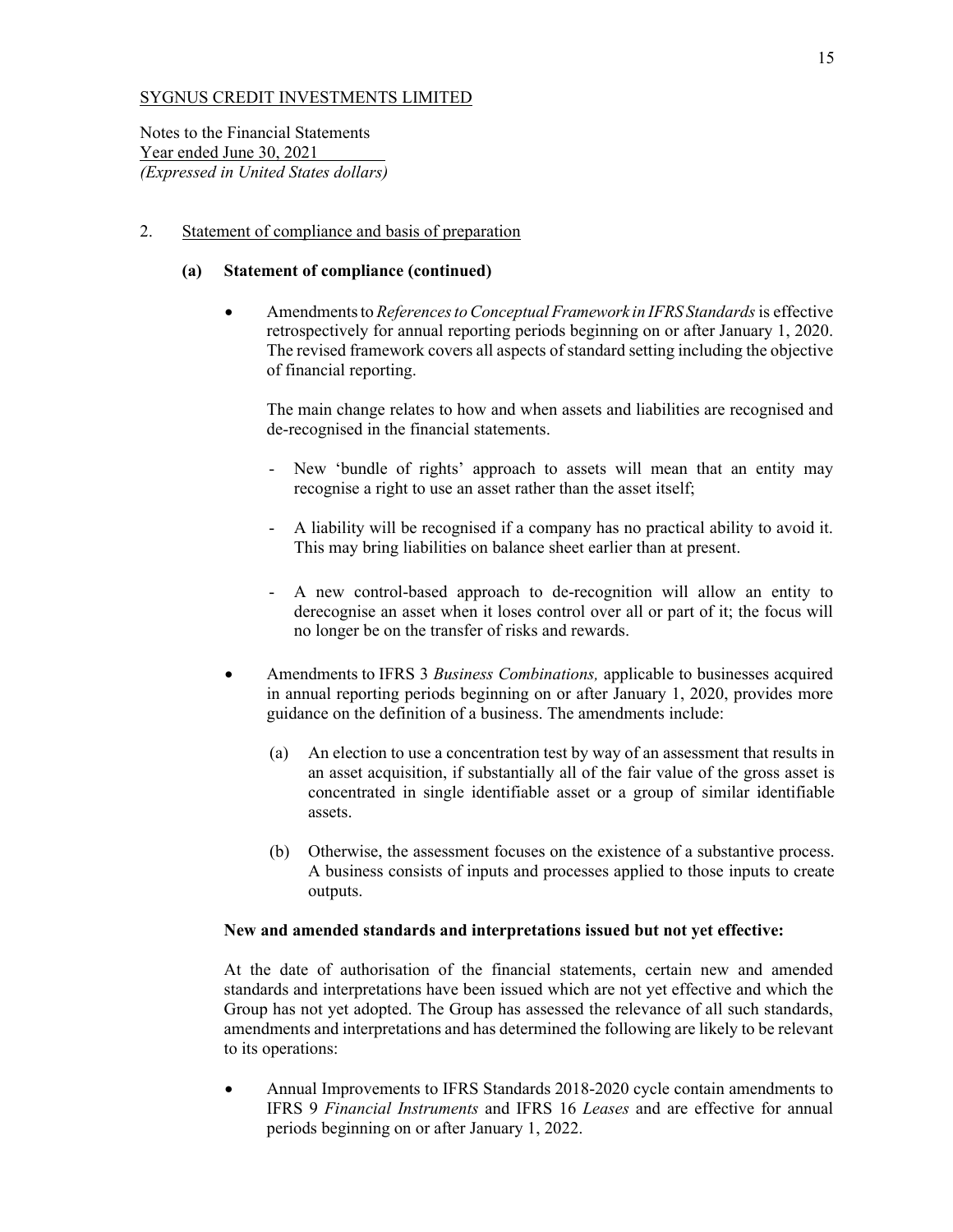Notes to the Financial Statements (Continued) Year ended June 30, 2021 *(Expressed in United States dollars)* 

## 2. Statement of compliance and basis of preparation (continued)

## **(a) Statement of compliance (continued)**

## **New and amended standards and interpretations issued but not yet effective (continued):**

(i) Amendment to IFRS 16 *Leases* removes the illustration of payments from the lessor relating to leasehold improvements.

The Group does not expect the amendments to have a significant impact on its 2023 financial statements.

x Amendments to IAS 1 *Presentation of Financial Statements*, will apply retrospectively for annual reporting periods beginning on or after January 1, 2023. The amendments promote consistency in application and clarify the requirements on determining if a liability is current or non-current.

Under existing IAS 1 requirements, the Group classifies a liability as current when it does not have an unconditional right to defer settlement of the liability for at least twelve months after the end of the reporting period. As part of its amendments, the requirement for a right to be unconditional has been removed and instead, a right to defer settlement must have substance and exist at the reporting date. The Group classifies a liability as non-current if it has a right to defer settlement for at least twelve months after the reporting period. It has now been clarified that a right to defer exists only if the Group complies with conditions specified in the loan agreement at the end of the reporting period, even if the lender does not test compliance until a later date.

With the amendments, convertible instruments may become current. In light of this, the amendments clarify how the Group classifies a liability that includes a counterparty conversion option, which could be recognised as either equity or a liability separately from the liability component under IAS 32. Generally, if a liability has any conversion options that involve a transfer of the Group's own equity instruments, these would affect its classification as current or non-current. It has now been clarified that the reporting entity can ignore only those conversion options that are recognised as equity when classifying liabilities as current or noncurrent.

The Group does not expect the amendment to have a significant impact on its 2024 financial statements.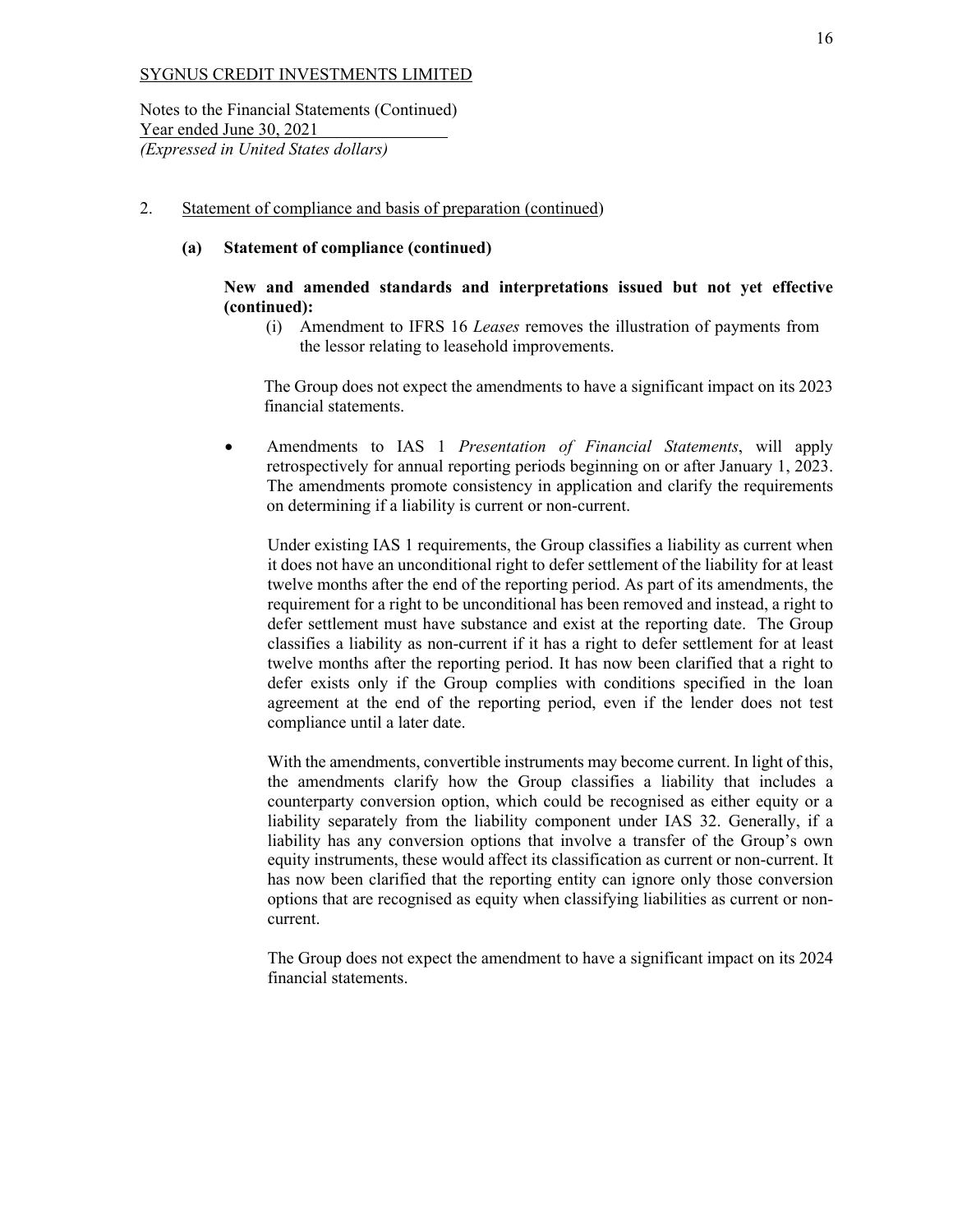Notes to the Financial Statements (Continued) Year ended June 30, 2021 *(Expressed in United States dollars)* 

## 2. Statement of compliance and basis of preparation (continued)

## **(a) Statement of compliance (continued)**

## **New and amended standards and interpretations issued but not yet effective (continued):**

x Amendments to IFRS 9 *Financial Instruments*, IAS 39 *Financial Instruments*: *Recognition and Measurement*, IFRS 7 *Financial Instruments*: *Disclosures*, IFRS 4 *Insurance contracts* and IFRS 16 *Leases*, are effective for annual accounting periods beginning on or after January 1, 2021 and address issues affecting financial reporting in the period leading up to interbank offered rates (IBOR) reform. The second phase amendments apply to all hedging relationships directly affected by IBOR reform. The amendments principally address practical expedient for modifications. A practical expedient has been introduced where changes will be accounted for by updating the effective interest rate if the change results directly from IBOR reform and occurs on an 'economically equivalent' basis. A similar practical expedient will apply under IFRS 16 Leases for lessees when accounting for lease modifications required by IBOR reform. In these instances, a revised discount rate that reflects the change in interest rate will be used in remeasuring the lease liability.

The amendments also address specific relief from discontinuing hedging relationships as well as new disclosure requirements.

The Group does not expect the amendments to have a significant impact on its 2022 financial statements.

#### **(b) Basis of preparation**

The financial statements are prepared on the historical cost basis, except for certain financial instruments which are measured at fair value.

#### **(c) Functional and presentation currency**

The financial statements are presented in United States dollars, which is the functional currency of the Company.

#### **(d) Use of estimates and judgement**

The preparation of the financial statements in conformity with IFRS requires management to make estimates and assumptions that affect the reported amounts of, and disclosures relating to, assets, liabilities, contingent assets and contingent liabilities at the reporting date and the reported amounts of income, expenses, gains and losses for the year then ended. Actual results could differ from these estimates.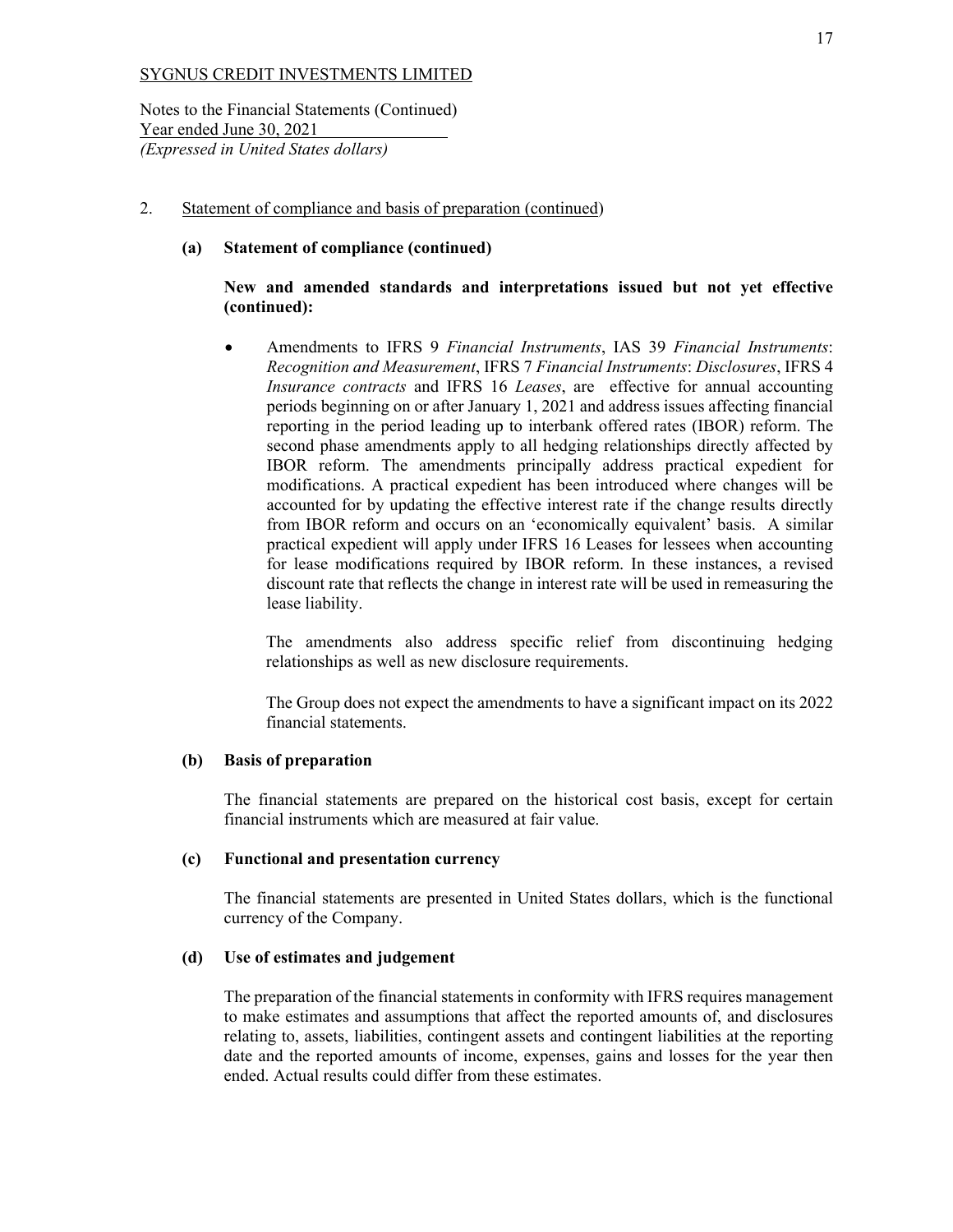Notes to the Financial Statements (Continued) Year ended June 30, 2021 *(Expressed in United States dollars)* 

## 2. Statement of compliance and basis of preparation (continued)

## **(d) Use of estimates and judgement (continued)**

The estimates and underlying assumptions are reviewed on an ongoing basis. Revisions to accounting estimates are recognised in the period in which the estimate is revised and future periods, if the revision affects both current and future periods.

Information about significant areas of estimation uncertainty and critical judgements in applying accounting policies that have the most significant effect on the amounts recognised in the financial statements are described in note 3.

#### 3. Critical accounting judgements and key sources of estimation uncertainty

Estimates that can cause a significant adjustment to the carrying amounts of assets and liabilities in the next financial year and judgements that have a significant effect on the amounts recognised in the financial statements, include the following:

## **(a) Key sources of estimation uncertainty**

## *(i) Impairment of financial assets*

The measurement of the expected credit loss allowance for financial assets measured at amortised cost is an area that requires the use of complex models and significant assumptions about future economic conditions and credit behaviour (e.g. the likelihood of customers defaulting and the resulting losses).

A number of significant judgements are required in applying the accounting requirements for measuring expected credit loss (ECL), such as:

- Determining criteria for significant increases in credit risk;
- Choosing appropriate models and assumptions for the measurement of ECL;
- Establishing the number and relative weightings of forward-looking scenarios for each type of product/market and the associated ECL; and
- Establishing companies of similar financial assets for the purposes of measuring ECL.

#### *(ii) Fair value of financial instruments*

Management uses its judgement in selecting the appropriate valuation techniques to determine fair value of financial instruments. The estimates of fair value arrived at may be significantly different from the actual price of the instrument in an actual arm's length transaction.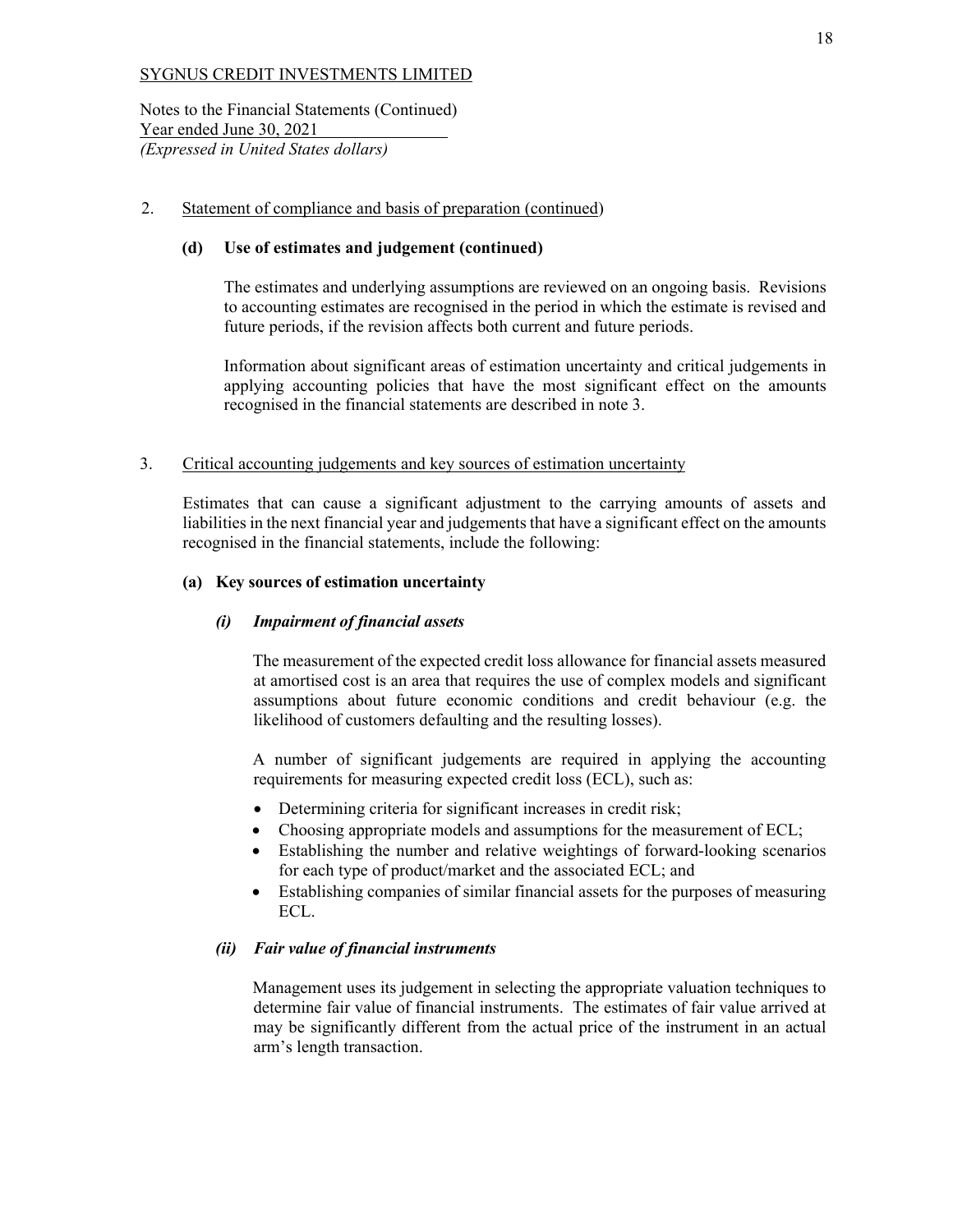Notes to the Financial Statements (Continued) Year ended June 30, 2021 *(Expressed in United States dollars)* 

## 3. Critical accounting judgements and key sources of estimation uncertainty (continued)

## **(b) Critical accounting judgements in applying the Group's accounting policies**

The Group's accounting policies which require the use of judgements in applying accounting policies that have the most significant effects on the amounts recognised in the financial statements include the following:

Classification of financial assets:

The assessment of the business model within which the assets are held and assessment of whether the contractual terms of the financial asset are solely payments of principal and interest (SPPI) on the principal amount outstanding requires management to make certain judgements on its business operations.

## 4. Significant accounting policies

## **(a) Basis of consolidation**

(i) Business combinations:

Business combinations are accounted for using the acquisition method at the date on which control is transferred to the Group.

The Group measures goodwill at the acquisition date as:

- the fair value of the consideration transferred; plus
- the recognised amount of any non-controlling interests in the acquired entity; plus
- if the business combination is achieved in stages, the fair value of the preexisting interest in the acquired entity; less
- the net recognised amount (generally fair value) of the identifiable assets acquired and liabilities assumed.

When the result is negative, a bargain purchase gain is recognised immediately in profit or loss.

The consideration transferred does not include amounts related to the settlement of pre-existing relationships. Such amounts generally are recognised in profit or loss. Any contingent consideration payable is measured at fair value at the acquisition date.

Transaction costs, other than those associated with the issue of debt or equity securities, that the Group incurs in connection with a business combination are expensed as incurred.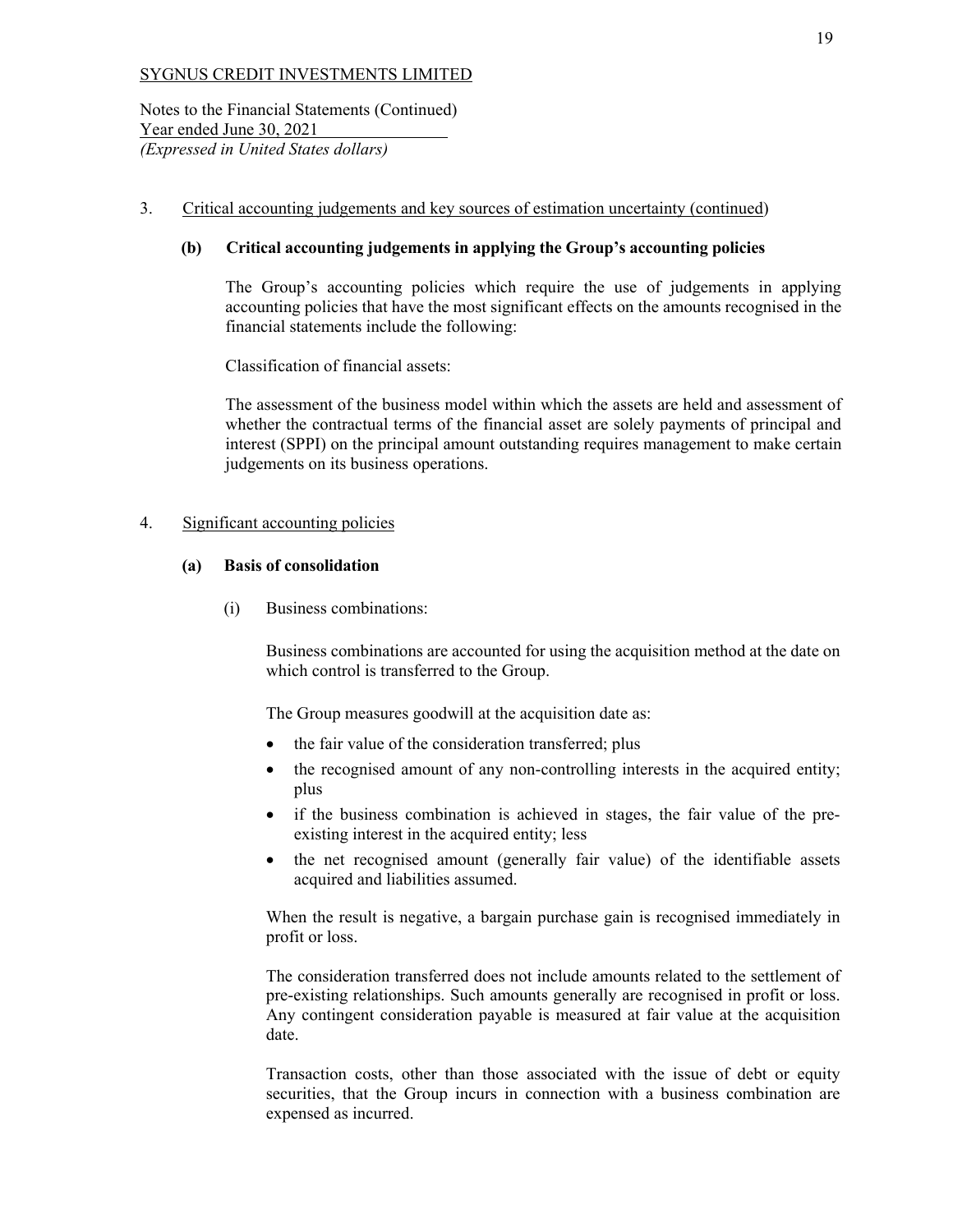Notes to the Financial Statements (Continued) Year ended June 30, 2021 *(Expressed in United States dollars)* 

## 4. Significant accounting policies (continued)

## **(a) Basis of consolidation (continued):**

(ii) Subsidiaries:

Subsidiaries are all entities controlled by the Group. The Group controls an entity when it is exposed to, or has rights to, variable returns from its involvement with the investee and has the ability to affect those returns through its power over the relevant activities of the investee. The financial statements of subsidiaries are included in the consolidated financial statements from the date on which control commences until the date on which control ceases.

(iii) Loss of control:

On the loss of control, the Group derecognises the assets and liabilities of a subsidiary and other components of equity related to the subsidiary. Any surplus or deficit arising on the loss of control is recognised in profit or loss. If the Group retains any interest in the former subsidiary, then such interest is measured at fair value at the date that control is lost.

(iv) Transactions eliminated on consolidation:

 Balances and transactions between companies within the Group, and any unrealised gains arising from those transactions, are eliminated in preparing the consolidated financial statements.

## **(b) Cash and cash equivalents**

Cash comprises cash at banks and cash equivalents which are highly liquid financial assets that are readily convertible to known amounts of cash (that is, with original maturities of less than three months), are subject to insignificant risk of changes in value, and are used for the purpose of meeting short-term commitments. Cash and cash equivalents are classified and measured at amortised cost.

#### **(c) Securities purchased under resale agreements**

Securities purchased under resale agreements ("Resale agreements") are short-term transactions whereby securities are bought with simultaneous agreements to resell the securities on a specified date and at a specified price. Resale agreements are accounted for as short-term collateralised lending and are measured at amortised cost.

The difference between the purchase cost and resale consideration is recognised on the accrual basis over the period of the agreement, using the effective interest method, and is included in interest income.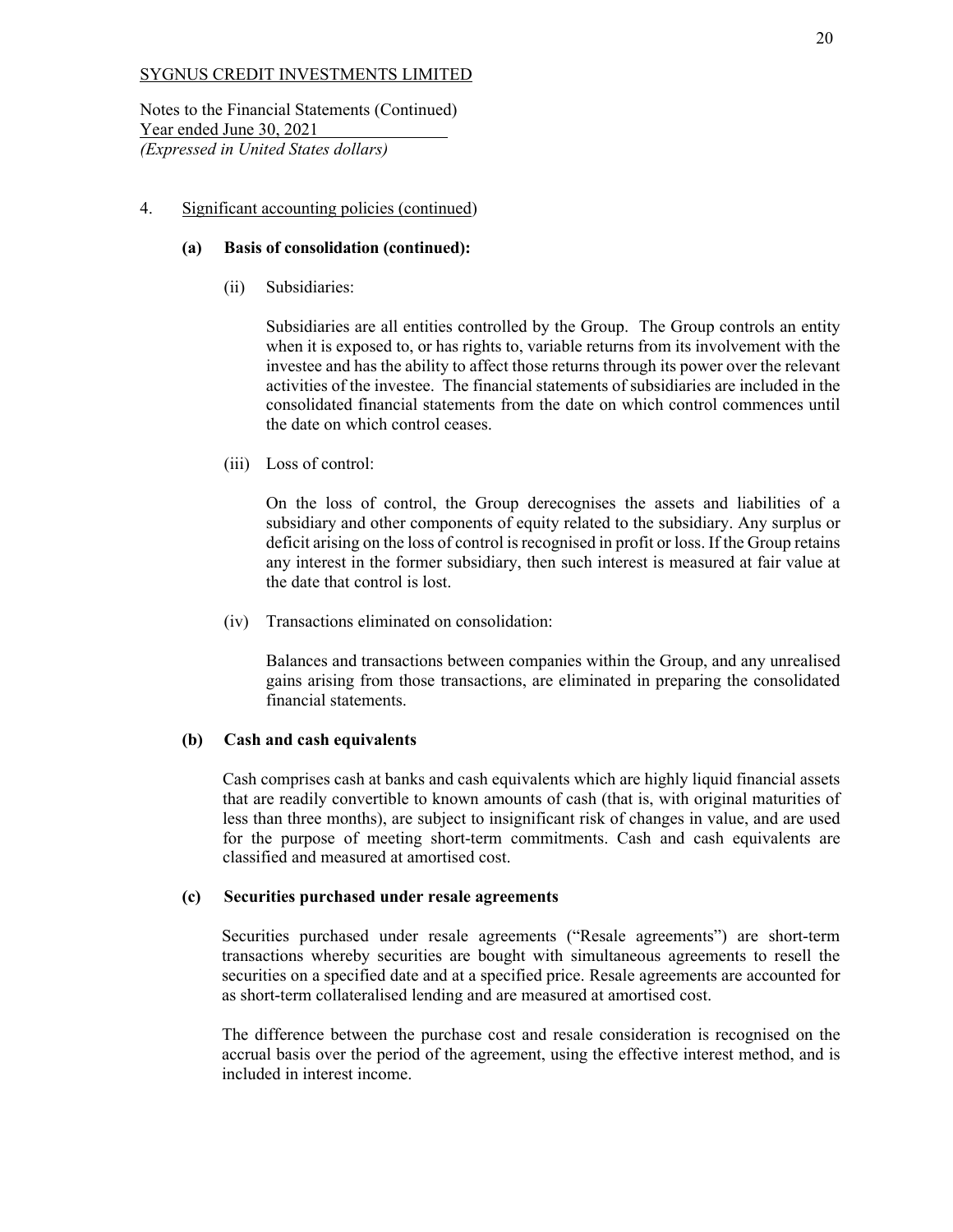Notes to the Financial Statements (Continued) Year ended June 30, 2021 *(Expressed in United States dollars)* 

## 4. Significant accounting policies (continued)

## **(d) Financial instruments**

A financial instrument is any contract that gives rise to a financial asset of one enterprise and a financial liability or equity instrument of another enterprise. For the purpose of the financial statements, financial assets have been determined to include cash and cash equivalents, securities purchased under resale agreements, investments, other receivables, due from related parties and lease receivables. Financial liabilities include accounts payable and accrued liabilities, notes payable, dividends payable, loans and borrowings and due to related parties.

#### Financial assets

(i) Classification and subsequent measurement

In applying IFRS 9, the Group classified its financial assets in the following measurement categories:

- (a) Fair value through profit or loss (FVTPL); or
- (b) Amortised cost.

A financial asset is measured at amortised cost if it meets both of the following conditions and is not designated as at FVTPL:

- the asset is held within a business model whose objective is to hold assets to collect contractual cash flows; and
- the contractual terms give rise on specified dates to cash flows that are solely payments of principal and interest on the principal amount outstanding (SPPI).

#### *Business model assessment:*

 In making an assessment of the objective of the business model in which a financial asset is held, the Group considers all of the relevant information about how the business is managed, including:

- the documented investment strategy and the execution of this strategy in practice. This includes whether the investment strategy focuses on earning contractual interest income, maintaining a particular interest rate profile, matching the duration of the financial assets to the duration of any related liabilities or expected cash outflows or realising cash flows through the sale of the assets; and
- the risks that affect the performance of the business model (and the financial assets held within that business model) and its strategy for how those risks are managed.

## *Solely payments of principal and interest (SPPI):*

 Where the business model is to hold assets to collect contractual cash flows or to collect contractual cash flows and sell, the Group assesses whether the financial instruments' cash flows represent solely payments of principal and interest (the 'SPPI test').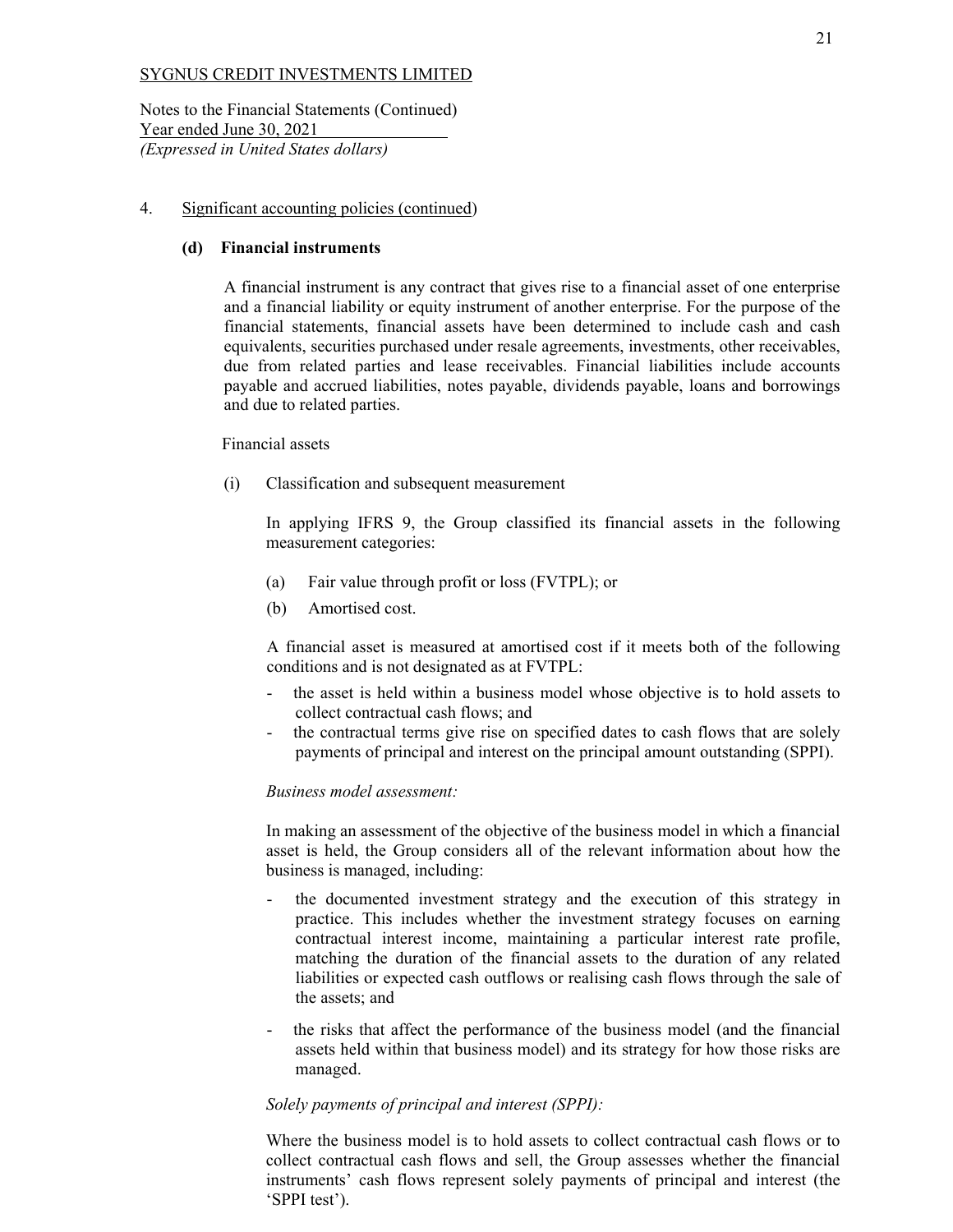Notes to the Financial Statements (Continued) Year ended June 30, 2021 *(Expressed in United States dollars)* 

## 4. Significant accounting policies (continued)

#### **(d) Financial instruments (continued)**

Financial assets (continued)

(i) Classification and subsequent measurement (continued)

*Solely payments of principal and interest (SPPI) (continued):* 

In making this assessment, the Group considers whether the contractual cash flows are consistent with a basic lending arrangement i.e., interest includes only consideration for the time value of money, credit risk, other basic lending risks and a profit margin that is consistent with a basic lending arrangement. Where the contractual terms introduce exposure to risk or volatility that are inconsistent with a basic lending arrangement, the related financial asset is classified and measured at fair value through profit or loss.

Financial assets with embedded derivatives are considered in their entirety when determining whether their cash flows are solely payment of principal and interest.

The Group reclassifies debt instruments when and only when its business model for managing those assets changes. The reclassification takes place from the start of the first reporting period following the change. Such changes are expected to be very infrequent and none occurred during the year.

Financial assets are classified as FVTPL when they are neither held to collect contractual cash flows nor held both to collect contractual cash flows and to sell financial assets.

The Group does not have any instruments classified as fair value through other comprehensive income. The instruments held are not marketable and or does not meet the classification requirements under IFRS 9.

(ii) Derecognition

The Group derecognises a financial asset when the contractual rights to the cash flows from the asset expire, or it transfers the rights to receive the contractual cash flows on the financial asset in a transaction in which substantially all the risks and rewards of ownership of the financial asset are transferred.

Any interest in transferred financial assets that is created or retained by the Group is recognised as a separate asset or liability.

(iii) Measurement of gains and losses on financial assets

Gains and losses on financial assets at amortised cost and FVTPL are included in the statement of profit or loss.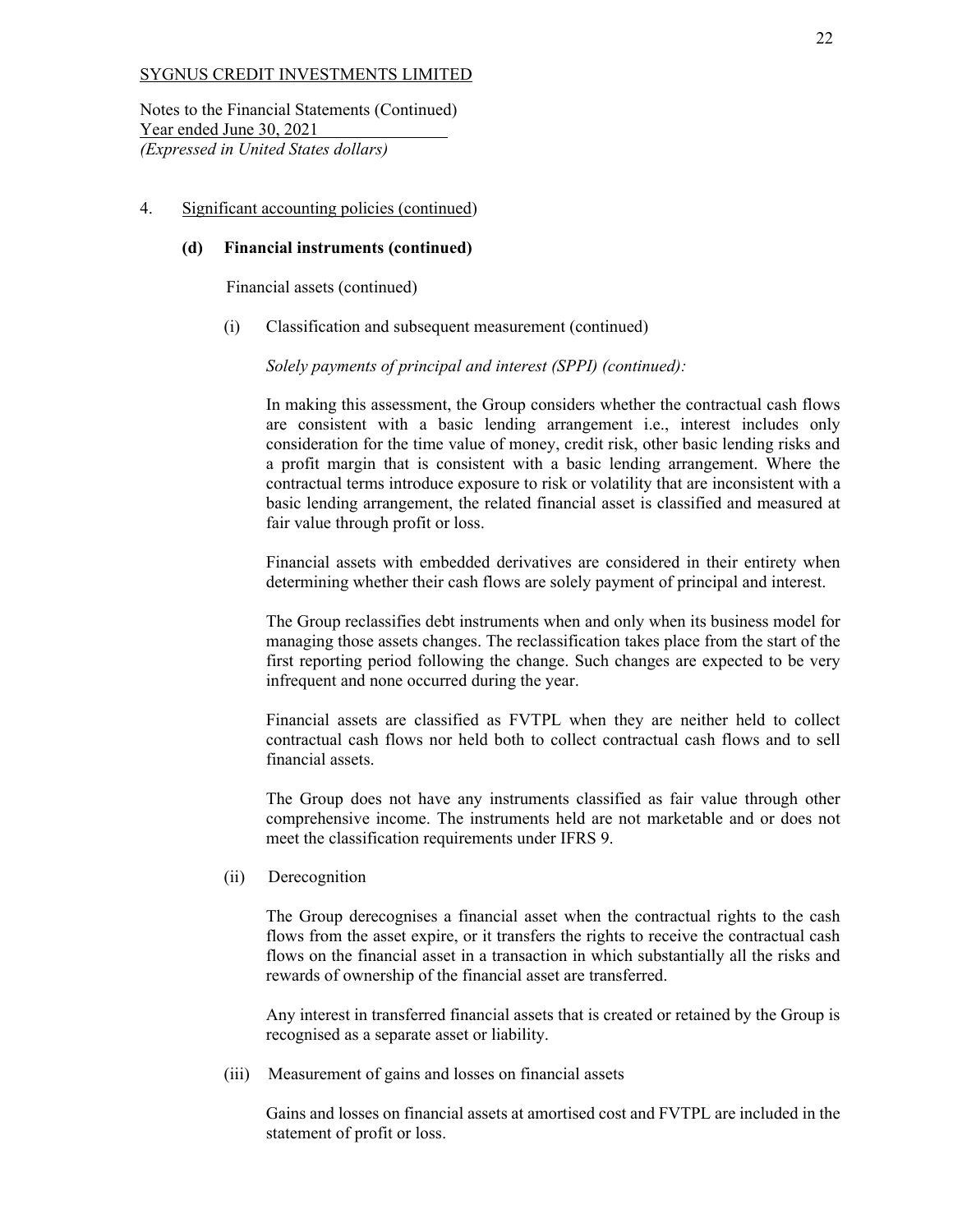Notes to the Financial Statements (Continued) Year ended June 30, 2021 *(Expressed in United States dollars)* 

## 4. Significant accounting policies (continued)

## **(d) Financial instruments (continued)**

Financial assets (continued)

(iv) Impairment of financial assets

The Group recognises loss allowances for expected credit losses (ECL) on the financial instruments measured at amortised cost.

IFRS 9 outlines a 'three-stage' model for impairment based on changes in credit quality since initial recognition as summarised below:

- x A financial instrument that is not credit-impaired on initial recognition is classified in 'Stage 1'.
- If a significant increase in credit risk ('SICR') since initial recognition is identified, the financial instrument is moved to 'Stage 2' but is not yet deemed to be credit-impaired.
- A financial asset is credit impaired ('Stage 3') when one or more events that has a detrimental impact on the estimated future cash flows of the financial asset have occurred.
- Financial instruments in Stage 1 have their ECL measured at an amount equal to the expected credit losses that result from default events possible within the next 12 months. Instruments in Stages 2 and 3 have their ECL measured based on expected credit losses on a lifetime basis.
- Purchased or originated credit-impaired financial assets (POCI) are those financial assets that are credit-impaired on initial recognition. Their ECL is always measured on a lifetime basis (Stage 3).

A pervasive concept in measuring ECL in accordance with IFRS 9 is that it should consider forward-looking information.

#### *Credit-impaired financial assets*

At each reporting date, the Group assesses whether financial assets carried at amortised cost are credit-impaired (referred to as 'Stage 3 financial assets'). A financial asset is 'credit-impaired' when one or more events that have a detrimental impact on the estimated future cash flows of the financial asset have occurred.

Evidence that a financial asset is credit-impaired includes the following observable data:

- significant financial difficulty of the borrower or issuer;
- a breach of contract such as a default or past due event;
- the restructuring of a loan or advance on terms that the Group would not consider otherwise;
- it is becoming probable that the borrower will enter bankruptcy or other financial reorganisation; or
- the disappearance of an active market for a security because of financial difficulties.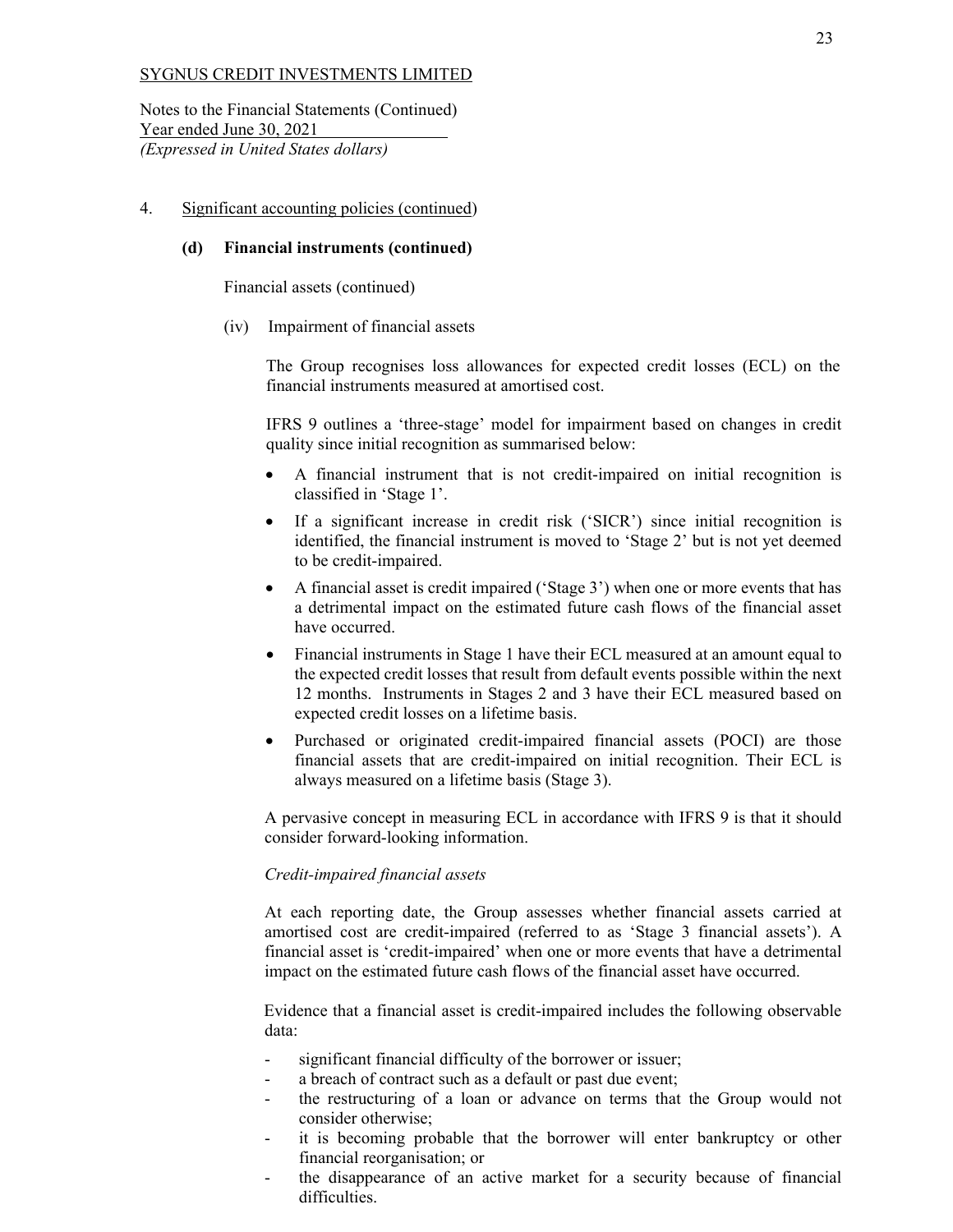Notes to the Financial Statements (Continued) Year ended June 30, 2021 *(Expressed in United States dollars)* 

## 4. Significant accounting policies (continued)

## **(d) Financial instruments (continued)**

Financial assets (continued)

(iv) Impairment of financial assets (continued)

## *Measurement of ECL*

The Group measures loss allowances at an amount equal to lifetime ECL, except for the following, for which they are measured as 12-month ECL:

- instruments that are determined to have low credit risk at the reporting date; and
- other financial instruments (other than lease receivables) on which credit risk has not increased significantly since their initial recognition.

The ECL is determined by using the probability of default (PD), loss given default (LGD) and exposure at default (EAD). These three components are multiplied together and adjusted for forward looking information and discount rates.

The discount rate used in the ECL calculation is the original effective interest rate or an approximation thereof.

ECLs are a probability-weighted estimate of credit losses. They are measured as follows:

- financial assets that are not credit-impaired at the reporting date: as the present value of all cash shortfalls (i.e. the difference between the cash flows due to the entity in accordance with the contract and the cash flows that the Group expects to receive);
- financial assets that are credit-impaired at the reporting date: as the difference between the gross carrying amount and the present value of estimated future cash flows; and
- Other and lease receivables are measured at an amount equal to lifetime ECL.
- (v) Financial liabilities

The Group classifies its non-derivative financial liabilities as measured at amortised cost.

(vi) Offsetting

Financial assets and financial liabilities are offset and the net amount presented in the statement of financial position when, and only when, the Group has a legal right to offset the amounts and intends either to settle them on a net basis or to realise the asset and settle the liabilities simultaneously.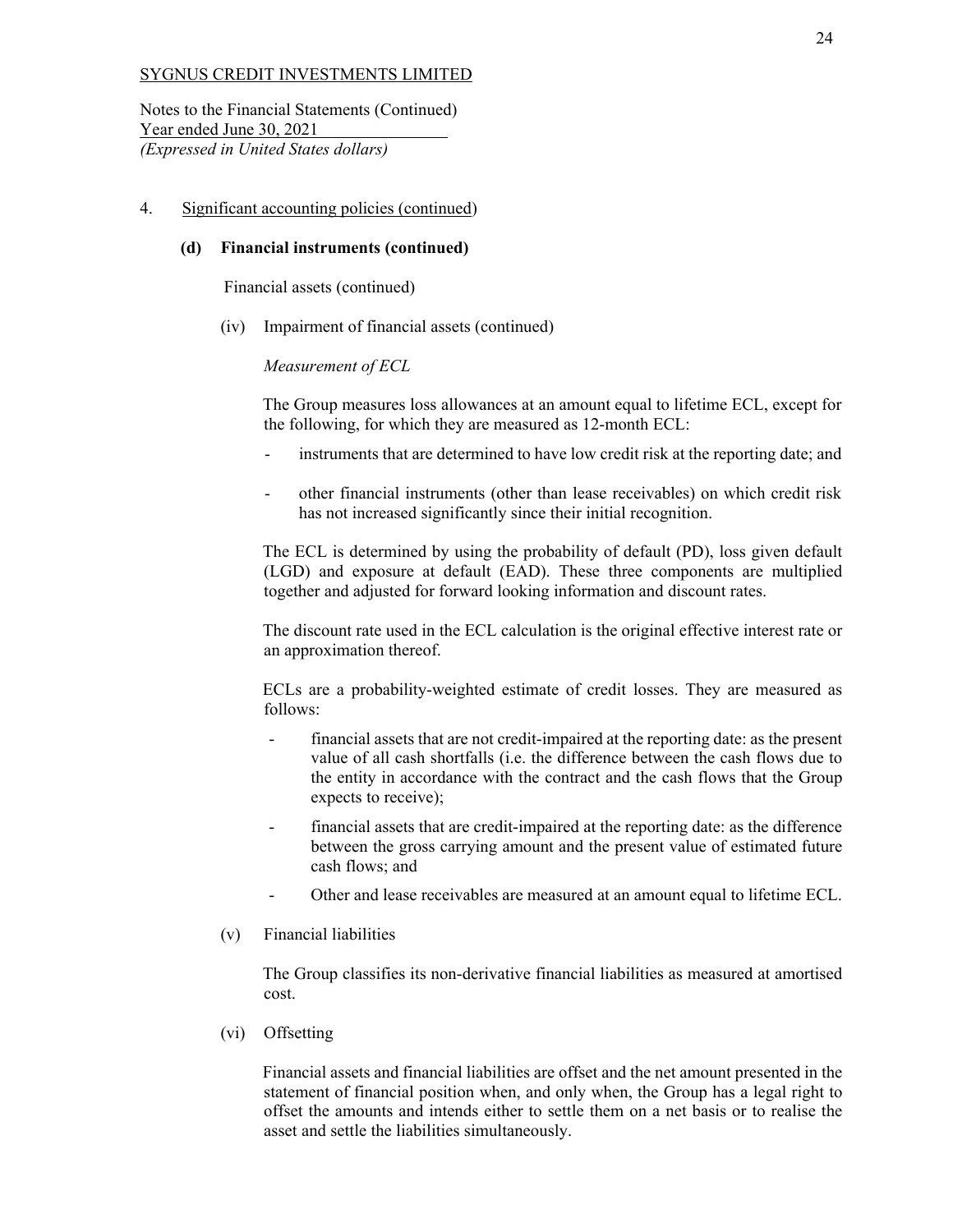Notes to the Financial Statements (Continued) Year ended June 30, 2021 *(Expressed in United States dollars)* 

## 4. Significant accounting policies (continued)

## **(e) Fair value measurement**

Fair value is the price that would be received to sell an asset or paid to transfer a liability in an orderly transaction between market participants at the measurement date in the principal or, in its absence, the most advantageous market to which the Group has access at that date. The fair value of a liability reflects its non-performance risk.

When available, the Group measures the fair value of an instrument using the quoted price in an active market for that instrument. A market is regarded as active if transactions for the asset or liability take place with sufficient frequency and volume to provide pricing information on an ongoing basis.

If there is no quoted price in an active market, then the Group uses valuation techniques.

The best evidence of the fair value of a financial instrument at initial recognition is normally the transaction price - i.e. the fair value of the consideration given or received. If the Group determines that the fair value at initial recognition differs from the transaction price and the fair value is evidenced neither by a quoted price in an active market for an identical asset or liability nor based on a valuation technique that uses only data from observable markets, then the financial instrument is initially measured at fair value, adjusted to defer the difference between the fair value at initial recognition and the transaction price.

Subsequently, that difference is recognised in profit or loss on an appropriate basis over the life of the instrument but no later than when the valuation is wholly supported by observable market data or the transaction is closed out.

If an asset or a liability measured at fair value has a bid price and an ask price, then the Group measures assets and long positions at a bid price and liabilities and short positions at an ask price.

Portfolios of financial assets and financial liabilities that are exposed to market risk and credit risk that are managed by the Group on the basis of the net exposure to either market or credit risk are measured on the basis of a price that would be received to sell a net long position (or paid to transfer a net short position) for a particular risk exposure. Those portfolio-level adjustments are allocated to the individual assets and liabilities on the basis of the relative risk adjustment of each of the individual instruments in the portfolio.

## **(f) Investment in subsidiary**

Investment in subsidiary is measured in the financial statements at cost, less any impairment loss.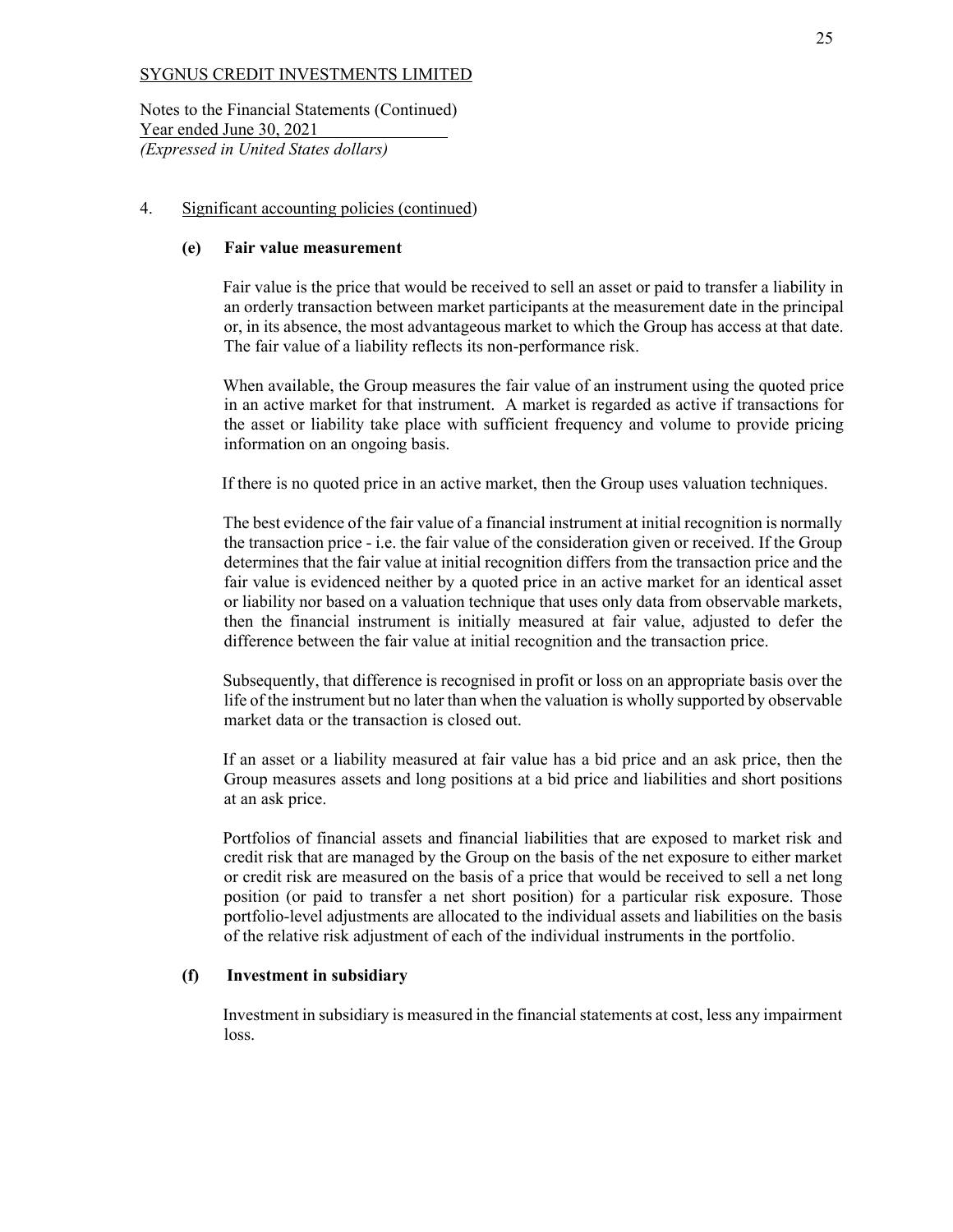Notes to the Financial Statements (Continued) Year ended June 30, 2021 *(Expressed in United States dollars)* 

## 4. Significant accounting policies (continued)

## **(g) Revenue recognition**

(i) Interest income

Interest income is calculated by applying the effective interest rate to the gross carrying amount of financial assets, except for:

- (a) Purchased or originated credit-impaired (POCI) financial assets, for which the original credit-adjusted effective interest rate is applied to the amortised cost of the financial asset.
- (b) Financial assets that are not POCI but have subsequently become creditimpaired (or 'stage 3'), for which interest revenue is calculated by applying the effective interest rate to their amortised cost (i.e., net of the expected credit loss provision).
- (ii) Fee income

Fee income is recognised on the accrual basis when the related services are performed.

#### **(h) Foreign currency transactions and balances**

Assets and liabilities denominated in foreign currencies are translated at the exchange rates prevailing at the reporting date.

Transactions in foreign currencies are converted at the rates of exchange ruling on the dates of those transactions. Realised and unrealised gains and losses arising from fluctuations in exchange rates are included in profit or loss.

#### **(i) Other receivables and due from related parties**

Other receivables and amounts due from related parties are measured at amortised cost, less any impairment loss.

#### **(j) Leases**

Finance lease:

*Lessor* 

At the inception or modification of a contract that contains a lease component, the Group allocates the consideration in the contract to each lease component on the basis of their relative stand-alone prices.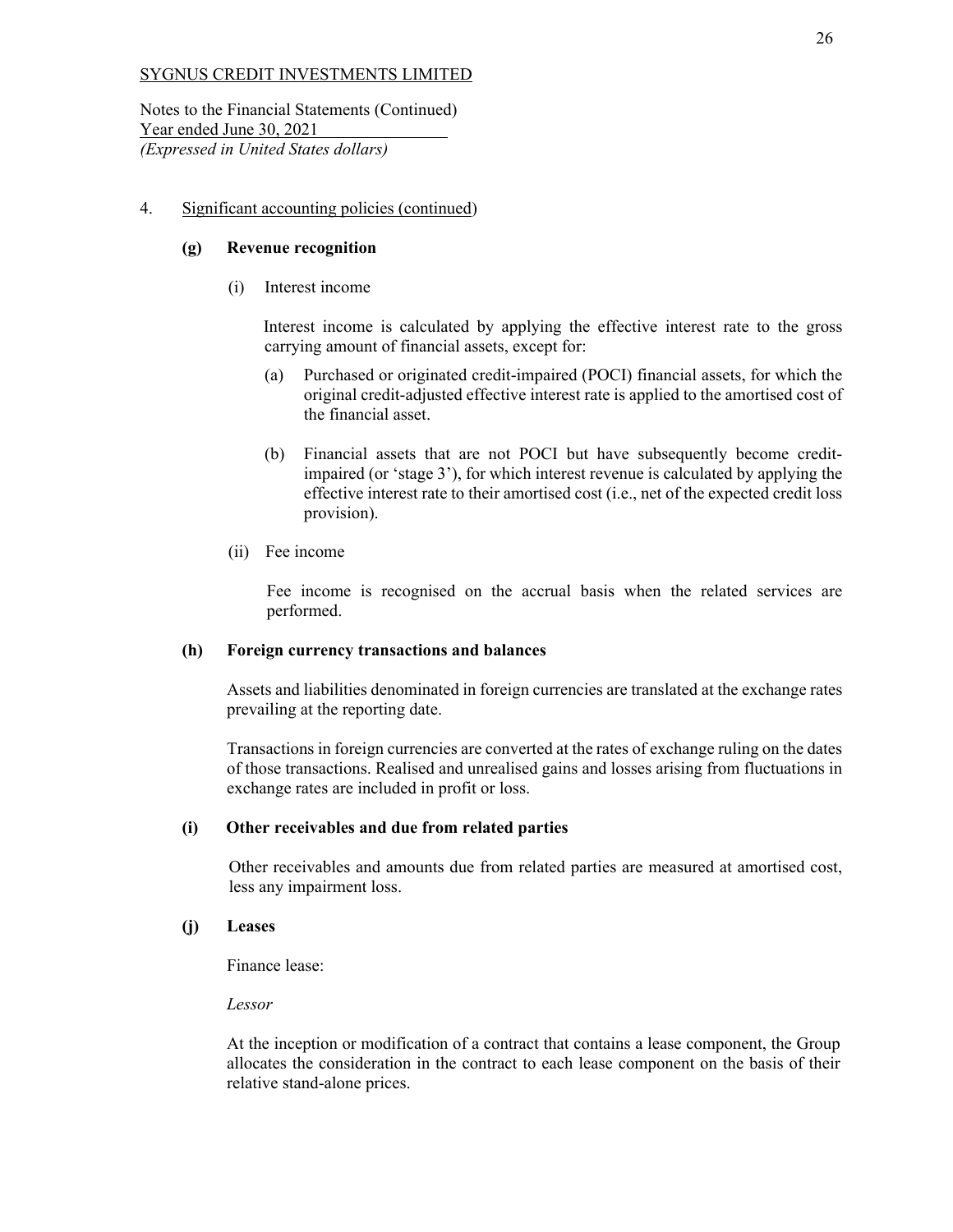Notes to the Financial Statements (Continued) Year ended June 30, 2021 *(Expressed in United States dollars)* 

## 4. Significant accounting policies (continued)

#### **(j) Leases**

Finance lease (continued):

*Lessor(continued)* 

When the Group acts as a lessor, it determines at lease inception whether each lease is a financial lease or an operating lease.

To classify each lease, the Group makes an overall assessment of whether the lease transfers substantially all of the risks and rewards incidental to ownership of the underlying asset. If this is the case, then the lease is a finance lease; if not; then it is an operating lease. As part of this assessment, the Group considers certain indicators such as whether the lease is for the major part of the economic life of the asset.

Upon lease commencement, the Group recognises assets under a finance lease as a receivable at an amount equal to the net investment in the lease. Finance income is recognised over the lease term of a finance lease, based on a pattern reflecting a constant periodic rate of return on the net investment.

If an arrangement contains lease and non-lease components, then the Group applies IFRS 15 to allocate the consideration in the contract.

The Group applies the derecognition and impairment requirements in IFRS 9 to the net investment in the lease. The Group further regularly reviews estimated unguaranteed residual values used in calculating the gross investment in the lease.

Generally, the accounting policies applicable to the Group as a lessor in the comparative period were not different from IFRS 16.

## **(k) Embedded derivatives**

Derivatives may be embedded in another contractual arrangement (a host contract).

Financial assets with embedded derivatives are considered in their entirety when determining whether their cash flows are solely payments of principal and interest.

When an embedded derivative cannot be separated from the host contract, such as, the cash flows are not solely payments of principal and interest, the entire contract is designated as fair value through profit or loss.

#### **(l) Taxation**

Taxation on the profit or loss for the period comprises current and deferred taxes. Current and deferred taxes are recognised as tax expense or benefit in profit or loss.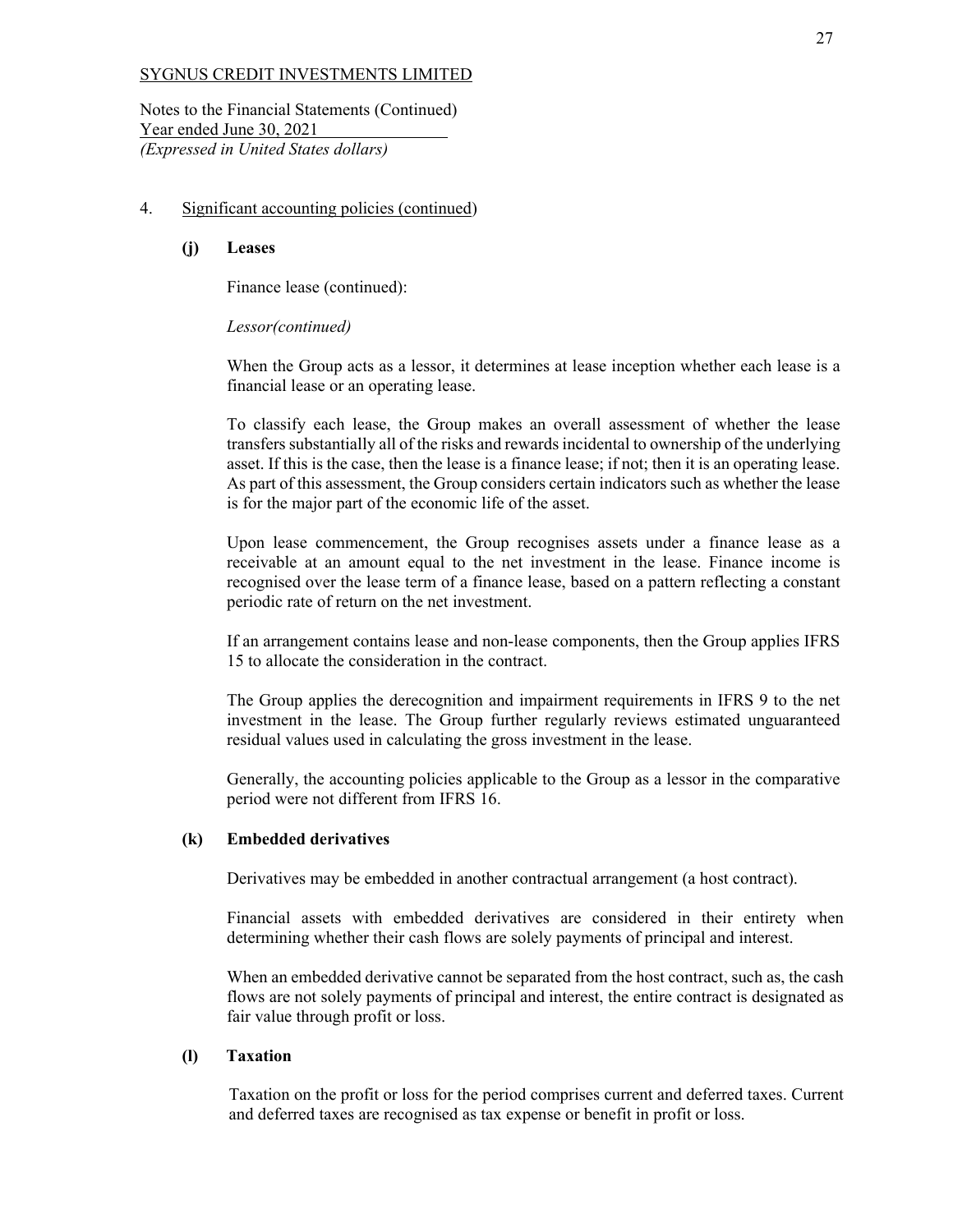Notes to the Financial Statements (Continued) Year ended June 30, 2021 *(Expressed in United States dollars)* 

## 4. Significant accounting policies (continued)

## **(l) Taxation (continued)**

(i) Current taxation

Current tax charges are based on the taxable profit for the period, which differs from the profit before tax reported because they exclude items that are taxable or deductible in other periods, and items that are never taxable or deductible. The current tax is calculated at tax rates that have been enacted at the reporting date.

(ii) Deferred tax

Deferred tax liabilities are recognised for temporary differences between the carrying amounts of assets and liabilities and their amounts as measured for tax purposes, which will result in taxable amounts in future periods.

Deferred tax assets are recognised for temporary differences which will result in deductible amounts in future periods, but only to the extent it is probable that sufficient taxable profits will be available against which these differences can be utilised. Deferred tax assets are reviewed at each reporting date to determine whether it is probable that the related tax benefit will be realised.

Deferred tax assets and liabilities are measured at the tax rates that are expected to apply in the period in which the asset will be realised or the liability will be settled based on enacted rates.

#### **(m) Interest expense**

Interest expense is recognised in profit or loss using the effective interest method. The effective interest rate is the rate that exactly discounts the estimated future cash payments through the expected life of the financial liability to its carrying amount.

The effective interest rate is established on initial recognition of the financial liability and not revised subsequently.

#### **(n) Accounts payable, accrued liabilities and due to related parties**

Accounts payable, accrued liabilities and due to related parties are measured at amortised cost.

#### **(o) Share capital**

Ordinary shares are classified as equity. Incremental costs directly attributable to the issue of new shares are shown in equity as a deduction from the proceeds.

#### **(p) Dividends**

Dividends to shareholders are recorded in the financial statements in the period in which they are declared.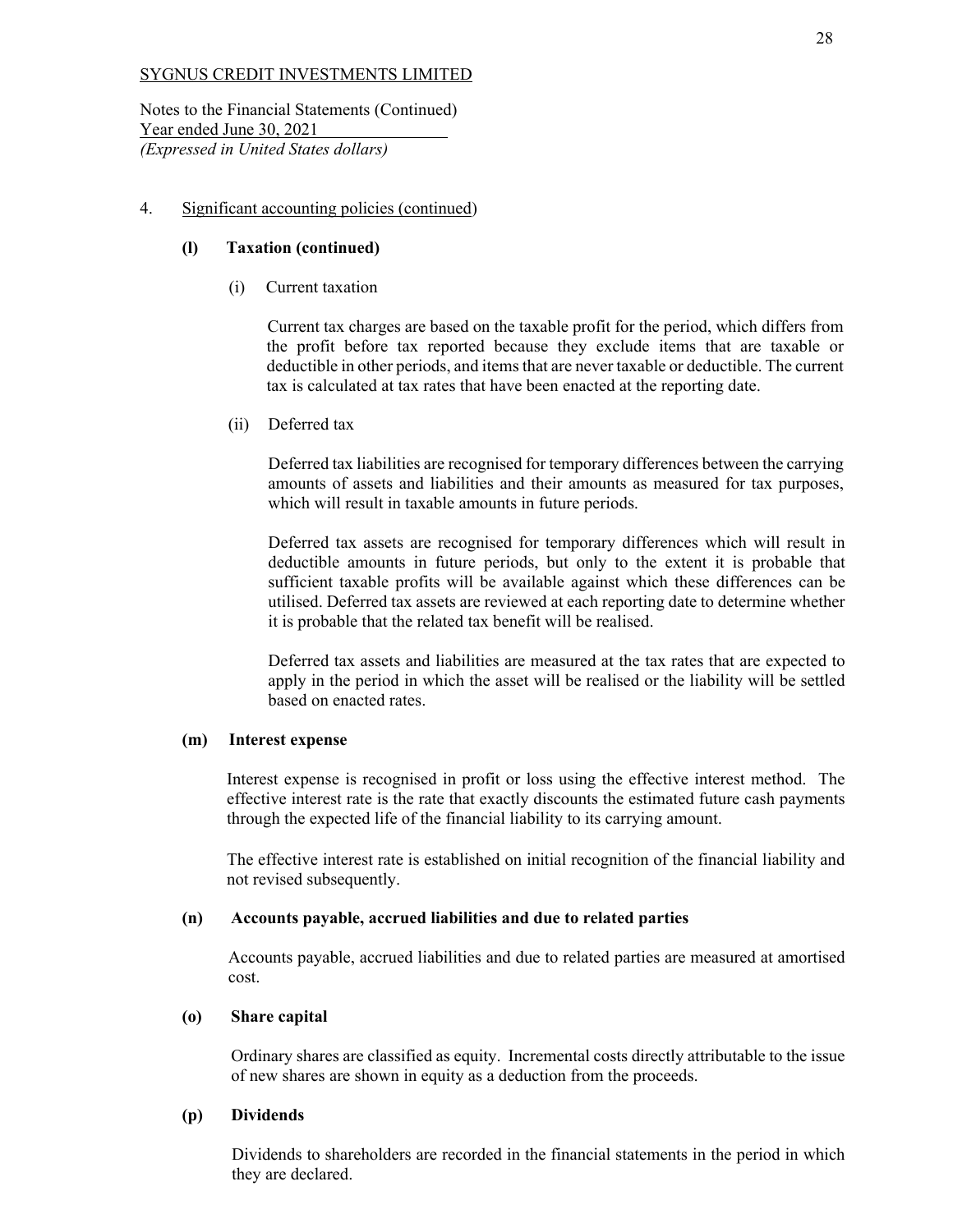Notes to the Financial Statements (Continued) Year ended June 30, 2021 *(Expressed in United States dollars)* 

#### 4. Significant accounting policies (continued)

## **(q) Interest-bearing borrowings**

Interest-bearing borrowings are recognised initially at fair value less attributable transaction costs. Subsequent to initial recognition, interest-bearing borrowings are measured at amortised cost, with any difference between cost and redemption being recognised in profit or loss over the period of the borrowings on an effective interest basis.

## **(r) Related parties**

A related party is a person or entity that is related to the entity that is preparing its financial statements (referred to in IAS 24, *Related Party Disclosures,* as the "reporting entity", that is, the Group).

- (A) A person or a close member of that person's family is related to the Group if that person:
	- (i) has control or joint control over the Group;
	- (ii) has significant influence over the Group; or
	- (iii) is a member of the key management personnel of the Group.
- (B) An entity is related to the Group if any of the following conditions applies:
	- (i) The entity and the Group are members of the same group of companies (which means that each parent, subsidiary and fellow subsidiary is related to the other).
	- (ii) One entity is an associate or joint venture of the other entity (or an associate or joint venture of a member of a group of companies of which the other entity is a member).
	- (iii) Both entities are joint ventures of the same third party.
	- (iv) One entity is a joint venture of a third entity and the other entity is an associate of the third entity.
	- (v) The entity is a post-employment benefit plan for the benefit of employees of either the group or an entity related to the Group.
	- (vi) The entity is controlled, or jointly controlled by a person identified in (A).
	- (vii) A person identified in  $(A)(i)$  has significant influence over the entity or is a member of the key management personnel of the entity (or of a parent of the entity).
	- (viii) The entity, or any member of a group of companies of which it is a part, provides key management personnel services to the Group or to the parent of the Group.

A related party transaction is a transfer of resources, services or obligations between related parties, regardless of whether a price is charged.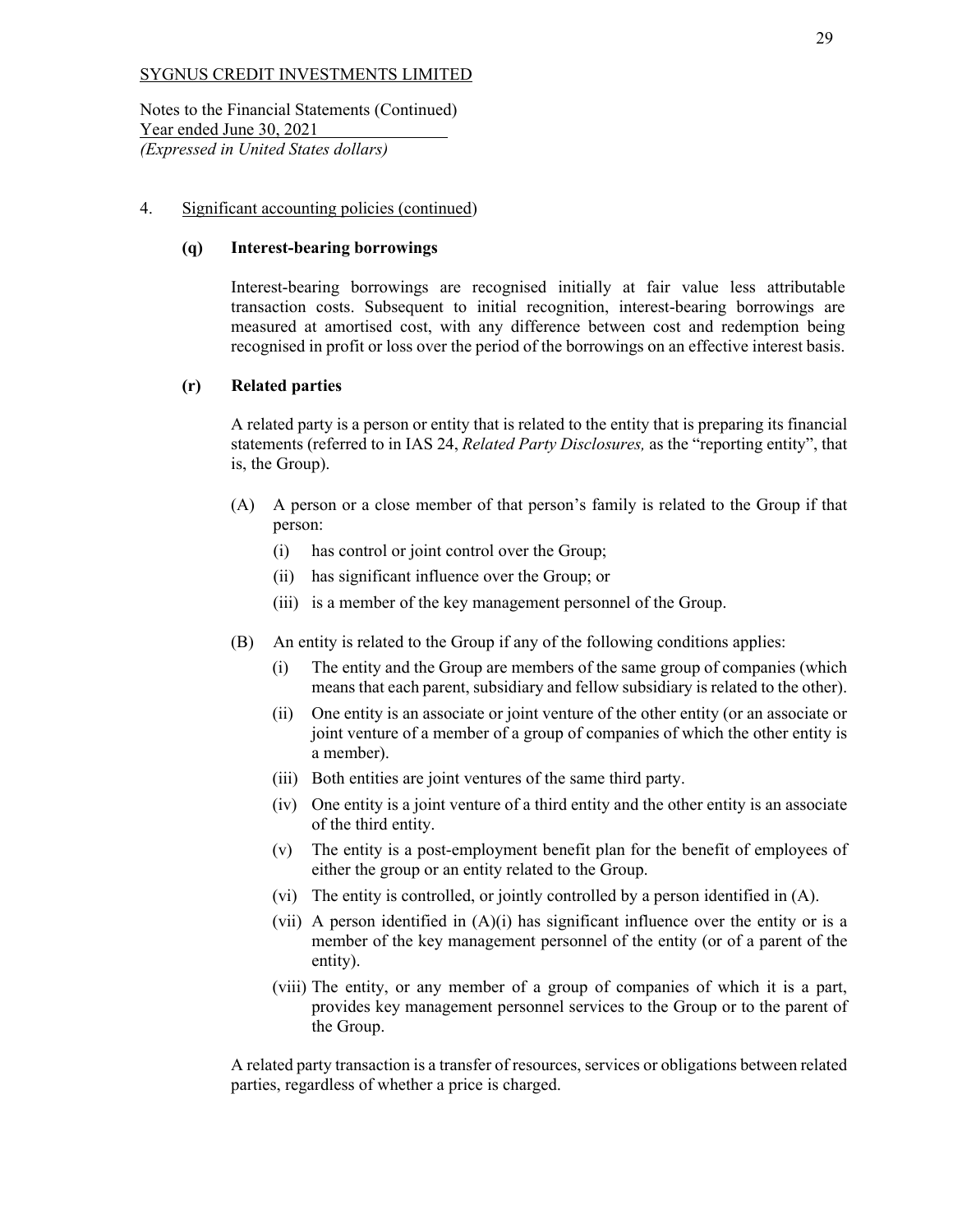Notes to the Financial Statements (Continued) Year ended June 30, 2021 *(Expressed in United States dollars)* 

#### 5. Cash and cash equivalents

|                                                             | Group   |           |          | Company   |
|-------------------------------------------------------------|---------|-----------|----------|-----------|
|                                                             | 2021    | 2020      | 2021     | 2020      |
|                                                             |         | S         |          | \$        |
| Cash and bank balances<br>Securities purchased under resale | 576,862 | 1,505,997 | 576,409  | 1,505,340 |
| agreements $[$ (see (i)]                                    | 452,529 | 1,500,000 | 452,529  | 1,500,000 |
|                                                             | 179 391 | MS 99     | .028.938 | 3.005.340 |

(i) This resale agreement matures on July 1, 2021. It is collateralised by a fixed rate secured note with a fair value of \$630,000 (2020: \$1,746,665) and earns interest at a rate of 0.50% (2020: 3.25%).

#### 6. Securities purchased under resale agreements

|                                                       |                          | Group and Company |
|-------------------------------------------------------|--------------------------|-------------------|
|                                                       | 202                      |                   |
|                                                       |                          |                   |
| Resale agreements                                     | $\overline{\phantom{0}}$ | 2,500,000         |
| Less: allowance for impairment [see note $25(b)(v)$ ] |                          |                   |
|                                                       |                          |                   |

These instruments earned interest between 3.75% and 4.00% and matured during the year.

The fair value of the underlying collateral of the resale agreements in the prior period was \$2,955,797.

7. Other receivables

|                              | Group   |        |         | Company |  |
|------------------------------|---------|--------|---------|---------|--|
|                              | 2021    | 2020   | 2021    | 2020    |  |
|                              |         |        |         |         |  |
| Prepaid expenses             | 35,889  | 33,306 | 35,163  | 31,206  |  |
| Client receivables [see (i)] | 161,340 |        | 161,340 |         |  |
|                              |         |        | .96,503 |         |  |

- (i) Client receivables include undrawn fees, commitment fees and profit share payments due under existing client contract arrangements.
- (ii) The expected credit losses on the other receivable balances are immaterial.

## 8. Related party balances and transactions

The Group has related party relationships with its directors, shareholders and related entities.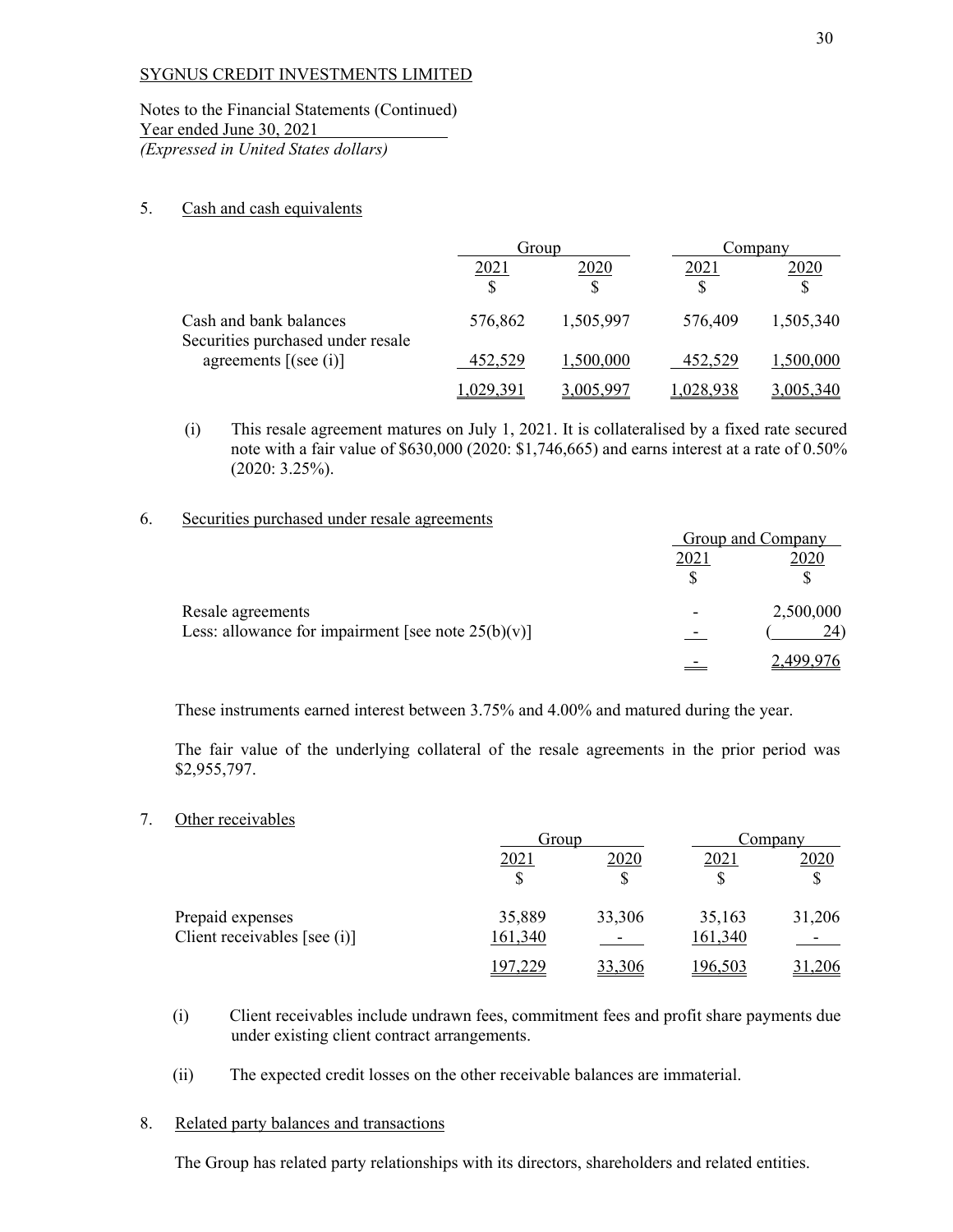Notes to the Financial Statements (Continued) Year ended June 30, 2021 *(Expressed in United States dollars)* 

#### 8. Related party balances and transactions (continued)

(a) The statement of financial position includes balances with related parties, arising in the normal course of business as follows:

|                                                             | Group         |         |           | Company   |  |
|-------------------------------------------------------------|---------------|---------|-----------|-----------|--|
|                                                             | 2021          | 2020    | 2021      | 2020      |  |
|                                                             | <sup>\$</sup> | S       | \$        | \$        |  |
| Due from related parties:                                   |               |         |           |           |  |
| Subsidiary [see $(i)$ ]                                     |               |         | 154,475   | 118,700   |  |
| Other related entities [see (ii)]                           | 613,395       |         | 613,395   |           |  |
|                                                             | 613,395       |         | 767,870   | 18,700    |  |
| Due to related parties:<br>Other related entities [see (i)] | 510,647       | 211,060 | 510,647   | 210,468   |  |
| Interest receivable due from related<br>parties             | 7.514         |         | 7,514     |           |  |
| Interest payable due to related<br>parties (note 15)        |               | 10,647  | 14,837    | 25,484    |  |
| Loans due to related parties (note 17)                      |               | 719,110 | 7,882,441 | 8,601,551 |  |
| Accounts payable [note $13(i)$ ]                            |               | 28,750  |           | 28,750    |  |

- (i) These balances due to and from related parties are unsecured, interest free and repayable on demand. Amounts due from the related parties are considered low credit risk. No allowance for impairment was recognised.
- (ii) This represents an unsecured 90-day loan amounting to J\$90 million, issued to a related entity and bears interest at a rate of 9% per annum. This loan matures on August 11, 2021.
- (b) The statement of profit or loss and other comprehensive income includes income earned and expenses incurred with related parties, arising in the normal course of business as follows:

|                                      | Group     |           |           | Company   |  |
|--------------------------------------|-----------|-----------|-----------|-----------|--|
|                                      | 2021      | 2020      | 2021      | 2020      |  |
|                                      | S         | \$        | S         | S         |  |
| Income:                              |           |           |           |           |  |
| Interest income                      | 79,140    |           | 79,140    |           |  |
| Operating expenses:                  |           |           |           |           |  |
| Management fees                      | 1,456,937 | 1,005,985 | 1,456,937 | 1,005,985 |  |
| Performance fees [see (i)]           | 349,514   |           | 349,514   |           |  |
| Corporate service fees               | 265,663   | 75,910    | 265,663   | 75,910    |  |
| Accounting fees                      |           | 31,655    |           | 31,655    |  |
| Directors' fees and related expenses | 79,015    | 26,286    | 79,015    | 26,286    |  |
| Professional fees                    | 156,904   | 10,183    | 149,542   | 6,096     |  |
| Interest expense                     | 22,373    | 36,462    | 511,632   | 295,929   |  |
|                                      | 2,330,406 | 1,186,481 | 2,812,303 | ,441,861  |  |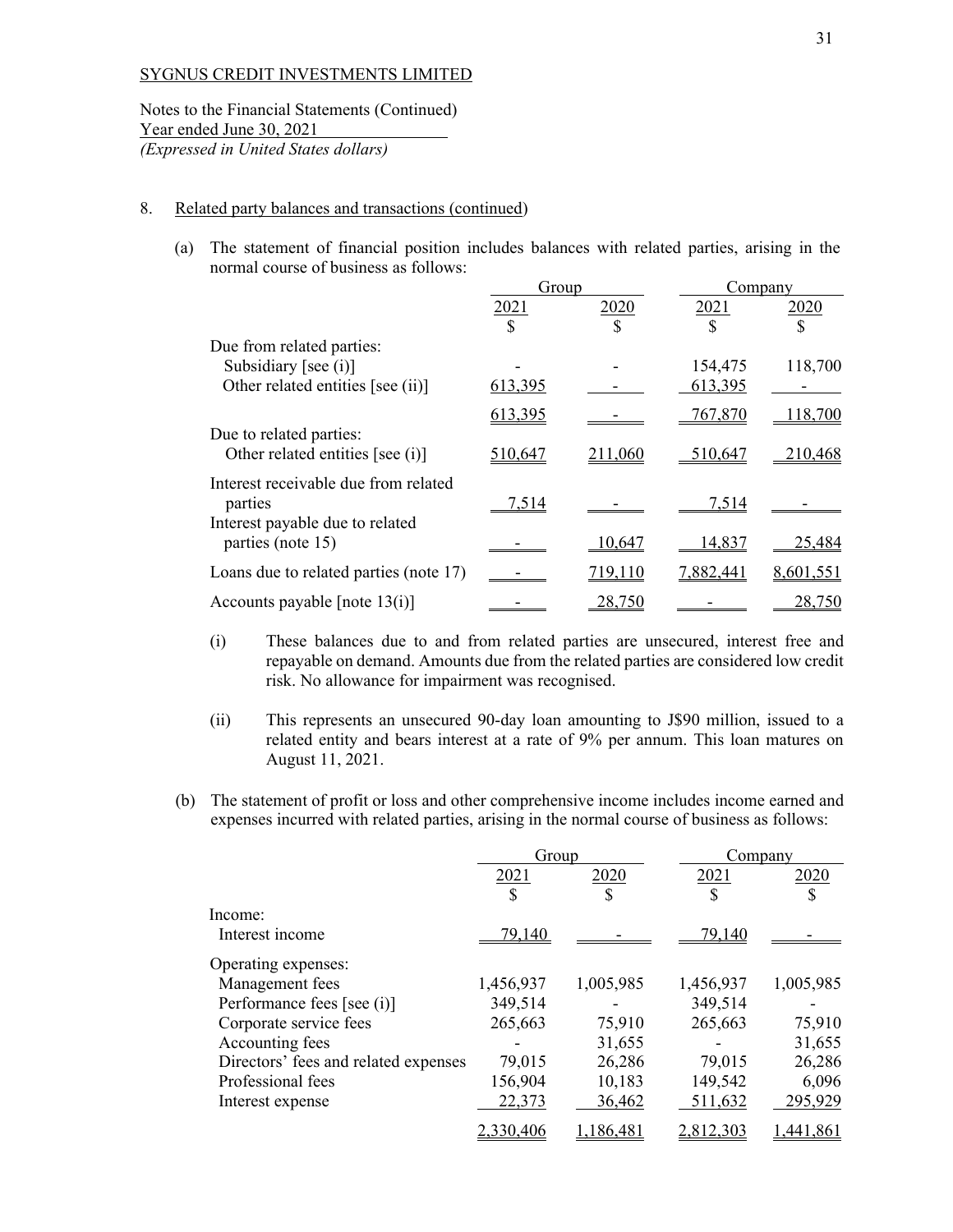Notes to the Financial Statements (Continued) Year ended June 30, 2021 *(Expressed in United States dollars)* 

#### 8. Related party balances and transactions (continued)

- (b) The statement of profit or loss and other comprehensive income includes income earned from expenses and incurred with related parties, arising in the normal course of business as follows (continued):
	- (i) Performance fees are computed at 15% of the return on average equity above a hurdle rate of 6%, based on the average return on equity of the current and prior two years.

#### 9. Lease receivables

|     |                                                   |            | Group and Company |
|-----|---------------------------------------------------|------------|-------------------|
|     |                                                   | 2021       | 2020              |
|     |                                                   | \$         | \$                |
|     | Net investment in the lease                       | 2,519,107  | 2,416,167         |
|     | Less: unearned finance income                     | 226,836)   | 366,305)          |
|     | Less: impairment allowance [see note $25(b)(v)$ ] | 5,188      | 134)              |
|     |                                                   | 2,287,083  | 2,049,728         |
|     | The lease payments are receivable as follows:     |            |                   |
|     | Within one year                                   | 1,772,687  | 1,015,363         |
|     | Two - five years                                  | 746,420    | 1,400,804         |
|     |                                                   | 2,519,107  | 2,416,167         |
| 10. | Investments                                       |            |                   |
|     |                                                   |            | Group and Company |
|     |                                                   | 2021       | 2020              |
|     |                                                   |            | \$                |
|     | Fair value through profit or loss                 |            |                   |
|     | Preference shares - profit participation and      |            |                   |
|     | conversion options (i) [see also note $24(b)$ ]   | 20,572,410 | 10,636,030        |
|     | <b>Amortised cost</b>                             |            |                   |
|     | Commodity resale agreement (ii)                   |            | 3,595,550         |
|     | Short-term notes (iii)                            | 24,520,219 | 16,174,936        |
|     | Medium-term notes (iv)                            | 35,666,357 | 21,323,417        |
|     |                                                   | 60,186,576 | 41,093,903        |
|     | Sub-total                                         | 80,758,986 | 51,729,933        |
|     | Less: impairment allowance [see note $25(b)(v)$ ] | 248,591)   | 183,911)          |
|     |                                                   | 80,510,395 | 51,546,022        |

- (i) This represents five (5) convertible preference shares maturing within three to five years. These investments were carried out with companies in the betting and gaming, financial, manufacturing and energy industries. The terms and conditions of each preference share are as follows:
	- (a) The Group has an equity conversion option to convert all or part of the shares into common equity in the event of an Initial Public Offering or sale by the Issuer.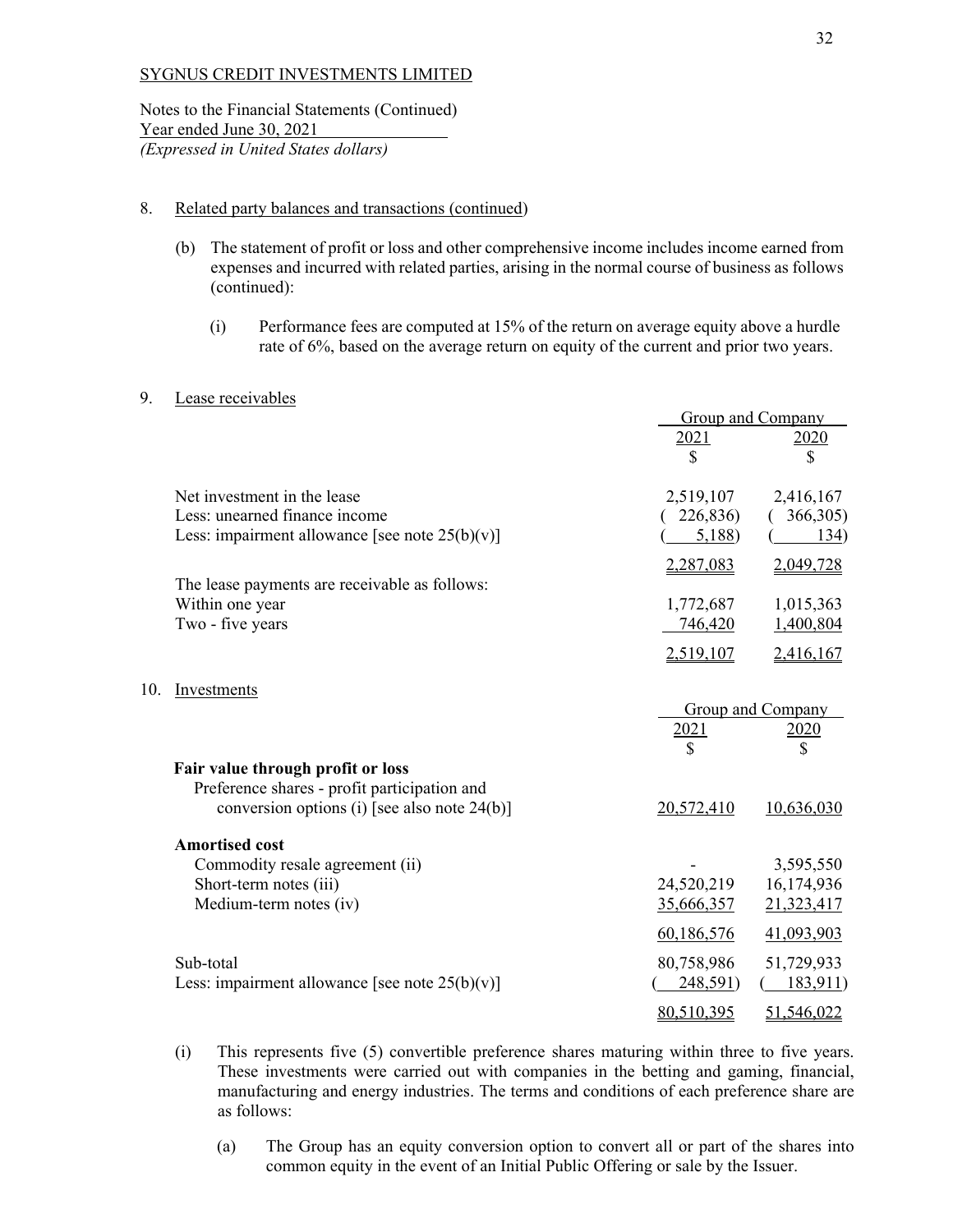Notes to the Financial Statements (Continued) Year ended June 30, 2021 *(Expressed in United States dollars)* 

#### 10. Investments (continued)

- (i) (Continued)
	- (b) The Group is entitled to receive a percentage of reported net/gross profits of the Issuers.
	- (c) The Issuers have a redemption option whereby the preference shares can be redeemed prior to the maturity date by paying a premium to the Group.
- (ii) The commodity resale agreement matured during the year.
- (iii) This represents short-term notes maturing within one year from the reporting date.
- (iv) This represents medium-term notes maturing within two to five years. These notes can be repaid on or after the contracted periods.

## 11. Deferred tax assets

Deferred income tax is calculated in full on temporary differences using a principal tax rate of 1% or 25%.

Deferred tax assets and liabilities recognised in the statement of financial position are attributable to the following:

|                                 | Group                    |        |  |
|---------------------------------|--------------------------|--------|--|
|                                 | ንበን                      |        |  |
| Deferred income tax assets      | $\overline{\phantom{0}}$ | 22,214 |  |
| Deferred income tax liabilities |                          | 3,798  |  |
| Net deferred income tax assets  |                          |        |  |

The amounts comprising the deferred income tax account and the movements therein are as follows:

|                                   | Group         |                   |               |  |  |
|-----------------------------------|---------------|-------------------|---------------|--|--|
|                                   |               | 2021              |               |  |  |
|                                   | Balance at    | Recognised        | Balance at    |  |  |
|                                   | July 1, 2020  | in profit or loss | June 30, 2021 |  |  |
|                                   |               | [Note $22(a)$ ]   |               |  |  |
|                                   | S             |                   | \$            |  |  |
| Tax losses carried forward        | 18,516        | (18,516)          |               |  |  |
| Interest payable                  | 3,698         | (3,698)           |               |  |  |
| Unrealised foreign exchange gains | 89)           | 89                |               |  |  |
| Interest receivable               | 3,709)        | 3,709             |               |  |  |
| Net deferred income tax assets    | <u>18,416</u> | (18, 416)         |               |  |  |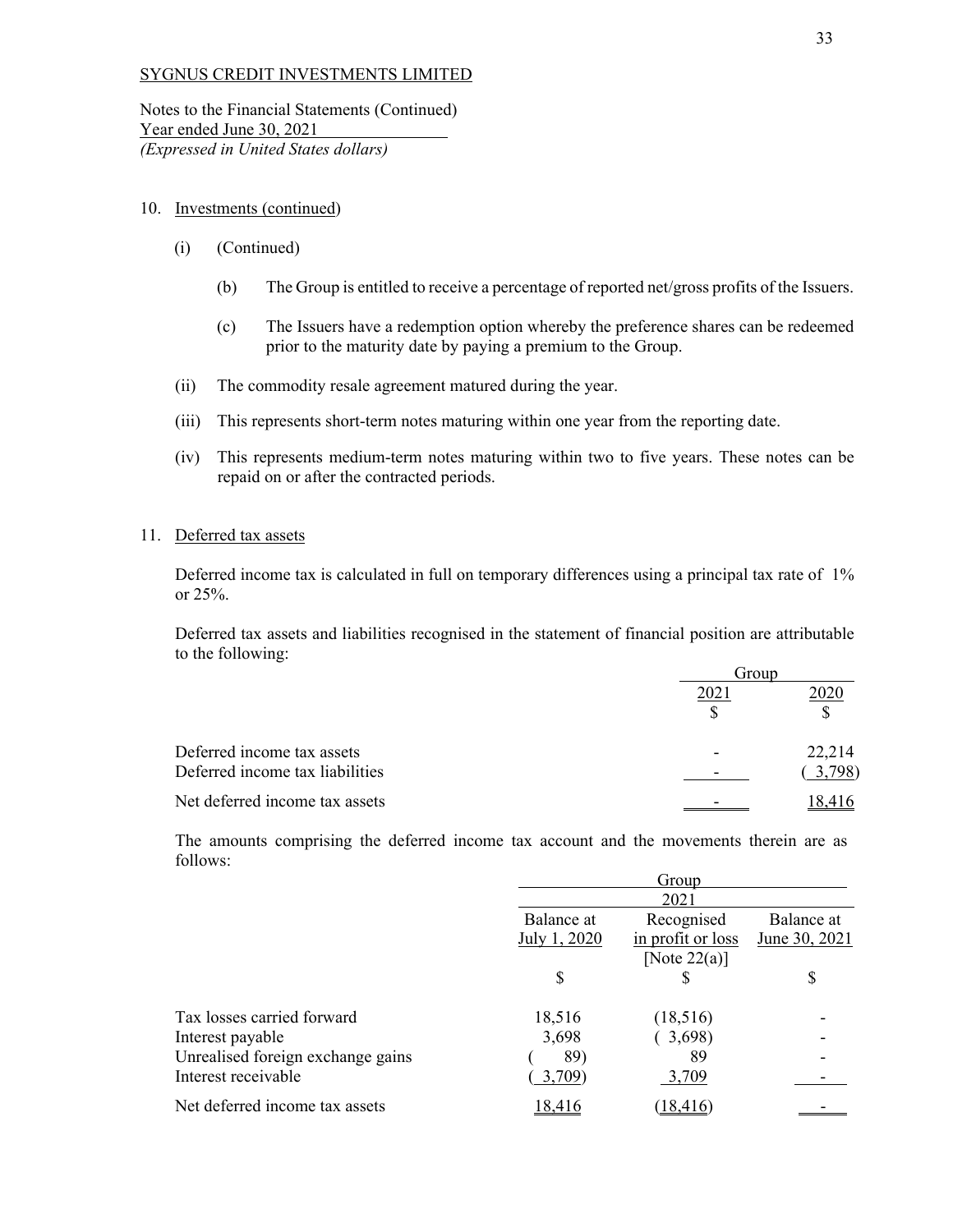Notes to the Financial Statements (Continued) Year ended June 30, 2021 *(Expressed in United States dollars)* 

#### 11. Deferred tax assets (continued)

|                                   | Group<br>2020 |                   |               |  |  |
|-----------------------------------|---------------|-------------------|---------------|--|--|
|                                   |               |                   |               |  |  |
|                                   | Balance at    | Recognised        | Balance at    |  |  |
|                                   | July 1, 2019  | in profit or loss | June 30, 2020 |  |  |
|                                   |               | [Note $22(a)$ ]   |               |  |  |
|                                   | \$            |                   | \$            |  |  |
| Tax losses carried forward        |               | 18,516            | 18,516        |  |  |
| Interest payable                  |               | 3,698             | 3,698         |  |  |
| Unrealised foreign exchange gains |               | 89)               | 89)           |  |  |
| Interest receivable               |               | 3,709)            | 3,709         |  |  |
| Net deferred income tax assets    |               | 18,416            | 18,416        |  |  |

## 12. Investment in subsidiary

Investment in subsidiary represents shares at cost (see note 1).

## 13. Accounts payable and accrued liabilities

|                                      |           | Group     |           | Company       |  |
|--------------------------------------|-----------|-----------|-----------|---------------|--|
|                                      | 2021      | 2020      | 2021      | 2020          |  |
|                                      | \$        | \$        | \$        |               |  |
| Accounts payable [see $(i)$ ]        | 39,936    | 83,696    | 39,936    | 83,696        |  |
| Audit fees                           | 72,000    | 58,500    | 72,000    | 58,500        |  |
| Directors' fees and related expenses | 24,375    | 7,875     | 24,375    | 7,875         |  |
| Security deposits [see (ii)]         | 1,012,971 | 1,204,068 | 1,012,971 | 1,204,068     |  |
| Other payables and accrued expenses  | 25,588    | 24,501    | 23,287    | 16,536        |  |
|                                      | 4.87      | 78.640    | 2,569     | <u>70,675</u> |  |

- (i) Included in this balance is an amount of \$Nil (2020: \$28,750) which represents arranger fees on short-term notes payable to a related entity [see note 8(a)].
- (ii) These balances were withheld by the Company as part of an investment transaction in the event of a default in payments.

| 14. | Dividends                                                           |         | Group and Company |
|-----|---------------------------------------------------------------------|---------|-------------------|
|     |                                                                     | 2021    | 2020              |
|     |                                                                     |         |                   |
|     | Final dividend in respect of 2020 $\omega$ 0.0025 cents per share   | 871,718 |                   |
|     | Interim dividend in respect of 2021 $\omega$ 0.0015 cents per share | 868,741 |                   |
|     | Final dividend in respect of 2019 $\omega$ 0.0025 cents per share   |         | 871,712           |
|     | Interim dividend in respect of 2020 $\omega$ 0.0029 cents per share |         | 1,015,259         |
|     |                                                                     |         |                   |

As at the reporting date, \$247,582 (2020: \$218,805) was unpaid.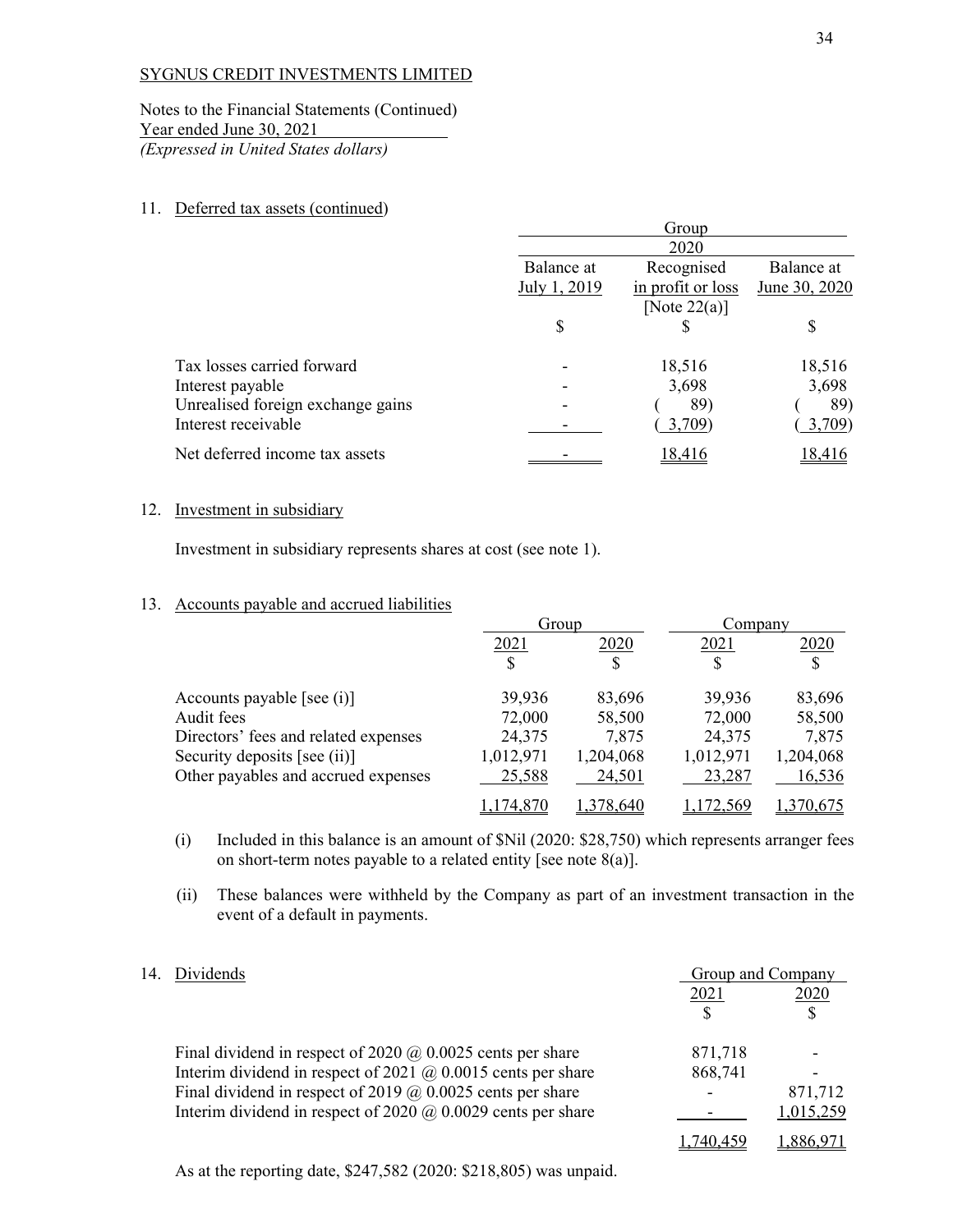Notes to the Financial Statements (Continued) Year ended June 30, 2021

*(Expressed in United States dollars)* 

15. Interest payable

|                                               | Group                    |         |        | Company |
|-----------------------------------------------|--------------------------|---------|--------|---------|
|                                               | 2021                     | 2020    | 2021   | 2020    |
|                                               |                          |         |        |         |
| US\$ bridge facility                          |                          | 30,689  |        | 30,689  |
| Revolving line of credit                      | 36,070                   | 7,223   | 36,070 | 7,223   |
| Loans from related parties [see note $8(a)$ ] | $\overline{\phantom{a}}$ | 10,647  | 14,837 | 25,484  |
| Senior unsecured J\$ and US\$ notes           | 14,792                   | 127,152 |        | 112,361 |
|                                               | <u>50,862</u>            |         |        |         |

16. Notes payable

|                                        | Group      |            |           | Company   |  |
|----------------------------------------|------------|------------|-----------|-----------|--|
|                                        | 2021       |            | 2021      | 2020      |  |
|                                        |            |            |           |           |  |
| Senior unsecured J\$ notes [see (i)]   | 6,744,133  | 7,037,903  | 6,744,133 | 7,037,903 |  |
| Senior unsecured US\$ notes [see (ii)] | 7,925,892  | 7,831,573  |           |           |  |
|                                        | 14,670,025 | 14.869.476 | 744.133   | ,037,903  |  |

- (i) This represents fixed rate unsecured notes issued in two tranches, with interest rates of 6.00% and 6.50% per annum, payable on a quarterly basis. The notes mature on December 31, 2021 and December 31, 2022 respectively.
- (ii) This represents fixed rate unsecured notes issued in two tranches, with interest rates of 6.00% and 6.25% per annum, payable on a quarterly basis. The notes mature on December 31, 2021 and December 31, 2022 respectively.
- 17. Loans and borrowings

|                                      |               | Group     |            | Company    |
|--------------------------------------|---------------|-----------|------------|------------|
|                                      | 2021          | 2020      | 2021       | 2020       |
|                                      | <sup>\$</sup> | \$        | \$         | \$         |
| US\$ bridge facility [see $(i)$ ]    |               | 5,000,000 |            | 5,000,000  |
| Revolving lines of credit [see (ii)] | 4,478,037     | 880,910   | 4,478,037  | 880,910    |
| Loans from related parties           |               |           |            |            |
| [see (iii), note $8(a)$ ]            |               | 719,110   | 7,882,441  | 8,601,551  |
|                                      | 4,478,037     | 6,600,020 | 12,360,478 | 14,482,461 |
| Less: transaction costs              |               |           |            |            |
| Incurred during the year             | 151,509)      | 97,500)   | 151,509)   | 97,500)    |
| Amortised for the year               | 151,509       | 11,042    | 151,509    | 11,042     |
|                                      | 4,478,037     | 6,513,562 | 12,360,478 | 14,396,003 |

- (i) This facility was repaid during the year.
- (ii) This represents:
	- (a) an unsecured 1-year facility of up to J\$575 million or US\$3.9 million. Interest is payable quarterly at 6.50% (USD rate of 6%). The facility matures on February 28, 2022.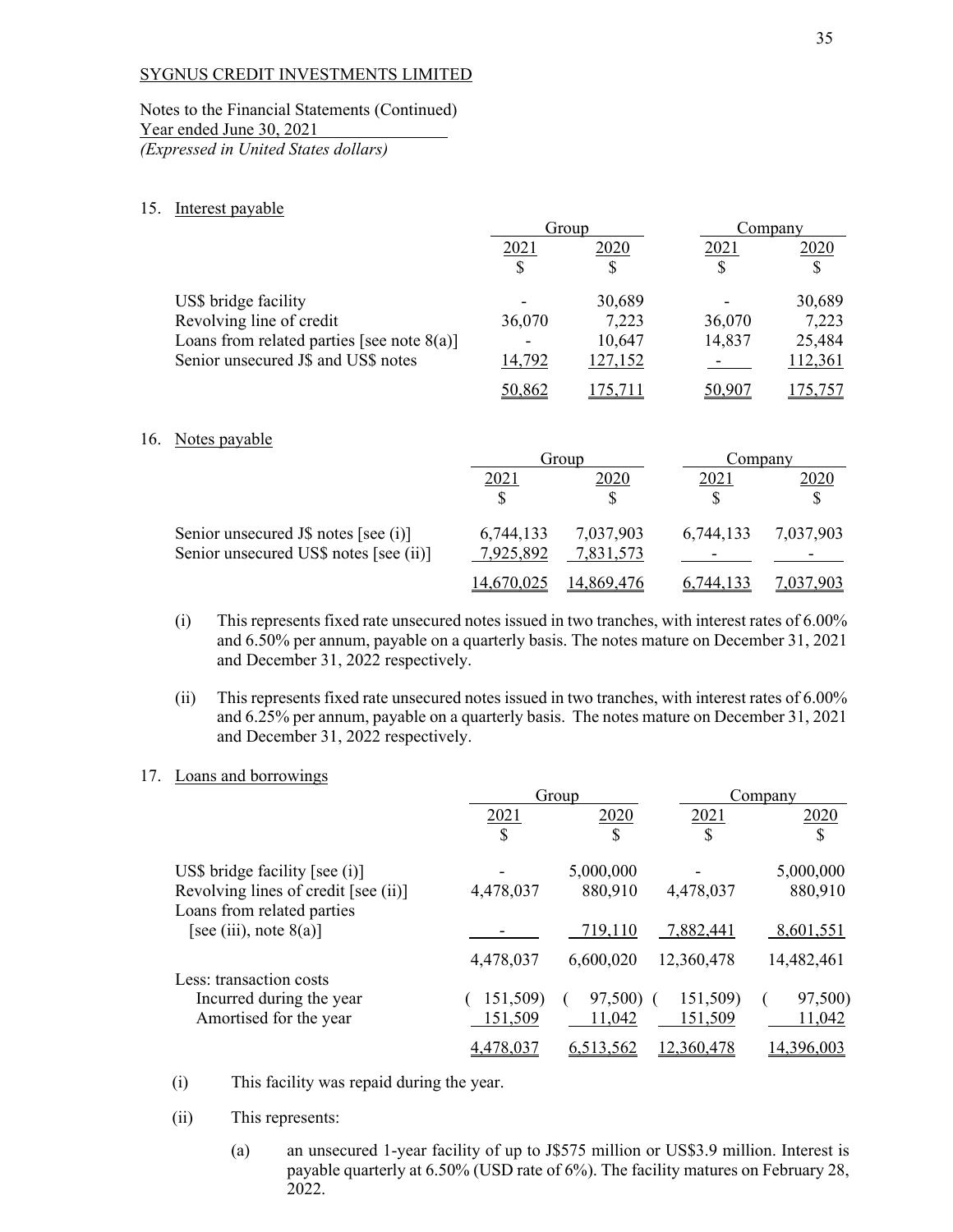Notes to the Financial Statements (Continued) Year ended June 30, 2021 *(Expressed in United States dollars)* 

## 17. Loans and borrowings (continued)

- (ii) This represents (continued):
	- (b) an unsecured 1-year facility of up to J\$418.8 million or US\$2.9 million. Interest is payable at 8% (USD rate of 6%). The facility matures on September 16, 2021.
- (iii) This represents:
	- (a) Unsecured loans of US\$4.9 million and US\$3 million in the Company from its subsidiary at interest rates of 6.15% and 6.30% respectively. The loans mature on December 16, 2021 and December 24, 2022 respectively.
	- (b) An unsecured loan from a related entity of up to J\$100 Million which matured during the year.

#### 18. Share capital

Authorised capital:

- (i) Unlimited ordinary shares
- (ii) One (1) special rights redeemable share of US\$1

|                                                      |            | S           |
|------------------------------------------------------|------------|-------------|
| Issued and fully paid:                               |            |             |
| 590,975,463 (2020: 350,087,563) ordinary stock units |            |             |
| and one (1) special share                            | 63,298,869 | 36,196,607  |
| Less: transaction costs of share issue               | 2,415,337  | (1,088,934) |
|                                                      | 60,883,532 | 35,10/0.6/3 |

On January 26, 2021 the Company raised capital through an Additional Public offering (APO) whereby it issued 240,887,900 shares and raised capital of \$25,775,859, net of transaction costs. The split was between two classes of shares issued in Jamaica and United States Dollars, which are listed separately on the Jamaica Stock Exchange.

During the year, 1 special rights share and 6,481,100 ordinary stock units held by Sygnus Capital Management Limited was transferred to Sygnus Capital Group Limited. Both companies are related entities. The transfer of shareholdings was in keeping with the restructuring of Sygnus Capital Management Limited where a board decision was taken to wind down the operations of that entity. At the reporting date, Sygnus Capital Management Limited held 100,000 ordinary stock units in the Company which was in the process of being transferred to Sygnus Capital Group Limited.

The special share can be issued only to a member of the Sygnus Group. At the annual general meeting, and meetings of the holders of any class of shareholders of the Company, the holder of the Special Share carries 101% of the aggregate votes, vested in all ordinary shares issued by the Company. Dividend may be paid on the Special Share, as agreed between the Company and the holder of the Special Share in the Investment Management Agreement.

The remaining ordinary stock units are held by public and private investors.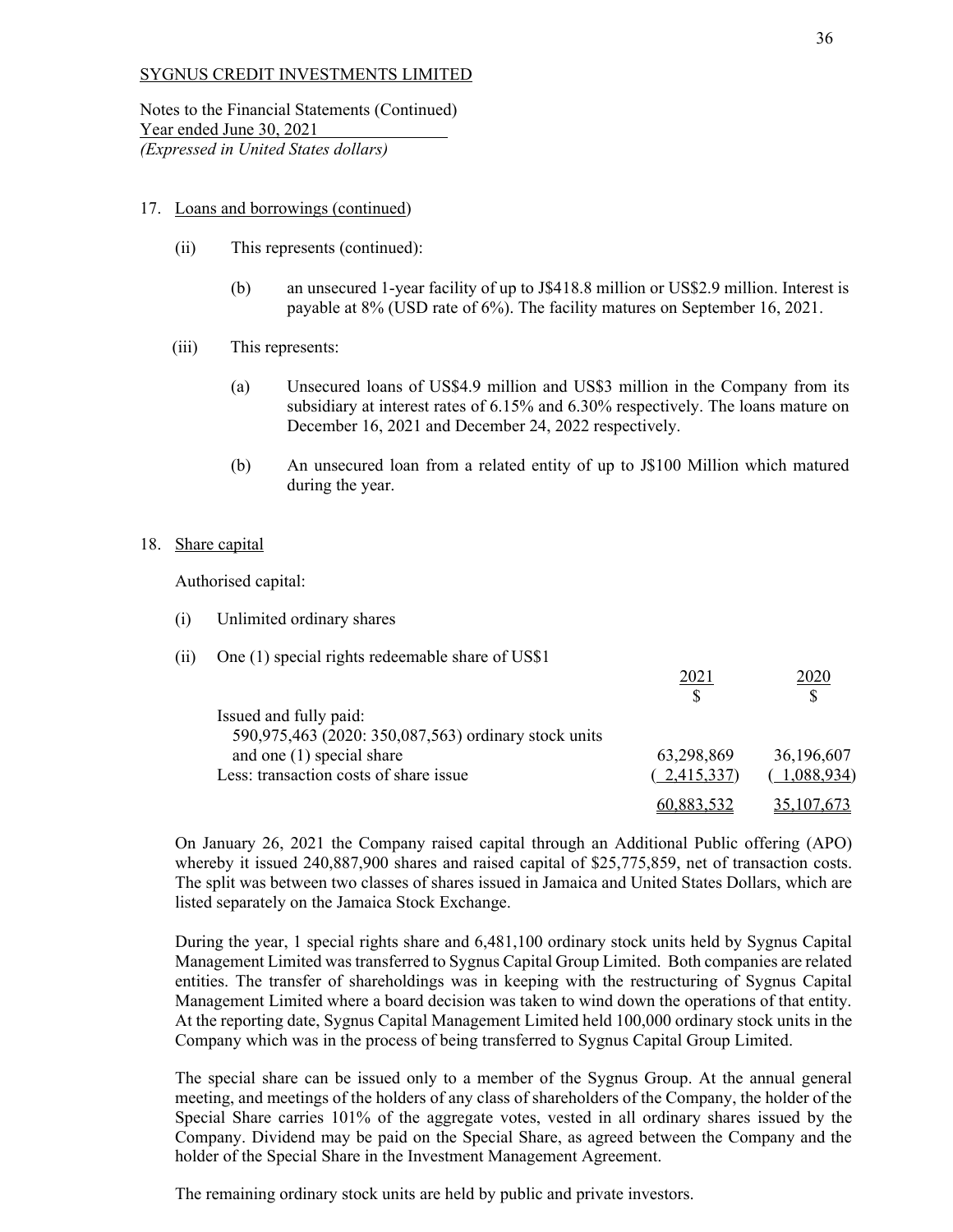Notes to the Financial Statements (Continued) Year ended June 30, 2021

*(Expressed in United States dollars)* 

# 19. Net interest income

|                                   |              | Group     |             | Company       |
|-----------------------------------|--------------|-----------|-------------|---------------|
|                                   | 2021         | 2020      | 2021        | 2020          |
|                                   | $\mathbb{S}$ | \$        | $\mathbf S$ | <sup>\$</sup> |
| Interest income, calculated using |              |           |             |               |
| the effective interest method:    |              |           |             |               |
| Cash and cash equivalents         | 2,300        | 3,556     | 2,300       | 3,556         |
| Resale agreements                 | 114,397      | 32,923    | 114,397     | 32,923        |
| Lease receivables                 | 224,744      | 170,893   | 224,744     | 170,893       |
| Intercompany loan                 | 79,140       |           | 79,140      |               |
| Investments                       | 7,801,080    | 5,175,405 | 7,801,080   | 5,175,405     |
|                                   | 8,221,661    | 5,382,777 | 8,221,661   | 5,382,777     |
| <b>Interest expense</b>           |              |           |             |               |
| Notes payable                     | 1,079,825    | 542,508   | 498,006     | 236,806       |
| Loans and borrowings              | 717,634      | 348,251   | 1,206,893   | 607,718       |
|                                   | 1,797,459    | 890,759   | 1,704,899   | 844,524       |
| Net interest income               | 6.424.202    | 4,492,018 | 6,516,762   | 4,538,253     |

# 20. Fee income

Fee income includes participation fees, commitment fees and undrawn fees on Notes issued to clients.

# 21. Other expenses

|                                      | Group        |         | Company |         |
|--------------------------------------|--------------|---------|---------|---------|
|                                      | 2021         | 2020    | 2021    | 2020    |
|                                      | $\mathbb{S}$ | \$      | \$      | \$      |
| Accounting fees                      |              | 36,308  |         | 36,308  |
| Advertising                          | 48,429       | 19,787  | 48,429  | 19,705  |
| Audit fees and expenses              | 73,740       | 68,138  | 73,740  | 68,138  |
| Bank charges                         | 8,210        | 8,501   | 6,247   | 7,142   |
| Commitment fees                      | 11,541       | 47,349  | 11,541  | 47,349  |
| Insurance                            | 24,950       | 6,417   | 24,950  | 6,417   |
| Directors' fees and related expenses | 79,015       | 26,286  | 79,015  | 26,286  |
| Listing fees                         | 42,737       | 33,033  | 42,737  | 33,033  |
| Irrecoverable tax                    | 36,866       | 4,280   | 33,280  | 881     |
| Professional fees                    | 207,498      | 34,991  | 198,847 | 28,032  |
| Software subscription                | 33,827       | 36,355  | 33,827  | 36,355  |
| Registration fees                    | 86,016       | 57,175  | 66,415  | 41,944  |
| Other                                | 1,988        | 9,428   | 1,956   | 8,704   |
|                                      | 654,817      | 388,048 | 620,984 | 360,294 |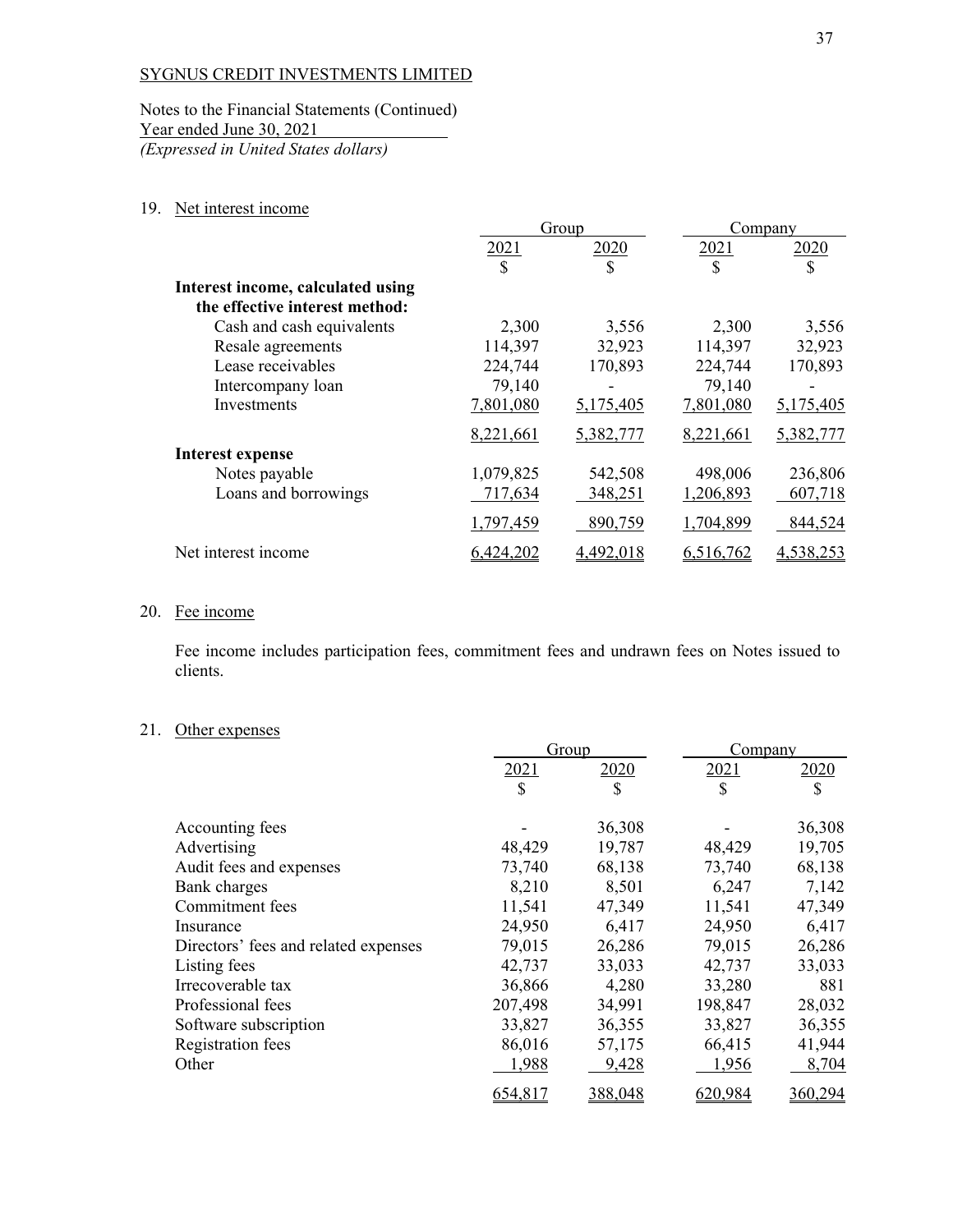Notes to the Financial Statements (Continued) Year ended June 30, 2021 *(Expressed in United States dollars)* 

## 22. Taxation

(a) Depending on the jurisdiction and nature of business, income tax is computed at 1% and 25% of profit for the year. The provision for income tax on the results for the year, adjusted for tax purposes, is  $$30,010$  [2020:  $($18,416)$ ] at the end of the reporting period.

|                                                           |               | Group     |
|-----------------------------------------------------------|---------------|-----------|
|                                                           | 2021          | 2020      |
|                                                           | <sup>\$</sup> | S         |
|                                                           |               |           |
| Current year tax                                          | 6,046         |           |
| Prior year under provision                                | 5,548         |           |
| Deferred tax arising from temporary differences (note 11) | <u>18,416</u> | (18, 416) |
|                                                           | 30,010        | (18, 416) |
|                                                           |               | Company   |
|                                                           | 2021          | 2020      |
|                                                           | <sup>\$</sup> | \$.       |
| Current year tax                                          | 6,046         |           |
| Prior year under provision                                | 5,548         |           |
|                                                           |               |           |
|                                                           |               |           |

(b) The effective tax rate for the Group was 0.59% (2020: 0.94%) and 0.22% (2020: Nil%) for the Company. The actual taxation charge/(credit) differs from the "expected" tax charge for the year as follows:

|                                                                   | Group |           | <u>Company</u> |           |  |           |
|-------------------------------------------------------------------|-------|-----------|----------------|-----------|--|-----------|
|                                                                   |       | 2021      | 2020           | 2021      |  | 2020      |
|                                                                   |       | S         | \$             | \$        |  | S         |
| Profit before taxation                                            |       | 5,058,327 | 1,954,377      | 5,183,744 |  | 2,028,039 |
| Computed "expected" tax charge of 1%                              |       | 51,837    | 20,280         | 51,837    |  | 20,280    |
| Computed "expected" tax credit of 25%                             |       | 31,354)   | 18,416         |           |  |           |
|                                                                   |       | 20,483    | 1,864          | 51,837    |  | 20,280    |
| Tax effect of treating items<br>differently for financial         |       |           |                |           |  |           |
| statements and tax reporting purposes:                            |       |           |                |           |  |           |
| Net foreign exchange<br>Interest income from                      |       | 285)      | 10,397         | 41)       |  | 10,397    |
| <b>CARICOM</b> member states<br>Fair value gains from investments |       | 172,591)  | 39,947)        | 50,276)   |  | 39,947)   |
| in CARICOM member states                                          |       | 14,168)   | 746)           | 14,168)   |  | 746)      |
| Prior year under provision<br>Disallowed income and               |       | 5,548     |                | 5,548     |  |           |
| expenses and other items                                          |       | 191,023   | 1,016          | 18,694    |  | 1,016     |
| Unused tax losses                                                 |       |           | 9,000          |           |  | 9,000     |
| Actual tax charge/(credit) recognised                             |       | 30,010    | 18,416)        | 11,594    |  |           |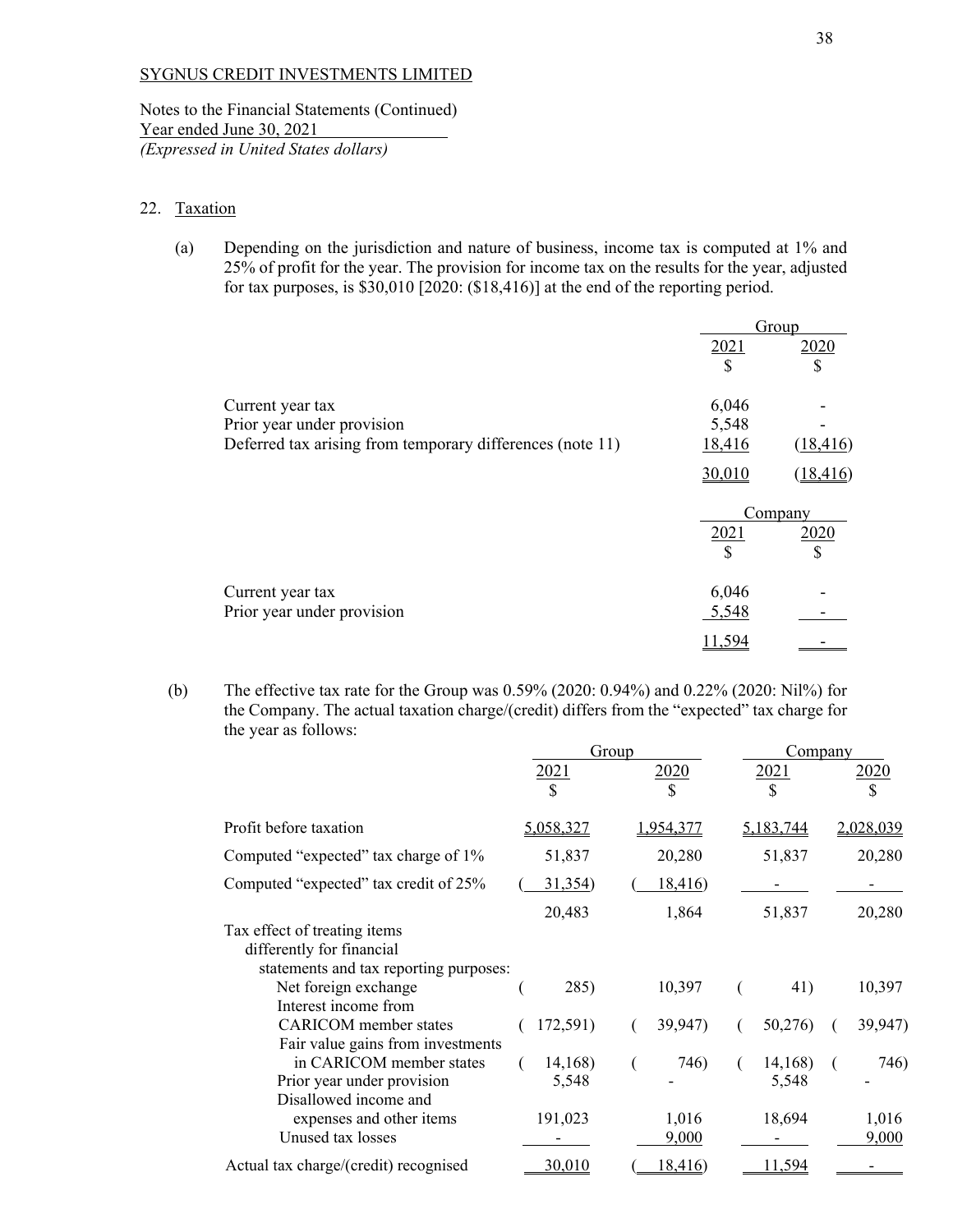Notes to the Financial Statements (Continued) Year ended June 30, 2021 *(Expressed in United States dollars)* 

## 22. Taxation (continued)

- (c) At June 30, 2021, tax losses, subject to the agreement by the Commissioner General, Tax Administration Jamaica, available for set-off against future taxable profits, amounted to \$Nil (2020: \$75,000). Tax losses are carried forward indefinitely, however, the amount that can be utilised in any one year is restricted to 50% of the current year's taxable profits.
- (d) No deferred tax was recognised for the Company in the financial statements as the differences between the accounting and tax treatments were immaterial.

## 23. Earnings per stock unit

Earnings per stock unit is calculated by dividing the profit attributable to stockholders of \$5,028,317 (2020: \$1,972,793) by the weighted average number of ordinary stock units in issue totalling 453,042,391 (2020: 350,087,563).

The Group does not have any instruments that have a dilutive effect on its basic earnings per share.

## 24. Fair value of financial instruments

The amounts included in the financial statements for cash and cash equivalents, securities purchased under resale agreements, investments at amortised cost, due from related parties, other receivables, accounts payable and accrued liabilities and due to related parties reflect the approximate fair values because of short-term maturity of these instruments.

The definition of fair value is described in note 4(e).

IFRS 13 specifies a hierarchy of valuation techniques based on whether the inputs to those valuation techniques are observable or unobservable. These two types of inputs have created the following fair value hierarchy:

- Level 1: Inputs that are quoted market prices (unadjusted) in active markets for identical instruments.
- Level 2: Inputs other than quoted prices included within Level 1 that are observable either directly (i.e., as prices) or indirectly (i.e., derived from prices). This category includes instruments valued using quoted market prices in active markets that are considered less than active or other valuation techniques in which all significant inputs are directly or indirectly observable from market data.
- Level 3: Inputs that are unobservable. This category includes all instruments for which the valuation technique includes inputs not based on observable data and those inputs have a significant effect on the instrument valuation. This category includes instruments that are valued based on prices for similar instruments for which significant adjustments or assumptions are made to reflect differences between the instruments.

Accounting classification and fair values:

The Group's investments measured at fair value are classified at Level 3 in the fair value hierarchy. There were no transfers between levels during the year.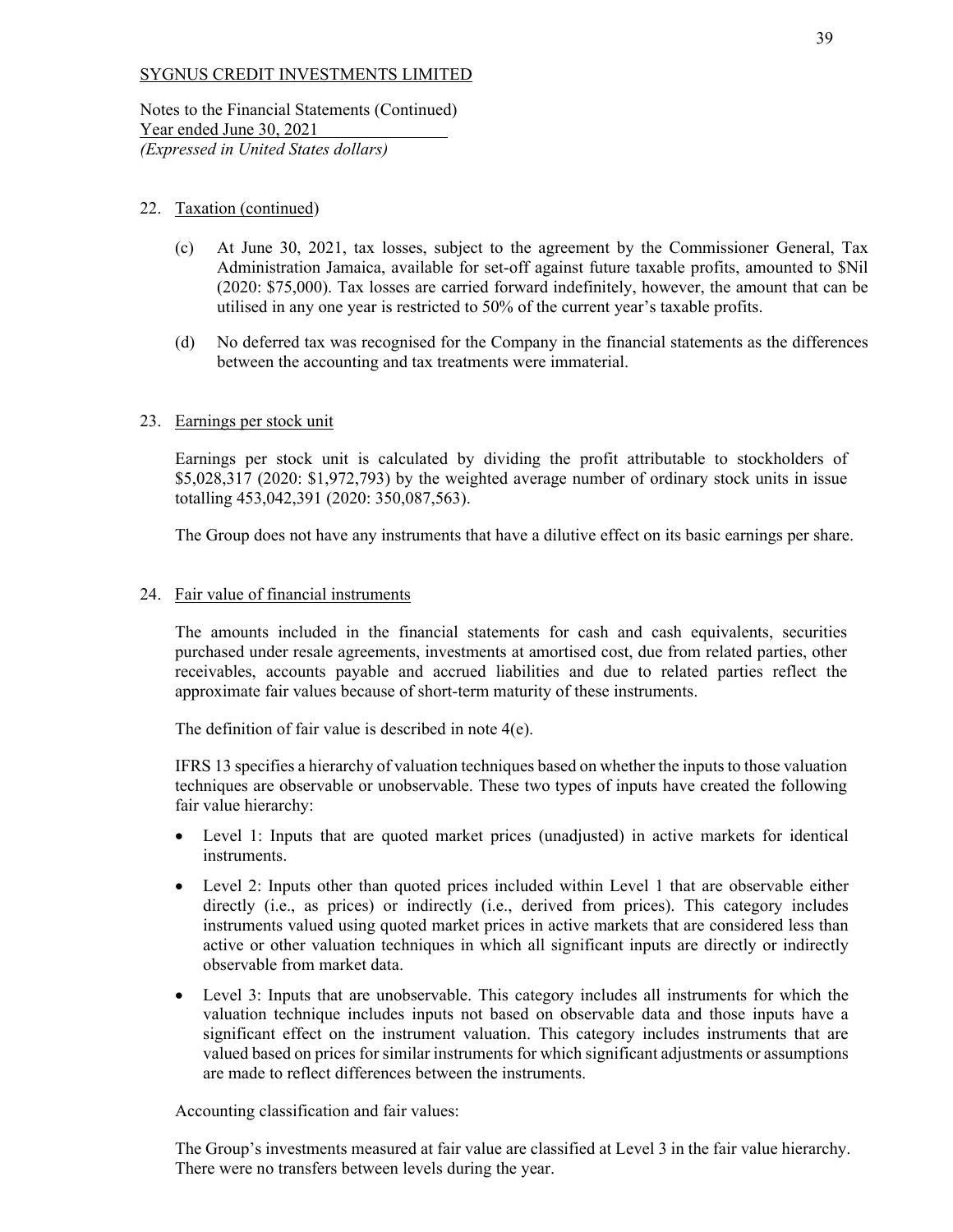Notes to the Financial Statements (Continued) Year ended June 30, 2021 *(Expressed in United States dollars)* 

#### 24. Fair value of financial instruments (continued)

Accounting classification and fair values (continued):

(a) The following table shows the valuation techniques used in measuring the fair value, as well as the significant unobservable inputs used.

| <b>Valuation</b><br>techniques    | Significant<br>unobservable<br>inputs                                                                                  | Range of estimates for<br>unobservable inputs                                                                                                           | Inter-relationship<br>between key<br>unobservable inputs and<br>fair value measurement                                                                                              |
|-----------------------------------|------------------------------------------------------------------------------------------------------------------------|---------------------------------------------------------------------------------------------------------------------------------------------------------|-------------------------------------------------------------------------------------------------------------------------------------------------------------------------------------|
| Discounted<br>cash flow<br>method | Adjusted profit<br>of the issuer $(s)$<br>based on<br>probability of<br>achievement<br>Risk-adjusted<br>discount rates | • Probability of<br>achievement of 45%<br>• Fixed income<br>discount rate of<br>$5.04\%$ to<br>8.66% and equity<br>discount rate of<br>13.06% to 23.81% | The estimated fair value<br>would increase/(decrease)<br>if:<br>Adjusted profit was<br>higher/(lower)<br>$\bullet$ The cost of debt was<br>(higher)/lower<br>Interest rates changed |

(b) The following shows a reconciliation of the fair value measurements:

|                                    | Group and Company |            |  |
|------------------------------------|-------------------|------------|--|
|                                    | <u>2021</u>       | 2020       |  |
|                                    | \$                |            |  |
| Opening balance                    | 10,636,030        | 7,507,015  |  |
| Purchases                          | 8,700,000         | 4,335,907  |  |
| <b>Sales</b>                       |                   | 838,120)   |  |
| Gains/(losses):                    |                   |            |  |
| Fair value gains in profit or loss | 1,416,793         | 74,640     |  |
| Loss on sale                       |                   | 56,926)    |  |
| Foreign exchange adjustments       | 180,413)          | 386,486)   |  |
|                                    | 20,572,410        | 10,636,030 |  |

#### 25. Financial risk management

The Group has exposure to the following financial risks from its operations and the use of financial instruments:

- (i) Credit risk
- (ii) Liquidity risk
- (iii) Market risk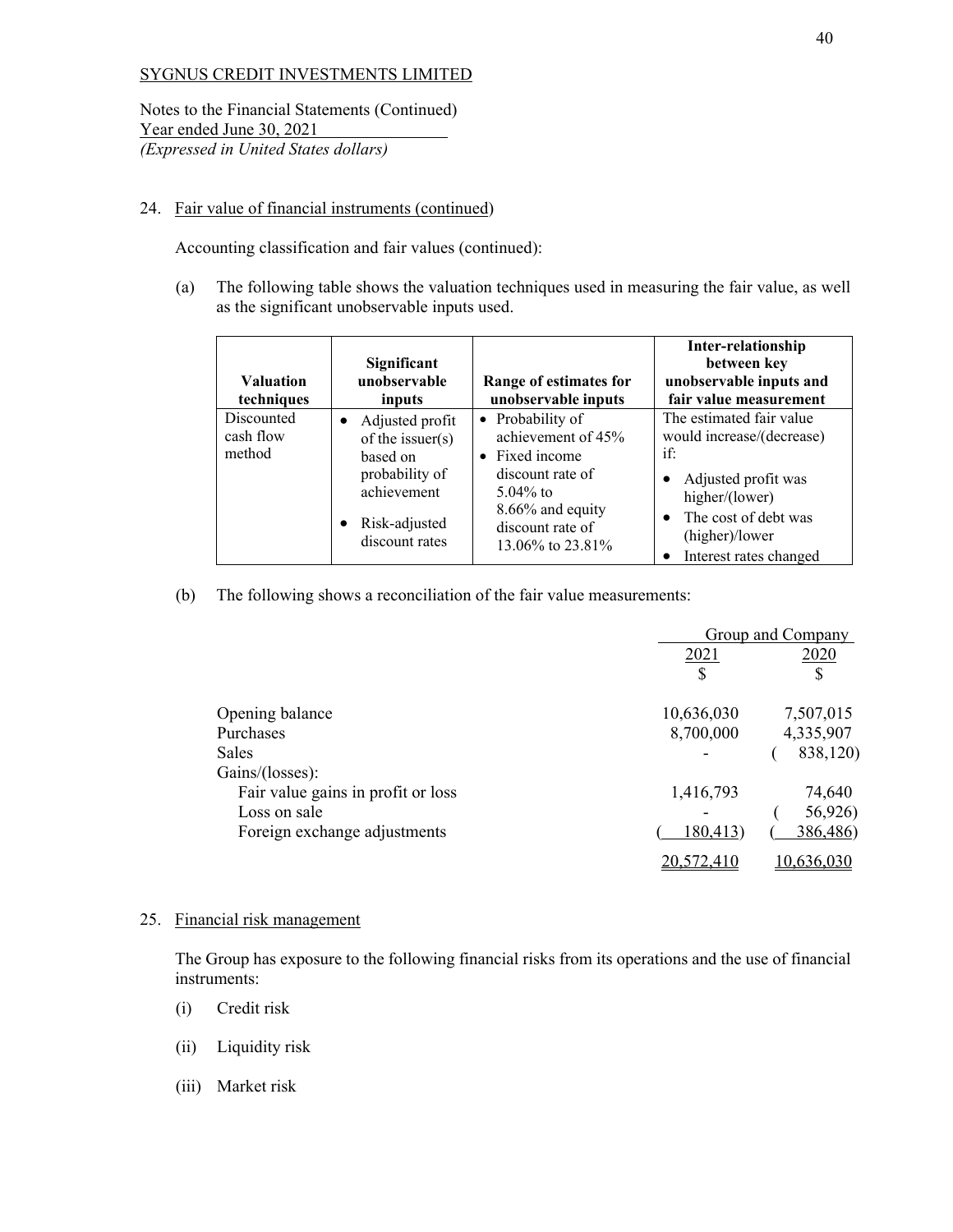Notes to the Financial Statements (Continued) Year ended June 30, 2021 *(Expressed in United States dollars)* 

#### 25. Financial risk management (continued)

#### (a) **Overview**

The Group has developed and implemented a risk management policy that involves the analysis, evaluation, acceptance and management of some degree of risk or combination of risks. The Group's risk management policies are established to identify and analyse the risks faced by the Group in order to set appropriate risk limits and controls, and to monitor risks and adherence to limits. Risk management policies and systems are reviewed regularly to reflect changes in market conditions and the Group's activities.

The risk management policy of the Group also adopts best practice measures to address perceived or real conflicts of interest that may arise in the operations and management of the business.

The Board of Directors is ultimately responsible for the risk management policies of the Group. The Board's risk management mandate is carried out through the following committees:

## **(i) Audit and Governance Committee**

The primary purpose of this Committee is to assist the Board in fulfilling its oversight responsibilities. In performing its duties, the Committee maintains effective working relationships with the Board, the Enterprise Risk Management Committee and the Group's external auditors.

The Committee plays a key role in corporate governance and internal controls. The Committee is also responsible for assisting the Board of Directors in its compliance with regulatory requirements.

## **(ii) Credit Risk and Investment**

The Group has delegated the management of credit risk to the Investment and Risk Management Committee ("IRMC"), a sub-committee of the Board of the Investment Manager, Sygnus Capital Limited. The committee is responsible for the overall risk management function of the Group and is responsible for all credit and investment decisions relating to the Group's investment portfolio.

This committee consists of three members, two of whom are independent of the Company, including the Chairman, appointed by the Investment Manager's Board of Directors.

The Committee reviews and approves all investment recommendations and also determines the level conditions that will be attached to each investment.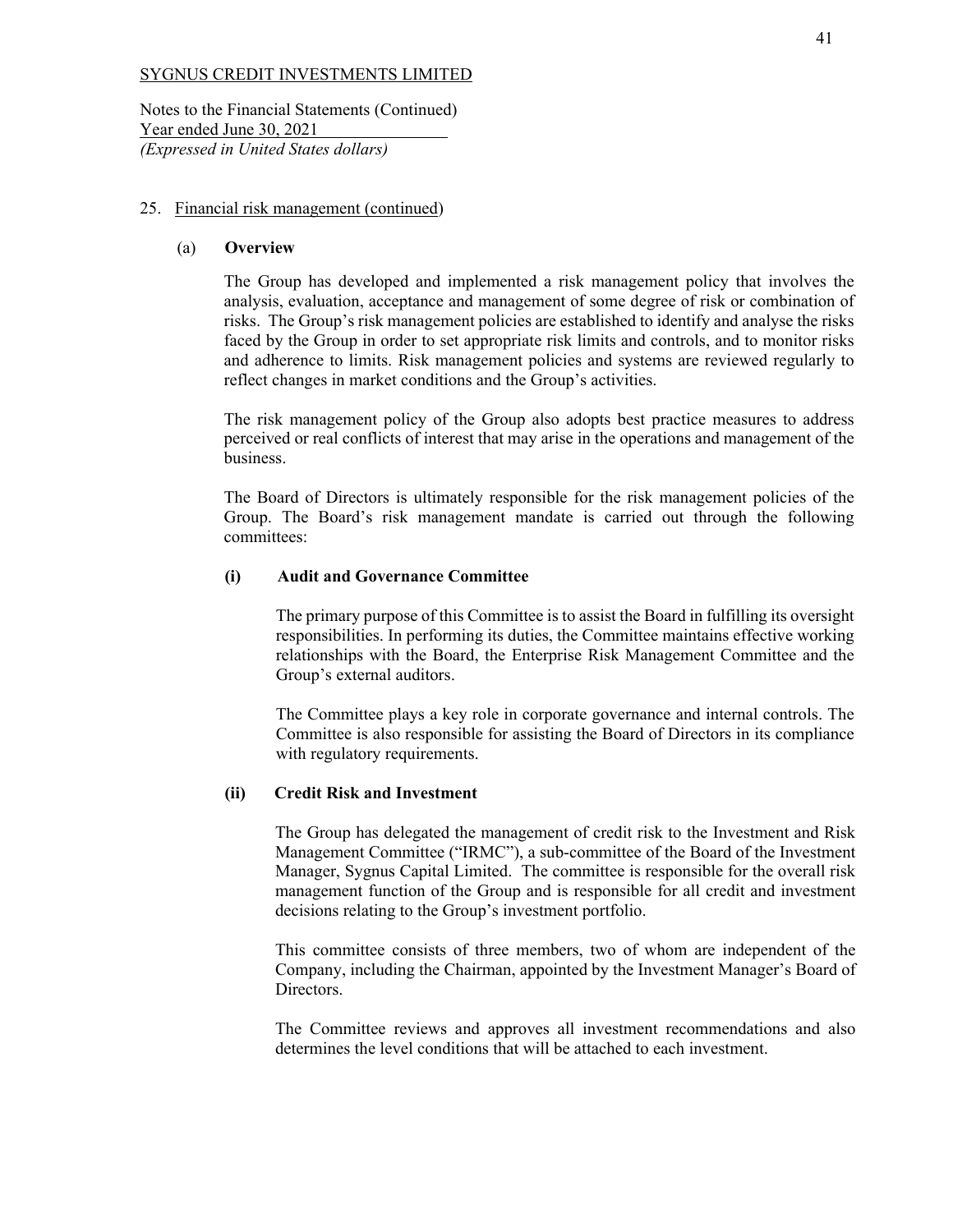Notes to the Financial Statements (Continued) Year ended June 30, 2021 *(Expressed in United States dollars)* 

## 25. Financial risk management (continued)

## **(a) Overview (continued)**

## **(iii) Enterprise Risk Management Committee**

In addition to the IRMC, the Group has also established an Enterprise Risk Management Committee, a sub-committee of the Board.

This Committee assists the Board in providing leadership, direction, and oversight pertaining to the Company's risk governance and framework, including the Company's risk appetite statement and risk limits and tolerances ("Risk Appetite Statement"). The Committee also assists the Board to foster a culture within the Company that demonstrates the benefits of a risk-based approach to risk management and internal controls. The Committee works closely with the Audit and Governance Committee.

## **(iv) Investment Advisory Committee**

The Investment Manager, through an Investment Advisory Committee (the "IAC"), is responsible for analysing and recommending all investment and credit proposals to the Investment and Risk Management Committee.

The Group's risk management policies are established to identify and analyze the risks faced by the Group's in order to set appropriate risk limits and controls, and to monitor risks and adherence to limits. Risk management policies and systems are reviewed regularly to reflect changes in market conditions and the Company's activities.

#### **(v) Impact of COVID-19**

The World Health Organization declared the novel Coronavirus (COVID-19) outbreak a pandemic on March 11, 2020. The pandemic and the measures to control its human impact have resulted in disruptions to economic activity, business operations and asset prices across the Caribbean region, where the Group has portfolio company investments, across a wide cross section of industries. In response to the pandemic, Management has adopted several measures specifically around financial risk management. These measures include:

- Proactive risk management process to monitor and manage Covid-19 risks using a four-phase process as follows:
	- 1. Phase I covered continuous data and information gathering to assess risks faced by the Group and its investment in portfolio companies across the Caribbean region;
	- 2. Phase II covered the development of short-term action plans to mitigate the risks identified in Phase I, in collaboration with partners and portfolio companies;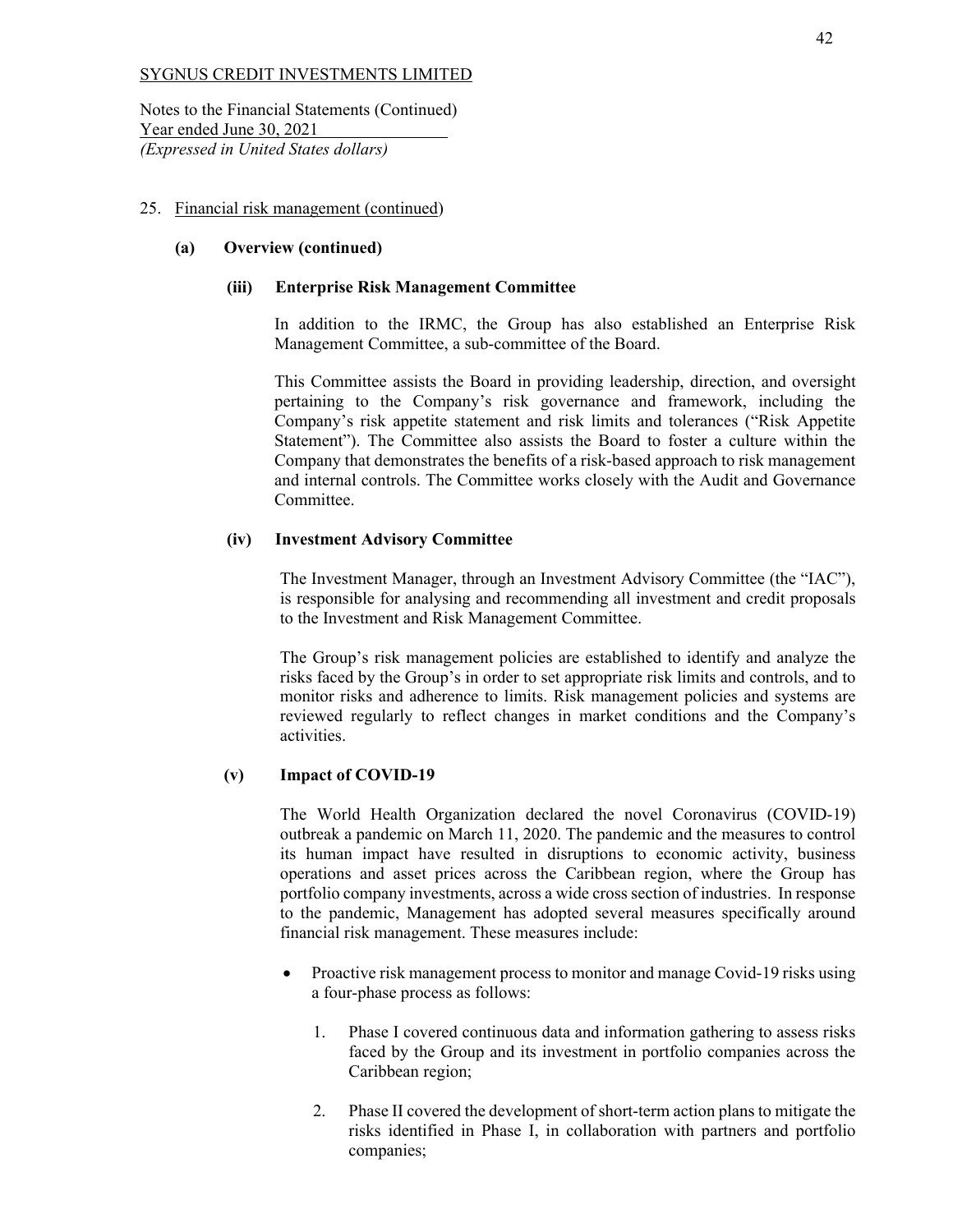Notes to the Financial Statements (Continued) Year ended June 30, 2021 *(Expressed in United States dollars)* 

## 25. Financial risk management (continued)

## **(a) Overview (continued)**

## **(v) Impact of COVID-19 (continued)**

- Proactive risk management process to monitor and manage Covid-19 risks using a four-phase process as follows (continued):
	- 3. Phase III dealt with developing and executing longer term plans using a collaborative approach with the Group's partners and portfolio companies, while monitoring and assessing the financial environment; and
	- 4. Phase IV involved monitoring the impact of the pandemic on existing clients. The Group offered forbearance plans to clients who met certain requirements.
- Effective management of liquidity given disruption in financial markets, to ensure ample liquidity is available to fund operating expenses whilst providing support to existing portfolio companies impacted by COVID-19 and make selective new investments across the Caribbean region.

Management continues to expect that there will be opportunities across the Caribbean where companies will require flexible capital to grow their businesses given the restrictive financial environment created by COVID-19. Management continues to accept selective new opportunities across the Caribbean with strong downside protection.

## **(b) Credit risk**

Credit risk is the risk of a financial loss arising from a counterparty to a financial contract failing to discharge its obligations. The Group manages this risk by establishing policies for granting credit and entering into financial contracts. The Group's credit risk is concentrated, primarily, in securities purchased under resale agreements, lease receivables and investments.

#### *Exposure to credit risk:*

The maximum credit exposure, the total amount of loss the Group would suffer if every counter-party to the Group's financial assets were to default at once, is represented by the carrying amount of financial assets shown on the statement of financial position.

Cash and cash equivalents are held with financial institutions and collateral is not required for such accounts, as management regards the institutions as strong. The strength of these financial institutions is continually reviewed by the IRMC and the Enterprise Risk Management Committee.

The Group manages credit risk related to other receivables by limiting exposure to specific counterparties and by monitoring settlements.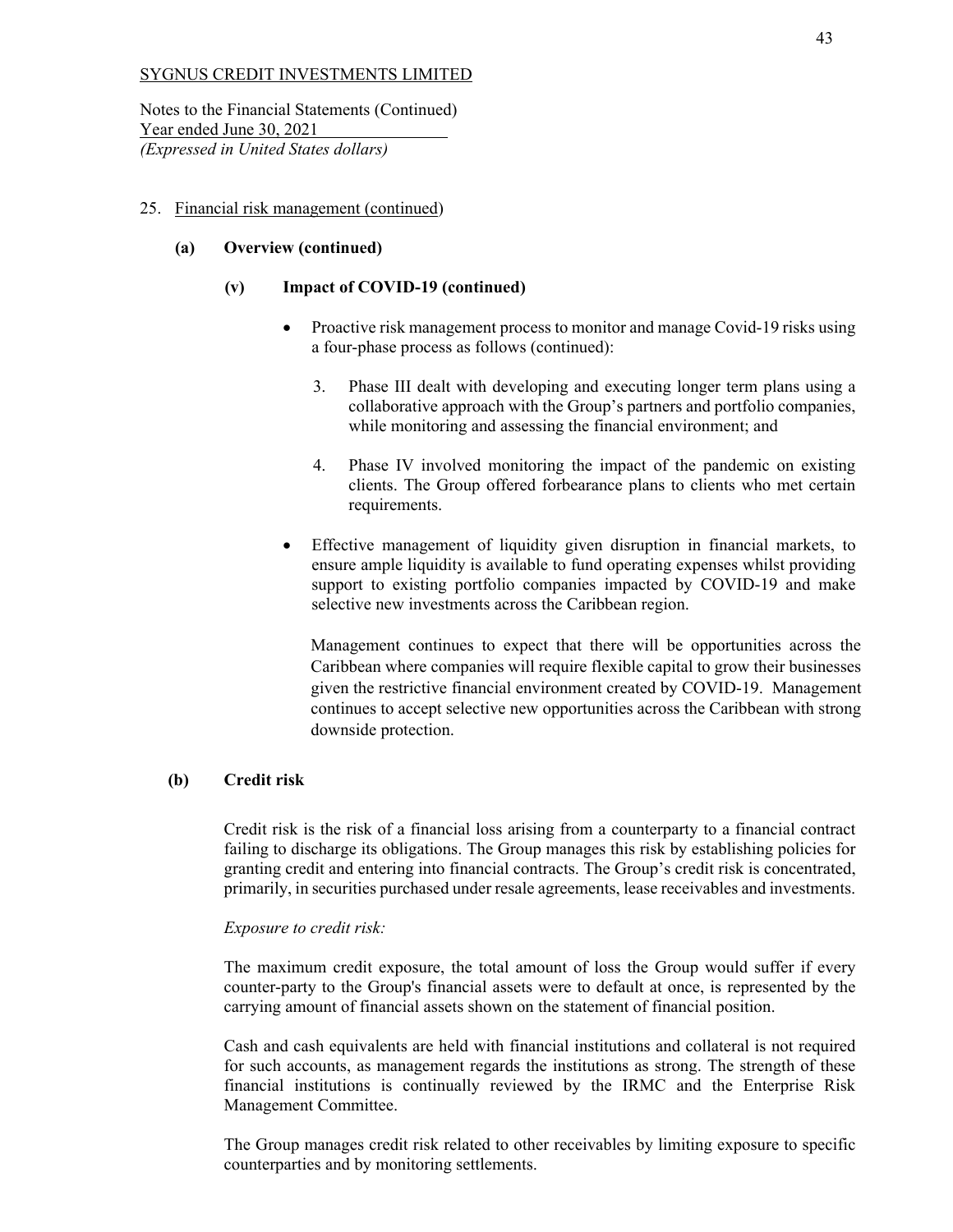Notes to the Financial Statements (Continued) Year ended June 30, 2021 *(Expressed in United States dollars)* 

#### 25. Financial risk management (continued)

#### **(b) Credit risk (continued)**

#### *Exposure to credit risk (continued):*

Securities purchased under resale agreements, lease receivables and investments expose the Company to credit losses as there is a risk that the counterparty will fail to fulfill its contractual obligations. The Company manages this risk by contracting only with counterparties that management considers to be financially sound.

The estimation of expected credit losses for risk management purposes is complex and requires the use of models, as the exposure varies with changes in market conditions, expected cash flows and the passage of time. The assessment of credit risk of a portfolio of assets entails further estimations as to the likelihood of defaults occurring, of the associated loss ratios and of default correlations between counterparties. The Company measures credit risk using probability of default (PD), exposure at default (EAD) and loss given default (LGD).

The following table summarises credit risk exposure for investments, lease receivable and resale agreements at their carrying amounts as categorised by industry sectors. No resale agreements were held at the reporting date. These facilities are well diversified across industry sectors, and are primarily extended to customers within Jamaica and other Caribbean territories:

|                               | Group and Company |                      |                      |                  |  |
|-------------------------------|-------------------|----------------------|----------------------|------------------|--|
|                               | Investments       | Lease<br>receivables | Total<br><u>2021</u> | Total<br>2020    |  |
|                               | \$                | \$                   | $\mathbf S$          | $\mathbf S$      |  |
| Betting and gaming            | 3,568,926         |                      | 3,568,926            |                  |  |
| Construction                  | 5,693,184         |                      | 5,693,184            | 4,570,147        |  |
| Distribution                  | 1,711,847         | 1,181,405            | 2,893,252            | 5,830,784        |  |
| Energy                        | 3,185,417         |                      | 3,185,417            | 3,501,377        |  |
| Fast food                     | 8,116,687         |                      | 8,116,687            |                  |  |
| Financial                     | 17,332,527        |                      | 17,332,527           | 5,700,000        |  |
| Health and lifestyle          |                   |                      |                      | 3,000,000        |  |
| Hospitality                   | 12,765,387        | 1,110,866            | 13,876,253           | 7,744,614        |  |
| Infrastructure                | 11,549,825        |                      | 11,549,825           | 10,609,409       |  |
| Manufacturing                 | 11,457,877        |                      | 11,457,877           | 9,834,653        |  |
| Mining and quarrying          | 2,277,309         |                      | 2,277,309            | 2,488,811        |  |
| Telecommunications            | 3,100,000         |                      | 3,100,000            | 3,000,000        |  |
|                               | 80,758,986        | 2,292,271            | 83,051,257           | 56,279,795       |  |
| Less: Impairment<br>allowance |                   |                      |                      |                  |  |
| [see note $25(b)(vi)$ ]       | 248,591)          | 5,188                | 253,779)             | <u>184,069</u> ) |  |
|                               | 80,510,395        | 2,287,083            | 82,797,478           | 56,095,726       |  |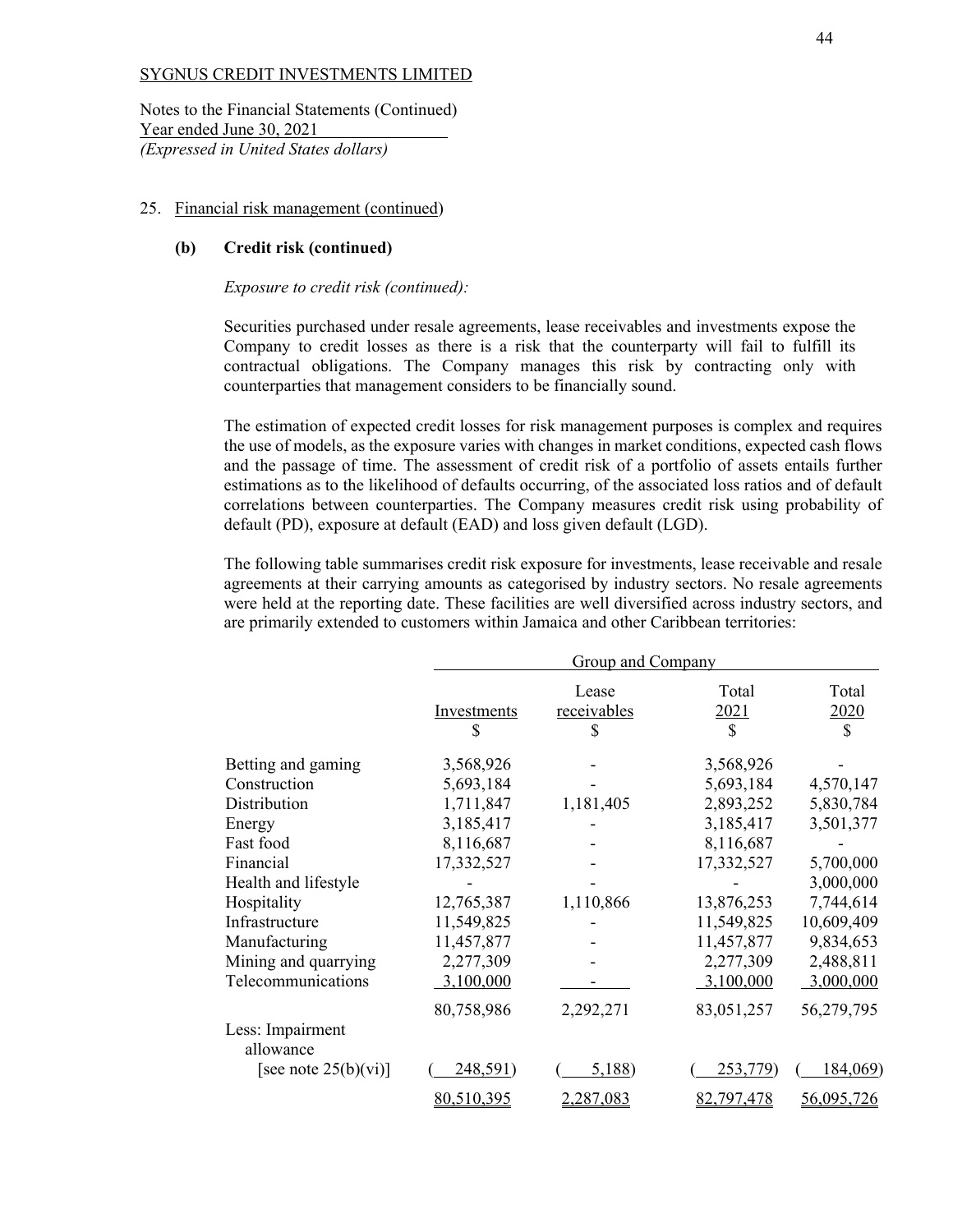Notes to the Financial Statements (Continued) Year ended June 30, 2021 *(Expressed in United States dollars)* 

## 25. Financial risk management (continued)

## **(b) Credit risk (continued)**

#### *Expected credit loss measurement:*

IFRS 9 outlines a 'three-stage' model for impairment based on changes in credit quality since initial recognition.

#### (i) *Significant increase in credit risk (SICR)*

#### **Change in credit quality since initial recognition**

| Stage 1                            | Stage 2<br>Significant increase in<br>credit risk since initial | Stage 3                            |  |  |  |
|------------------------------------|-----------------------------------------------------------------|------------------------------------|--|--|--|
| <b>Initial recognition</b>         | recognition                                                     | <b>Credit-impaired assets</b>      |  |  |  |
| 12-month expected credit<br>losses | Lifetime expected credit<br>losses                              | Lifetime expected credit<br>losses |  |  |  |

When determining whether the risk of default on a financial instrument has increased significantly since initial recognition, the Group considers reasonable and supportable information that is relevant and available without undue cost or effort. This includes both quantitative and qualitative information and analysis, based on the Group's historical experience and third-party policies including forward-looking information.

The objective of the assessment is to identify whether a significant increase in credit risk has occurred for an exposure by comparing:

- the remaining lifetime PD as at the reporting date; with
- the remaining lifetime PD for this point in time that was estimated at the time of initial recognition of the exposure (adjusted where relevant for changes in prepayment expectations).

The Group uses three criteria for determining whether there has been a significant increase in credit risk:

- quantitative test based on movement in PD;
- qualitative indicators; and
- a movement of two notches from the credit risk rating at origination.

A financial instrument that is not credit-impaired on initial recognition is classified in 'Stage 1' and has its credit risk continuously monitored by the Group.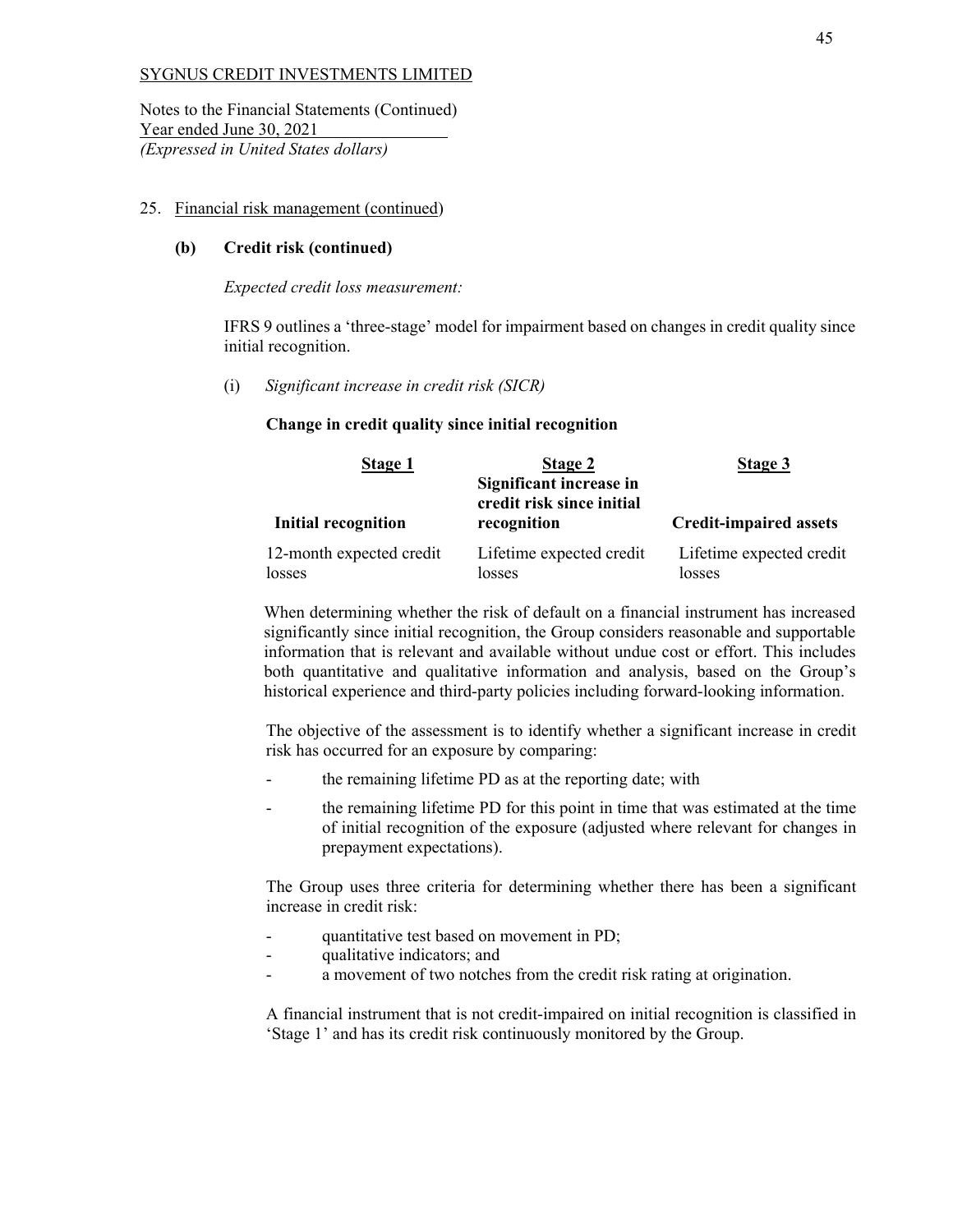Notes to the Financial Statements (Continued) Year ended June 30, 2021 *(Expressed in United States dollars)* 

#### 25. Financial risk management (continued)

#### **(b) Credit risk (continued)**

*Expected credit loss measurement (continued):* 

(i) *Significant increase in credit risk (SICR) (continued)* 

If a significant increase in credit risk ('SICR') since initial recognition is identified, the financial instrument is moved to 'Stage 2' but is not yet deemed to be credit-impaired.

Purchased or originated credit-impaired financial assets are those financial assets that are credit- impaired on initial recognition. Their ECL is always measured on a lifetime basis (Stage 3).

Financial instruments in Stage 1 have their ECL measured at an amount equal to the portion of lifetime expected credit losses that result from default events possible within the next 12 months. Instruments in Stages 2 or 3 have their ECL measured based on expected credit losses on a lifetime basis. A pervasive concept in measuring ECL in accordance with IFRS 9 is that it should consider forward- looking information.

#### (ii) *Definition of default*

In assessing whether a borrower is in default, the Group considers indicators that are:

- qualitative: e.g. the counterparty is more than 90 days past due on its contractual payments; and
- quantitative: e.g. the counterparty meets unlikeliness to pay criteria, which indicates the borrower is in significant financial difficulty.

Inputs into the assessment of whether a financial instrument is in default and their significance may vary over time to reflect changes in circumstances.

(iii) *Incorporation of forward-looking information* 

The assessment of SICR and the calculation of ECL both incorporate forward-looking information. The Group has performed historical analysis and identified the key economic variables impacting credit risk and expected credit losses for each portfolio.

These economic variables and their associated impact on the PD, EAD and LGD vary by financial instrument.

The Group uses a forward-looking score card model to estimate the potential of future economic conditions.

External information considered includes economic data and forecasts published by governmental bodies and monetary authorities across Caribbean territories, supranational organisations and selected private-sector forecasters.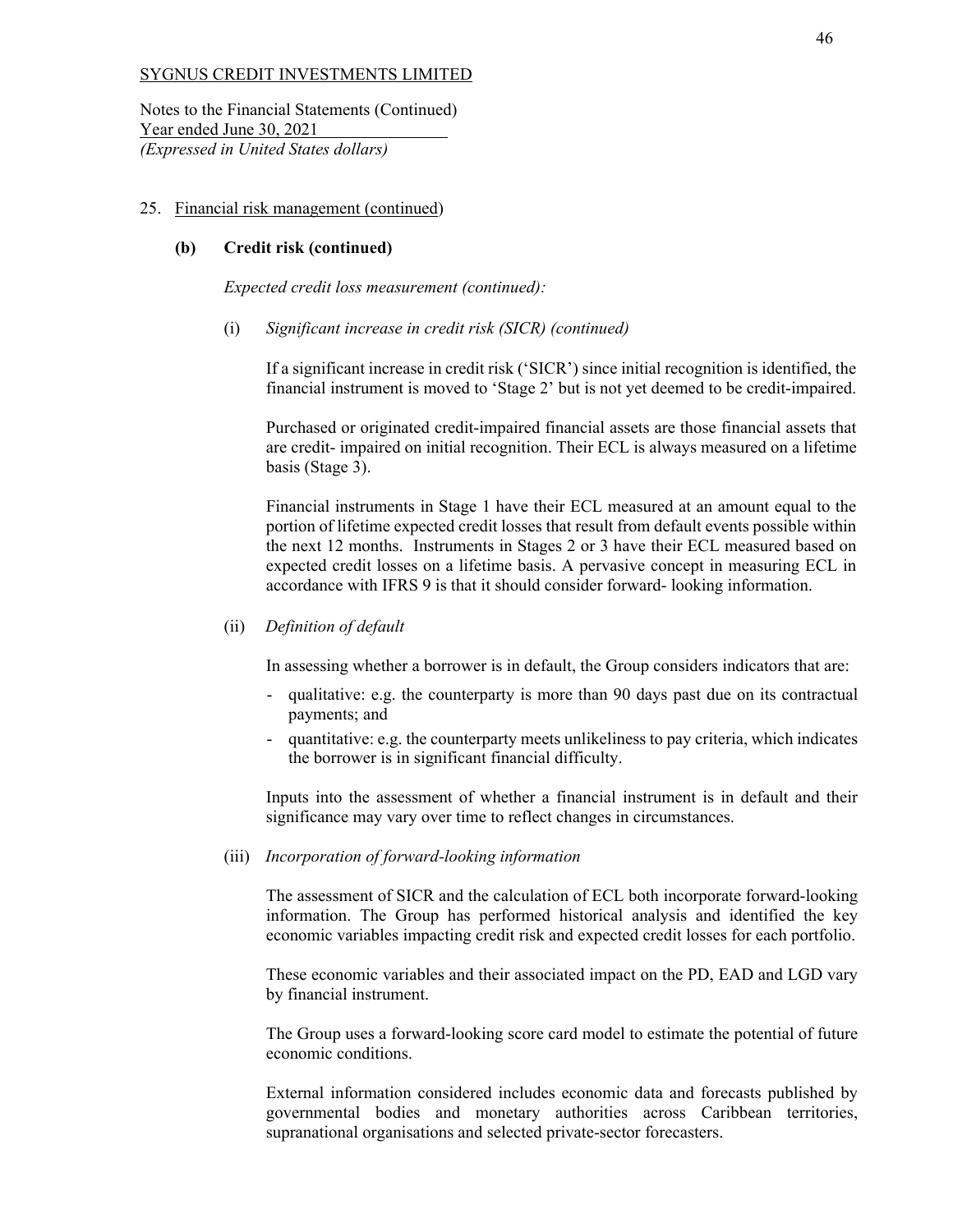Notes to the Financial Statements (Continued) Year ended June 30, 2021 *(Expressed in United States dollars)* 

#### 25. Financial risk management (continued)

#### **(b) Credit risk (continued)**

*Expected credit loss measurement (continued):* 

(iv) *Credit risk grading* 

The Group assesses the probability of default using internal ratings. These are segmented into rating classes. The Group's rating scale is shown below.

| Rating                   | <b>Description</b> | <b>Definition</b>                           | Category      |
|--------------------------|--------------------|---------------------------------------------|---------------|
|                          | Exceptional        | Portfolio company is performing exceptional |               |
|                          | Very Good          | Portfolio company is performing very good   | Standard      |
| 3                        | Good               | Portfolio company is performing good        | Monitoring    |
| 4                        | Average            | Portfolio company is performing average     |               |
| $\overline{\mathcal{L}}$ | Below average      | Portfolio company is performing below       | Early         |
|                          |                    | average                                     | Warning       |
| 6                        | Underperforming    | Portfolio company is underperforming        | Enhanced      |
|                          |                    |                                             | Monitoring    |
|                          | Non-performing     | Portfolio company is non-performing         | Restructured/ |
|                          |                    |                                             | Default       |

Exposure to credit risk is managed in part by obtaining collateral and corporate and personal guarantees. Counterparty limits are established by the use of a credit classification system, which assigns each counterparty a risk rating. Risk ratings are subject to regular revision. The credit quality review process allows the Group to assess the potential loss as a result of the risk to which it is exposed and to take corrective action.

#### (v) *Credit quality analysis*

The following table contains information about the credit quality of financial assets measured at amortised cost and represents their carrying amounts at the reporting date.

**Investments and resale agreements** 

#### **at amortised cost**

|                         |            | Group and Company |           |              |  |
|-------------------------|------------|-------------------|-----------|--------------|--|
|                         | 2021       |                   |           |              |  |
|                         | Stage 1    | Stage 2           | Stage 3   | <b>Total</b> |  |
|                         | \$         | \$                | S         | \$           |  |
| Credit grade:           |            |                   |           |              |  |
| Standard monitoring     | 50,798,894 |                   |           | 50,798,894   |  |
| Early warning           | 3,200,000  |                   |           | 3,200,000    |  |
| Enhanced monitoring     |            | 3,849,684         |           | 3,849,684    |  |
| Restructured/default    |            |                   | 2,337,998 | 2,337,998    |  |
|                         | 53,998,894 | 3,849,684         | 2,337,998 | 60,186,576   |  |
| Impairment allowance    |            |                   |           |              |  |
| - investments (note 10) | 211,620    | 2,202             | 34,769)   | 248,591)     |  |
|                         | 53,787,274 | 3,847,482         | 2,303,229 | 59,937,985   |  |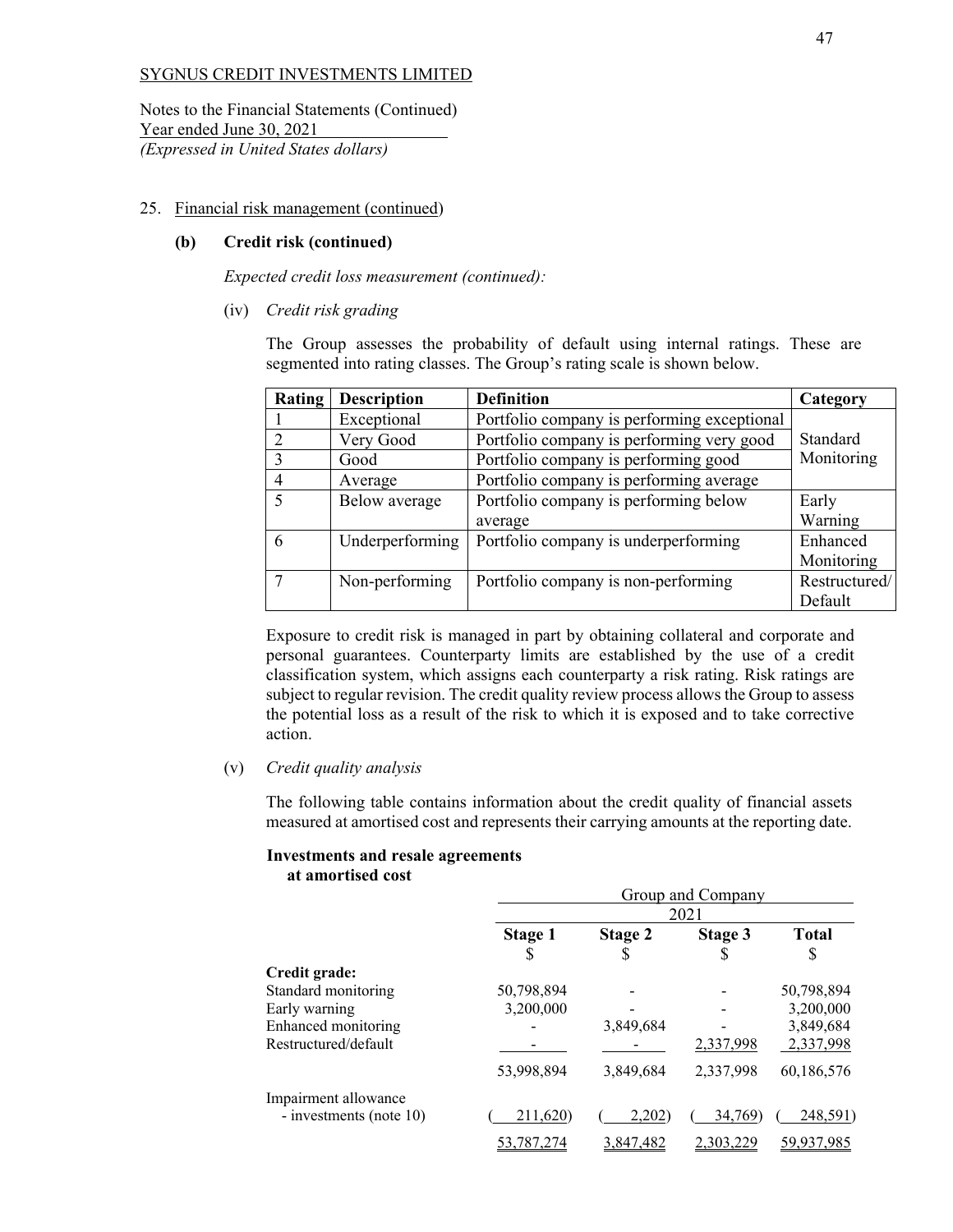Notes to the Financial Statements (Continued) Year ended June 30, 2021 *(Expressed in United States dollars)* 

# 25. Financial risk management (continued)

## **(b) Credit risk (continued)**

## *Expected credit loss measurement (continued):*

# (v) *Credit quality analysis (continued)*

|                                                      |                | Group and Company<br>2020 |              |                    |  |  |
|------------------------------------------------------|----------------|---------------------------|--------------|--------------------|--|--|
|                                                      | <b>Stage 1</b> | <b>Stage 2</b><br>S       | Stage 3<br>S | <b>Total</b><br>\$ |  |  |
| Credit grade:                                        |                |                           |              |                    |  |  |
| Standard monitoring                                  | 40,928,779     |                           |              | 40,928,779         |  |  |
| Enhanced monitoring                                  |                | 1,237,150                 |              | 1,237,150          |  |  |
| Restructured/default                                 |                |                           | 1,427,974    | 1,427,974          |  |  |
|                                                      | 40,928,779     | 1,237,150                 | 1,427,974    | 43,593,903         |  |  |
| Impairment allowance<br>- investments (note 10)      | 165,265        | 18,646)                   |              | 183,911)           |  |  |
| Impairment allowance<br>- resale agreements (note 6) | 24)            |                           |              | 24)                |  |  |
|                                                      | 40,763,490     | 1,218,504                 | 1,427,974    | 43,409,968         |  |  |

## **Other financial assets at amortised cost**

|                                   | Group and Company |            |  |
|-----------------------------------|-------------------|------------|--|
|                                   | 2021              | 2020       |  |
|                                   | Stage 1           | Stage 1    |  |
|                                   |                   |            |  |
|                                   | 12-Month          | 12-Month   |  |
|                                   | ECL               | <b>ECL</b> |  |
| Credit grade:                     |                   |            |  |
| Standard monitoring               | 2,292,271         | 2,049,862  |  |
| Impairment allowance (see note 9) | 5,188)            | 134)       |  |
|                                   | <u>2,287,083</u>  | 2.049.728  |  |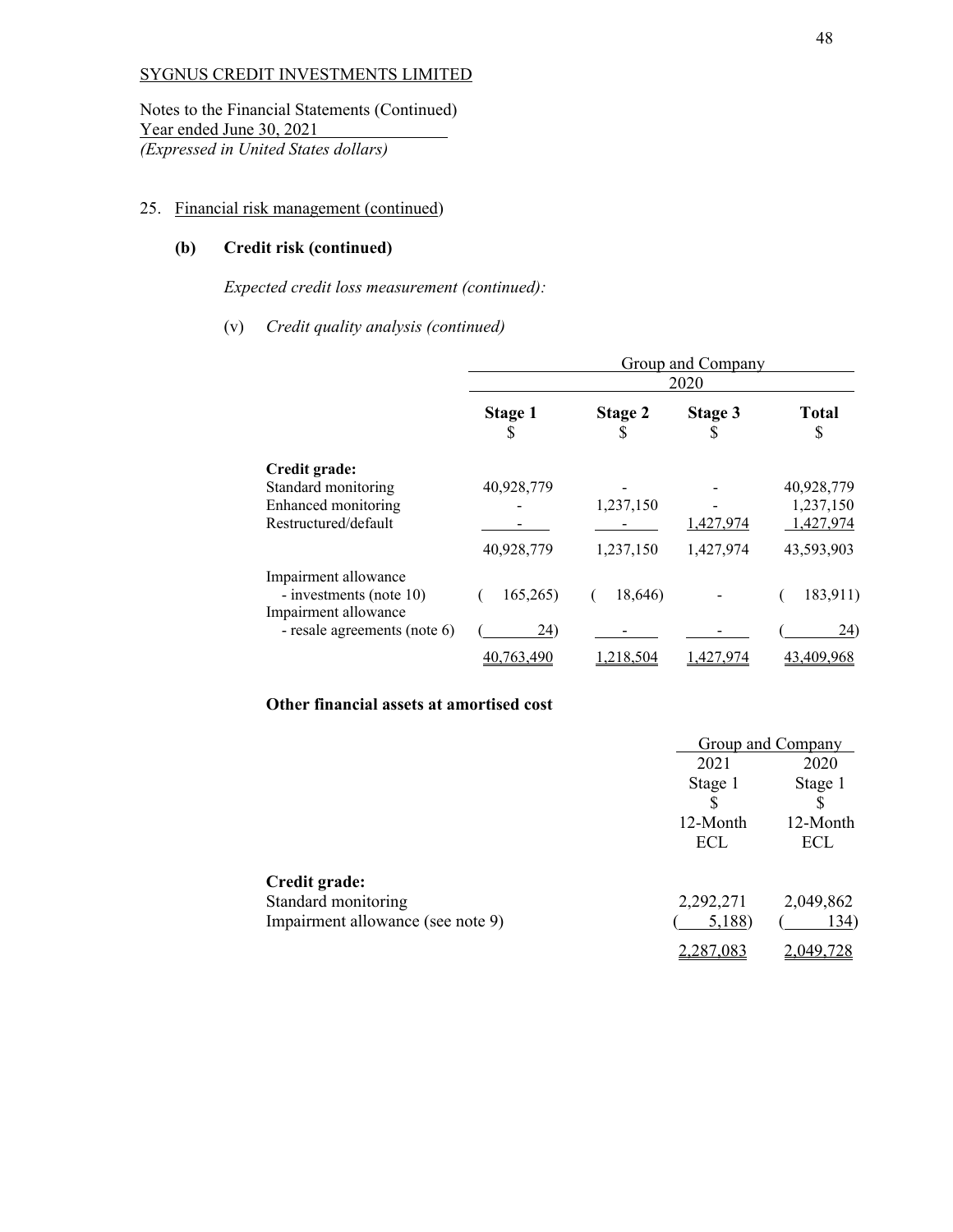Notes to the Financial Statements (Continued) Year ended June 30, 2021 *(Expressed in United States dollars)* 

# 25. Financial risk management (continued)

## **(b) Credit risk (continued)**

*Expected credit loss measurement (continued):* 

(vi) *Impairment allowance* 

The following tables show a reconciliation of the opening to the closing loss allowance.

# **Investments and resale agreements**

#### **at amortised cost**

|                                              | Group and Company |             |          |         |
|----------------------------------------------|-------------------|-------------|----------|---------|
|                                              | 2021              |             |          |         |
|                                              | <b>Stage 1</b>    | Stage 2     | Stage 3  |         |
|                                              | 12-Month          | Lifetime    | Lifetime |         |
|                                              | ECL               | ECL         | ECL      | Total   |
|                                              | \$                | $\mathbf S$ | \$       | S       |
| Balance at July 1, 2020                      | 165,289           | 18,646      |          | 183,935 |
| Transfer from stage 1 to stage 2             | 72,327            | 72,327      |          |         |
| Amounts derecognised during the year         | 14,940)           |             |          | 14,940) |
| New amounts recognised during the year       | 93.108            |             |          | 93.108  |
| Net remeasurement of impairment<br>allowance | 40,490            | (88, 771)   | 34,769   | 13,512) |
| Impairment allowance at June 30, 2021        | 211.620           |             |          | 248.59  |

|                                              | Group and Company |          |          |              |
|----------------------------------------------|-------------------|----------|----------|--------------|
|                                              | 2020              |          |          |              |
|                                              | Stage 1           | Stage 2  | Stage 3  |              |
|                                              | 12-Month          | Lifetime | Lifetime |              |
|                                              | ECL               | ECL      | ECL      | <b>Total</b> |
|                                              | \$                | \$       | ¢        | S            |
| Balance at July 1, 2019                      | 80,481            |          |          | 80,481       |
| Transfer from stage 1 to stage 2             | 4,976)            | 4,976    |          |              |
| Transfer from stage 1 to stage 3             | 23,761)           |          | 23,761   |              |
| Amounts derecognised during the year         | 30,863)           |          |          | 30,863)      |
| New amounts recognised during the year       | 70,883            |          |          | 70,883       |
| Net remeasurement of impairment<br>allowance | 73,525            | 13,670   | (23,761) | 63,434       |
| Impairment allowance at June 30, 2020        | 165,289           | 18,646   |          | 183,935      |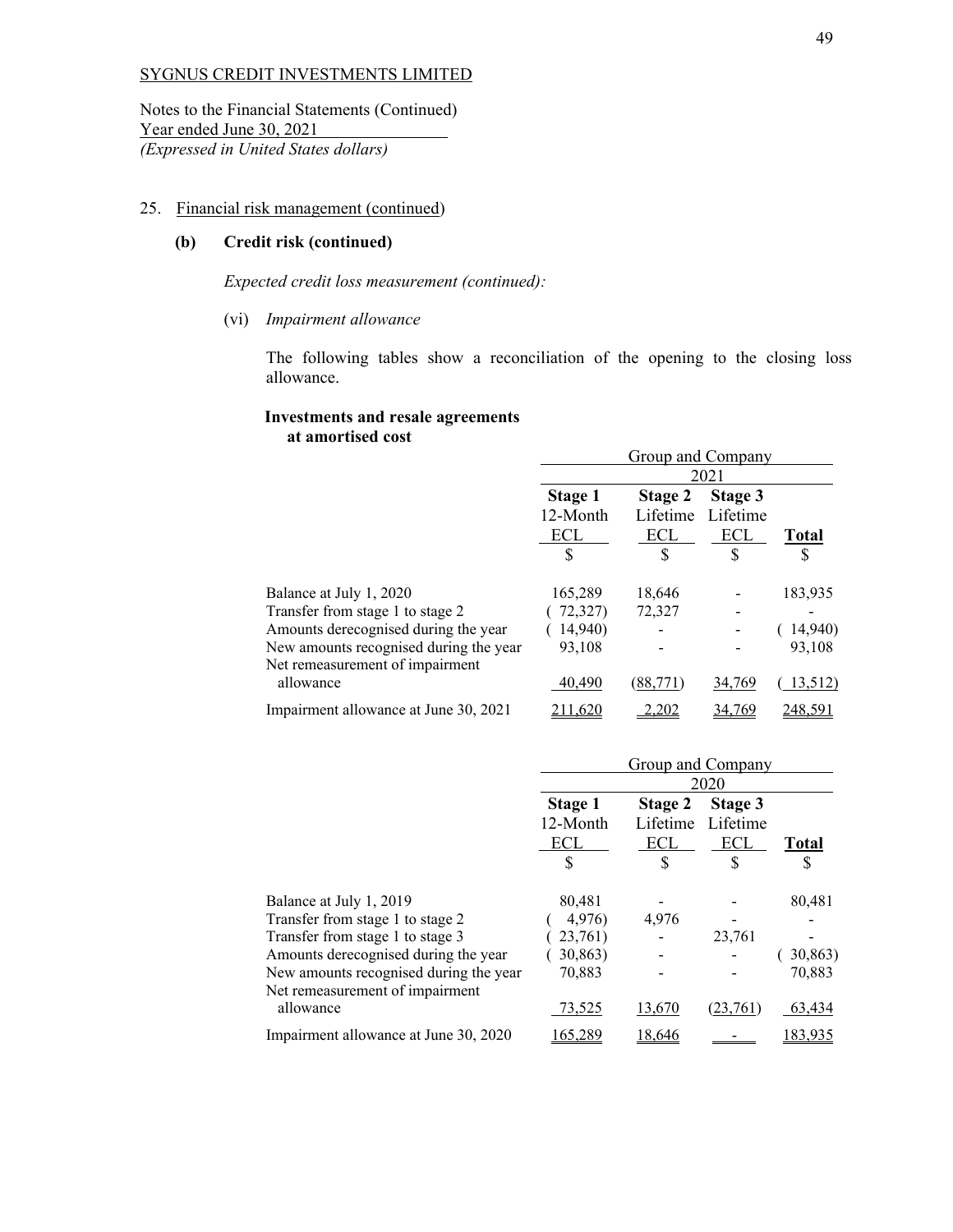Notes to the Financial Statements (Continued) Year ended June 30, 2021 *(Expressed in United States dollars)* 

#### 25. Financial risk management (continued)

## **(b) Credit risk (continued)**

*Expected credit loss measurement (continued):* 

(vi) *Impairment allowance* 

The following tables show a reconciliation of the opening to the closing loss allowance (continued)

#### **Other financial assets at amortised cost**

|                                           |         | Group and      |
|-------------------------------------------|---------|----------------|
|                                           | Company |                |
|                                           | 2021    | 2020           |
|                                           | Stage 1 | <b>Stage 1</b> |
|                                           |         |                |
| Balance at July 1                         | 134     | 1,995          |
| Net remeasurement of impairment allowance | 5,054   | 1,861)         |
| Balance at June 30                        | 5,188   | 134            |
| Total impairment allowance as at June 30  |         | 184,069        |

Total impairment loss recognised during the current year amounted to \$69,710 (2020: \$101,593).

#### **(c) Liquidity risk**

Liquidity risk may result from an inability to sell a financial asset quickly at, or close to, its fair value. The Group generally makes investments in financial instruments issued by private companies, substantially all of which are otherwise less liquid than publicly traded securities. The illiquidity of these investments may make it difficult for the Group to sell or dispose of such investments in a timely manner at or close to fair value, if the need arises.

In addition, the Group faces liquidity risk in the form of funding risk. This is the risk that the Group may encounter difficulty in raising funds to meet commitments associated with its investments and obligations as they fall due.

Maturities of assets and liabilities, and the ability to replace, at an acceptable cost, interest bearing liabilities as they mature, are important factors in assessing the liquidity of the Group and its exposure to changes in interest rates and exchange rates.

The Group is not subject to any externally imposed liquidity requirements.

The Group maintains an adequate amount of its financial assets in liquid form to meet contractual obligations and other recurring payments.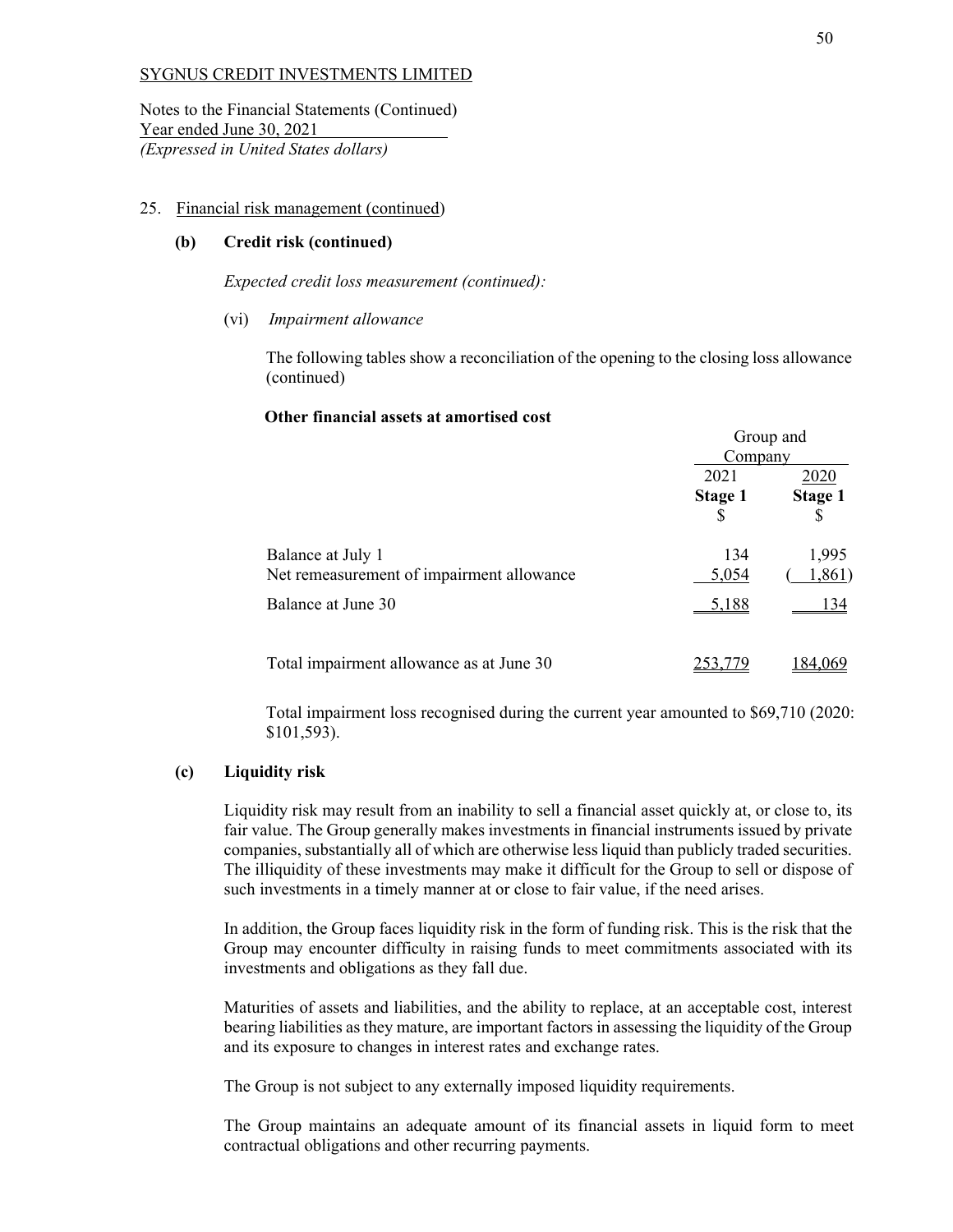Notes to the Financial Statements (Continued) Year ended June 30, 2021 *(Expressed in United States dollars)* 

#### 25. Financial risk management (continued)

#### **(d) Market risk**

Market risk is the risk that the value or cash flows of a financial instrument will fluctuate as a result of changes in market prices, whether those changes are caused by factors specific to the individual security or its issuer or factors affecting all securities traded in the market.

Such risks arise from open positions in interest rates and currency products, all of which are exposed to general and specific market movements and changes in the level of volatility of market rates or prices, such as foreign exchange and interest rates. The market risk arising from investment activities is reviewed and assessed by the Investment Advisory Committee and the Investment and Risk Management Committee of the Investment Manager. Investment transactions are monitored by the Investment Manager.

The elements of market risk that affect the Group are as follows:

(a) Foreign currency risk

Foreign currency risk is the risk that the fair value of, or future cash flows from, financial instruments will vary because of exchange rate fluctuations. The Group incurs foreign currency risk on transactions that are denominated in currencies other than the United States dollar. The currency giving rise to this risk is the Jamaica dollar.

The exposure to foreign currency risk at the reporting date was as follows:

|                               | Group         |                 |                          |                 |
|-------------------------------|---------------|-----------------|--------------------------|-----------------|
|                               |               | 2021            |                          | 2020            |
|                               | <u>J\$</u>    | US\$ equivalent | <u>J\$</u>               | US\$ equivalent |
| Foreign currency assets:      |               |                 |                          |                 |
| Cash and cash equivalents     | 44,075,011    | 300,393         | 14,270,074               | 102,617         |
| Interest receivable           | 114,135,077   | 777,888         | 58,088,544               | 417,720         |
| Other receivables             | 10,640        | 73              | 292,050                  | 2,100           |
| Due from related parties      | 90,000,000    | 613,395         |                          |                 |
| Investments                   | 1,248,349,339 |                 | 8,508,125 1,588,559,498  | 11,423,468      |
|                               | 1,496,570,067 |                 | 10,199,874 1,661,210,166 | 11,945,905      |
| Foreign currency liabilities: |               |                 |                          |                 |
| Accounts payable and          |               |                 |                          |                 |
| accrued liabilities           | 10,850,766    | 73,953          |                          |                 |
| Due to related parties        |               |                 | 446,387                  | 3,210           |
| Dividends payable             | 8,275,388     | 56,401          |                          |                 |
| Interest payable              | 5,025,539     | 34,252          | 18,110,073               | 130,231         |
| Notes payable                 | 989,528,652   | 6,744,133       | 978,696,223              | 7,037,903       |
| Loans and                     |               |                 |                          |                 |
| borrowings                    | 541,125,000   | 3,688,037       | 222,509,000              | 1,600,020       |
|                               | 1,554,805,345 |                 | 10,596,776 1,219,761,683 | 8,771,364       |
| Net exposure                  | 58,235,278)   | 396,902)        | 441,448,483              | 3,174,541       |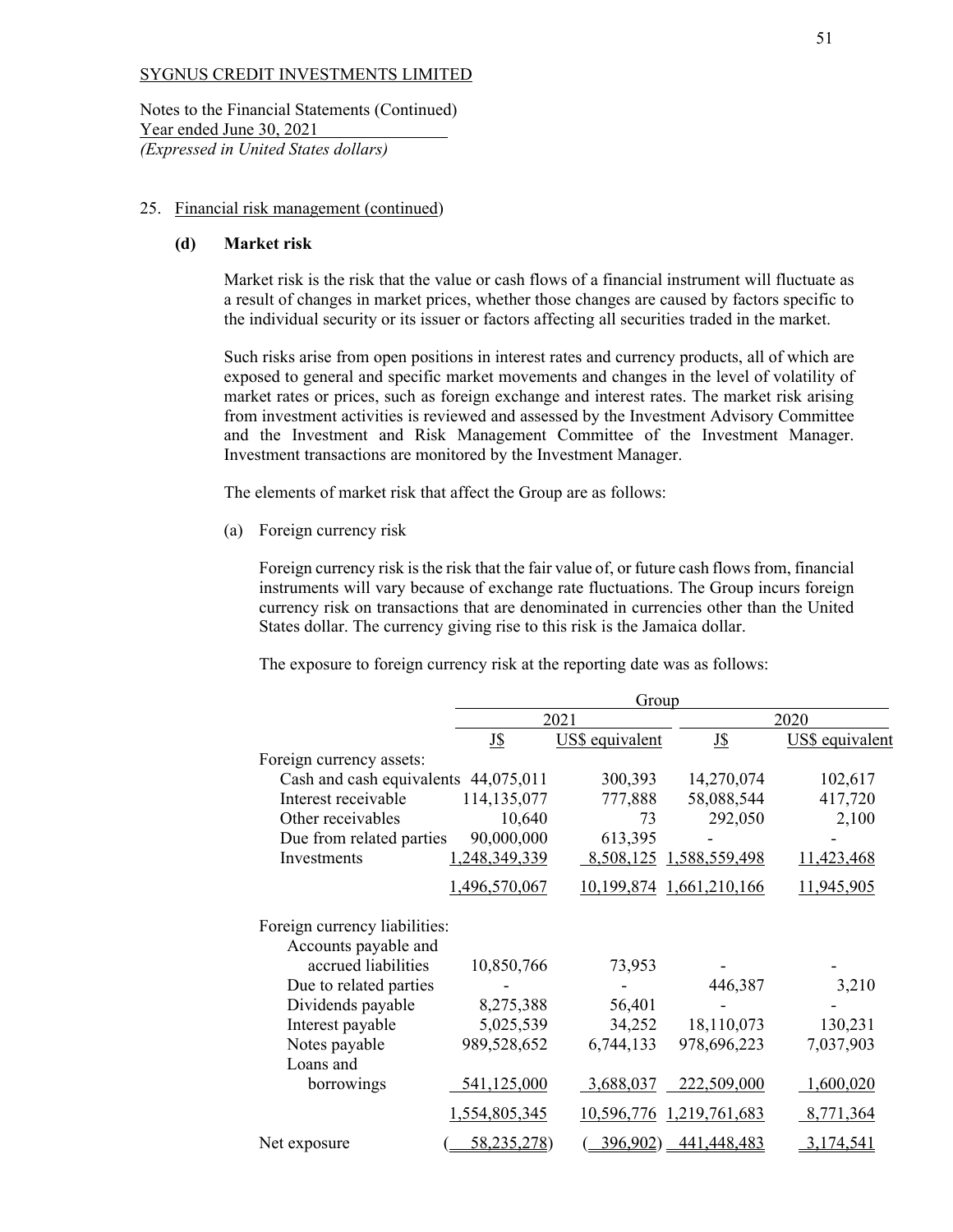Notes to the Financial Statements (Continued) Year ended June 30, 2021 *(Expressed in United States dollars)* 

## 25. Financial risk management (continued)

## **(d) Market risk (continued)**

#### (a) Foreign currency risk (continued)

|                                      |               | Company         |               |                 |  |
|--------------------------------------|---------------|-----------------|---------------|-----------------|--|
|                                      | 2021          |                 |               | 2020            |  |
|                                      | <u>J\$</u>    | US\$ equivalent | <u>J\$</u>    | US\$ equivalent |  |
| Foreign currency assets:             |               |                 |               |                 |  |
| Cash and cash equivalents 44,075,011 |               | 300,393         | 14,270,074    | 102,617         |  |
| Interest receivable                  | 114,135,077   | 777,888         | 58,088,544    | 417,720         |  |
| Other receivables                    | 10,640        | 73              |               |                 |  |
| Due from related parties             | 98,028,320    | 668,112         | 2,634,173     | 18,943          |  |
| Investments                          | 1,248,349,339 | 8,508,125       | 1,588,559,498 | 11,423,468      |  |
|                                      | 1,504,598,387 | 10,254,591      | 1,663,552,289 | 11,962,748      |  |
| Foreign currency liabilities:        |               |                 |               |                 |  |
| Accounts payable and                 |               |                 |               |                 |  |
| accrued liabilities                  | 10,850,766    | 73,953          |               |                 |  |
| Due to related parties               |               |                 | 364,139       | 2,619           |  |
| Dividends payable                    | 8,275,388     | 56,401          |               |                 |  |
| Interest payable                     | 5,025,539     | 34,252          | 18,110,073    | 130,231         |  |
| Notes payable                        | 989,528,652   | 6,744,133       | 978,696,223   | 7,037,903       |  |
| Loans and borrowings                 | 541,125,000   | 3,688,037       | 222,500,000   | 1,600,020       |  |
|                                      | 1,554,805,345 | 10,596,776      | 1,219,670,435 | 8,770,773       |  |
| Net exposure                         | 50,206,958    | 342,185)        | 443,881,854   | 3,191,975       |  |

Exchange rate for the US dollar to the Jamaica dollar was US\$1 to J\$146.72 (2020: J\$139.06)

## *Sensitivity to foreign exchange movements*

The following table indicates the sensitivity of profit before taxation to changes in foreign exchange rates. The change in currency rate below represents management's assessment of the possible change in foreign currency exchange rates. The sensitivity analysis represents outstanding Jamaica dollar denominated assets and liabilities as at the year-end, and the analysis is done on the same basis as 2020.

|            |               | Group        |               |           |
|------------|---------------|--------------|---------------|-----------|
|            | 2021          |              | 2020          |           |
|            | $%$ change in | Effect on    | % change in   | Effect on |
|            | currency rate | profit       | currency rate | profit    |
|            |               |              |               |           |
| JMD        | $-6\%$        | 22,466       | $-6%$         | (179,692) |
| <b>JMD</b> | $+2\%$        | $,100^\circ$ | $+2%$         |           |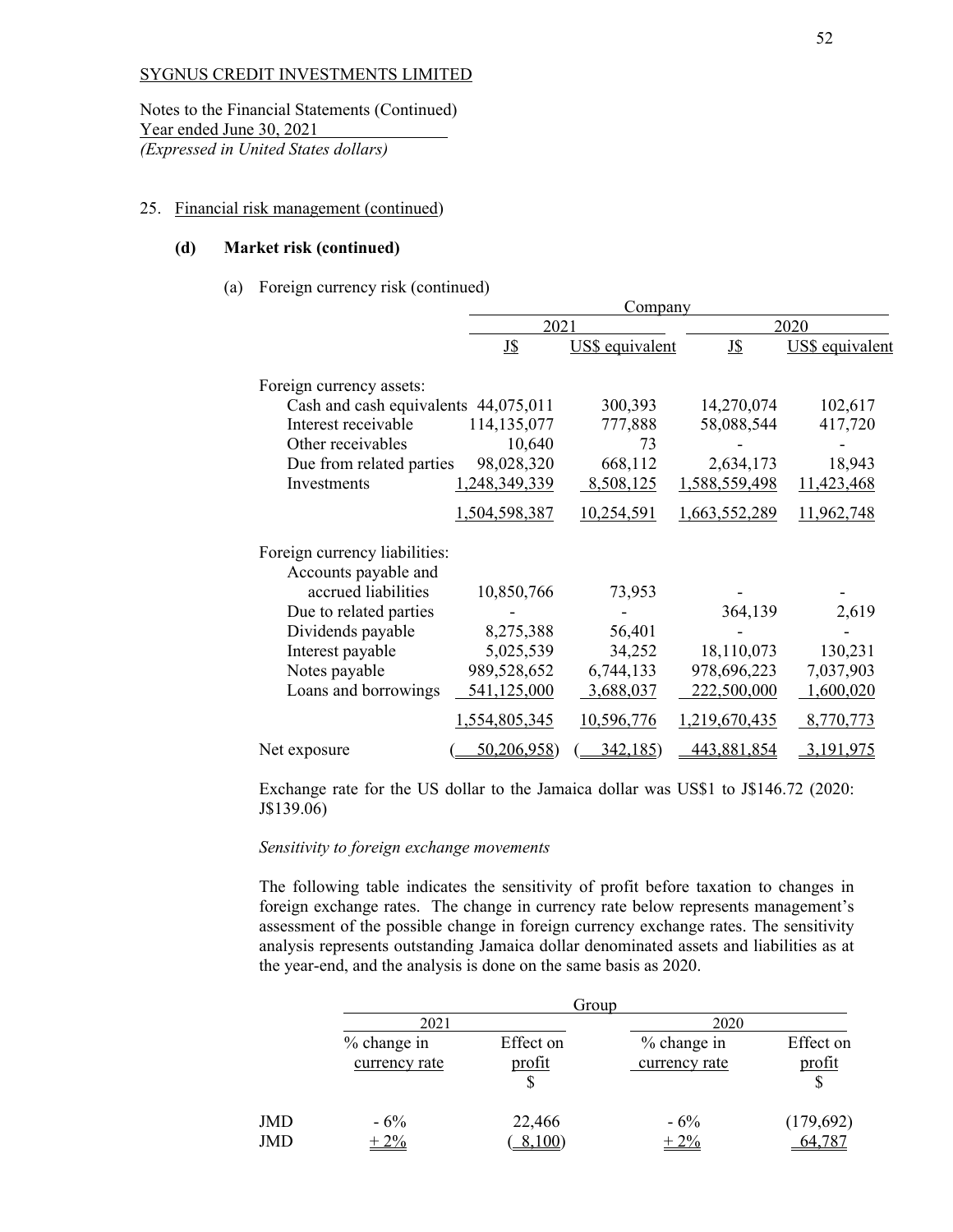Notes to the Financial Statements (Continued) Year ended June 30, 2021 *(Expressed in United States dollars)* 

#### 25. Financial risk management (continued)

#### **(d) Market risk (continued)**

#### (a) Foreign currency risk (continued)

*Sensitivity to foreign exchange movements (continued)* 

| % change in   | Effect on        | % change in             | Effect on                          |
|---------------|------------------|-------------------------|------------------------------------|
| currency rate | profit           | currency rate           | profit                             |
|               |                  |                         |                                    |
|               |                  |                         |                                    |
|               |                  |                         | (180, 679)                         |
|               |                  |                         | 65,143                             |
|               | $-6\%$<br>$+2\%$ | 2021<br>19,369<br>6,983 | Company<br>2020<br>$-6%$<br>$+2\%$ |

#### (b) Interest rate risk

Interest rate risk is the risk that the value or cash flows of a financial instrument will fluctuate due to changes in market interest rates. The Group takes on exposure to the effects of fluctuations in the prevailing levels of market interest rates on its financial position and cash flows. The Group manages this risk by monitoring interest rates daily. Even though there are no formally predetermined gap limits, to the extent judged appropriate, the maturity profile of the financial assets is matched with that of the financial liabilities. Where gaps occur, management expects that its monitoring will, on a timely basis, identify the need to take quick action to close a gap, if it becomes necessary.

Management of interest rate risk

Interest rate risk exposure is measured using sensitivity analysis. Interest rate risk is managed by maintaining an appropriate mix of variable and fixed rate instruments.

At the reporting date the interest rate profile of the Group's interest-bearing financial instruments were:

|                           | Group and Company |            |
|---------------------------|-------------------|------------|
|                           | 2021              | 2020       |
|                           |                   |            |
| Variable rate instruments | 462.147           | 252,218    |
| Fixed rate instruments    | 82 797 478        | 56,095,726 |

#### *Interest rate sensitivity analysis*

Interest rate sensitivity has been determined based on the exposure to interest rates. These are substantially the interest sensitive instruments impacting the Group's financial results. For floating rate assets, the analysis assumes the amount of the asset outstanding at the reporting date was outstanding for the whole period.